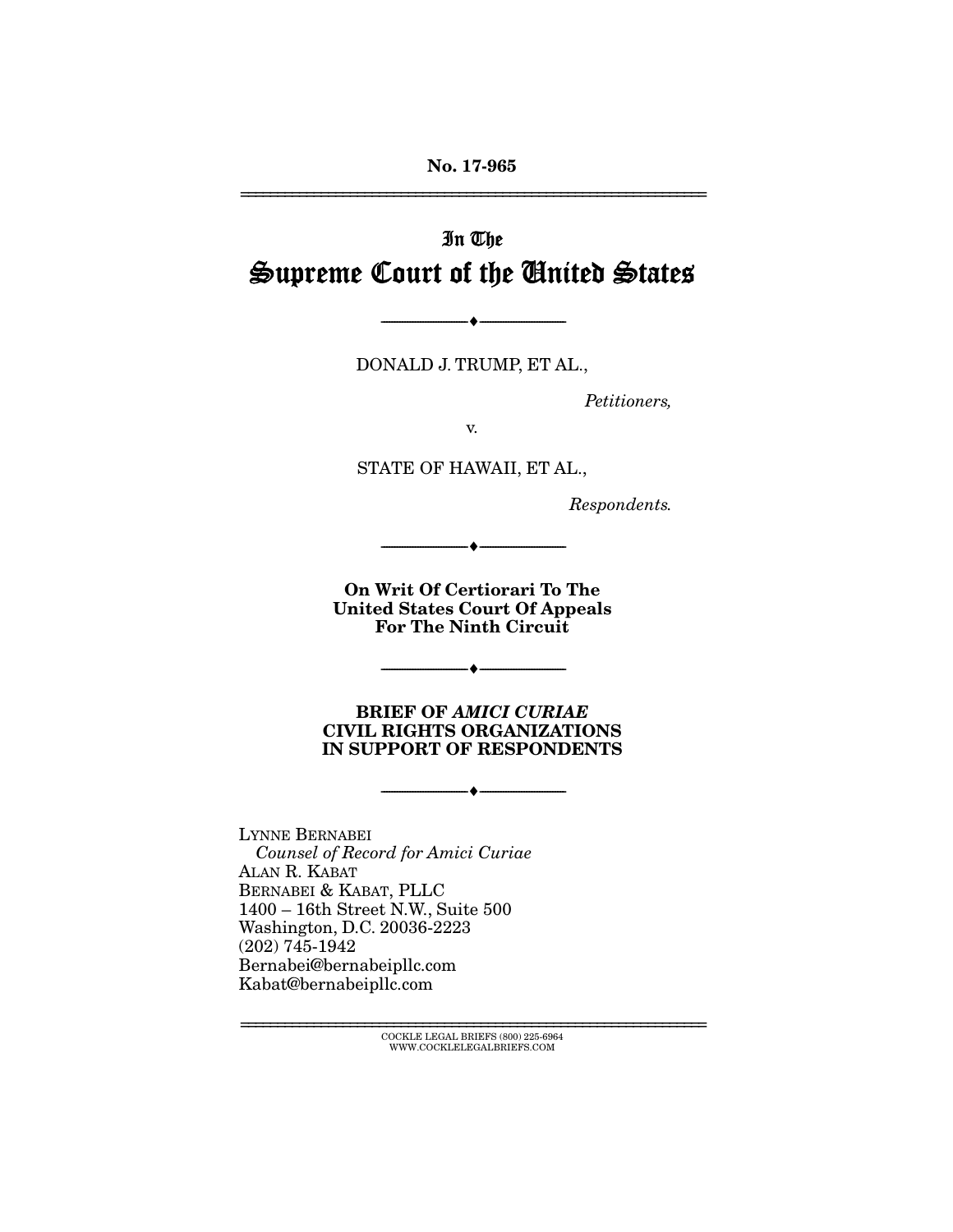# TABLE OF CONTENTS

|                                                                                                                                                                               | Page |  |
|-------------------------------------------------------------------------------------------------------------------------------------------------------------------------------|------|--|
|                                                                                                                                                                               | 1    |  |
| SUMMARY OF ARGUMENT                                                                                                                                                           | 9    |  |
|                                                                                                                                                                               | 10   |  |
| Social Categorization and Stereotyping Create<br>Dangerous Conditions for Members of Minority                                                                                 | 10   |  |
| Stereotyping Minorities Creates a Climate<br>А.                                                                                                                               | 10   |  |
| The Executive Order Is the Product of Cen-<br>В.<br>turies of Discriminatory Stereotypes About                                                                                | 13   |  |
| The Executive Order Is Based on Stereo-<br>C.<br>types About Muslims as "Anti-American"                                                                                       | 18   |  |
| Government Legitimization of Muslim Ste-<br>D.<br>reotypes Has Encouraged Violence Against<br>Muslims, and Inhibited Millions of Muslims<br>in the Practice of Their Religion |      |  |
| Government Stereotyping Leads to Vio-<br>1.<br>lence and Discrimination                                                                                                       | 28   |  |
| 2.<br>The President's Statements Have En-                                                                                                                                     | 29   |  |
| <b>Stereotyping and Discrimination Harms</b><br>3.<br>All Americans, Not Just Those Directly                                                                                  | 34   |  |
|                                                                                                                                                                               | 37   |  |

i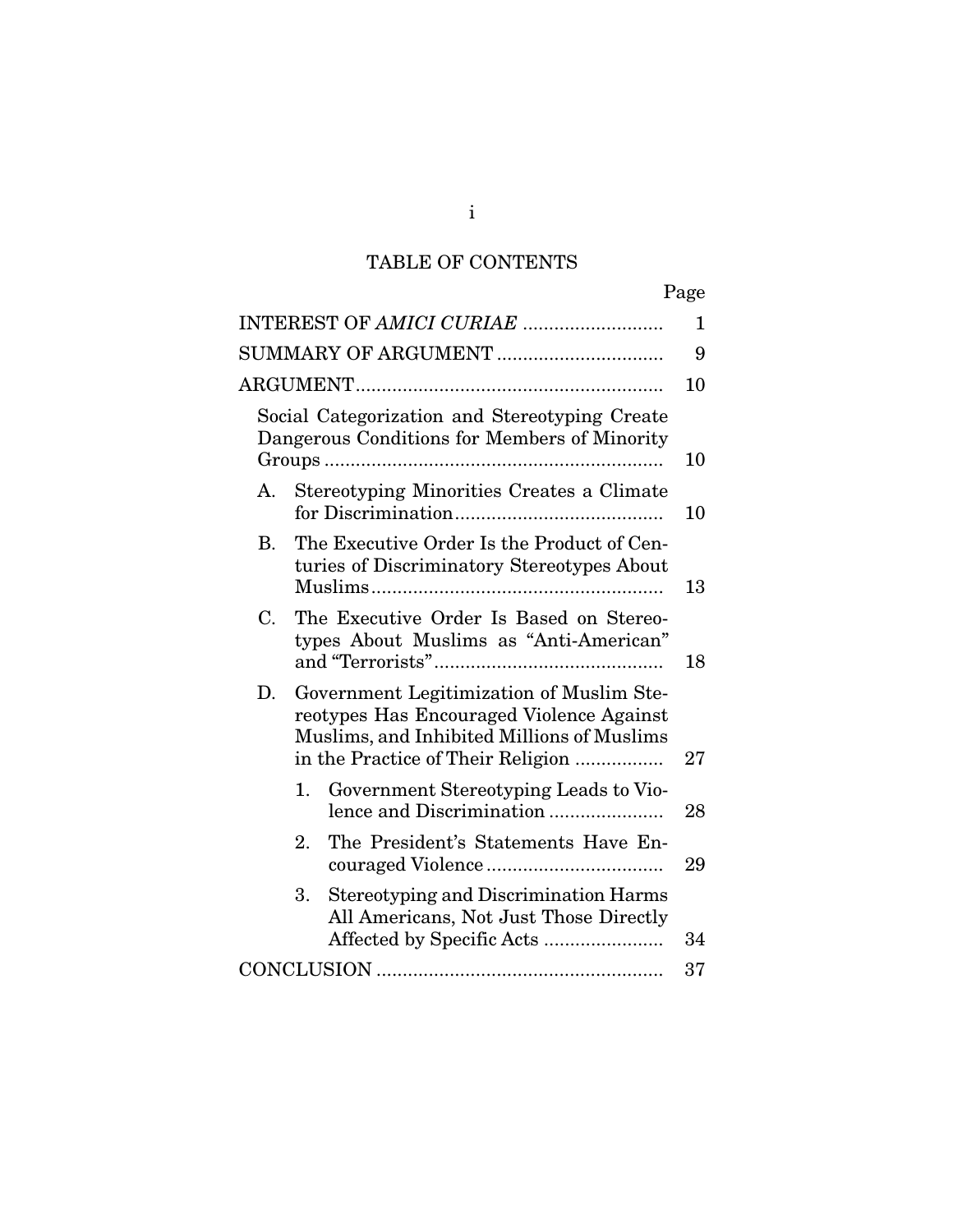# TABLE OF AUTHORITIES

Page

# $\frac{\text{CASES}}{\text{A hmed}}$

| Ahmed v. Johnson, 752 F.3d 490 (1st Cir. 2014)11                                                      |
|-------------------------------------------------------------------------------------------------------|
| Arlington Heights v. Metropolitan Housing<br>Devel. Corp., 429 U.S. 252 (1977)20, 21                  |
| Aziz v. Trump, 234 F. Supp. 3d 724 (E.D. Va.                                                          |
| Brown v. Board of Education of Topeka, 347 U.S.                                                       |
| Chae Chan Ping v. United States (The Chinese<br>Exclusion Case), 130 U.S. 581 (1889)18                |
| City of Cleburne v. Cleburne Living Ctr., 473 U.S.                                                    |
| Glassroth v. Moore, 335 F.3d 1282 (11th Cir.                                                          |
| Hassan v. City of New York, 804 F.3d 277 (3d Cir.                                                     |
| Hawaii v. Trump, 878 F.3d 662 (9th Cir. 2017)36                                                       |
| Hernandez-Montiel v. INS, 225 F.3d 1084 (9th                                                          |
| Int'l Refugee Assistance Project v. Trump, 857                                                        |
| Int'l Refugee Assistance Project v. Trump, 883<br>F.3d 233 (4th Cir. 2018), petition for cert. filed, |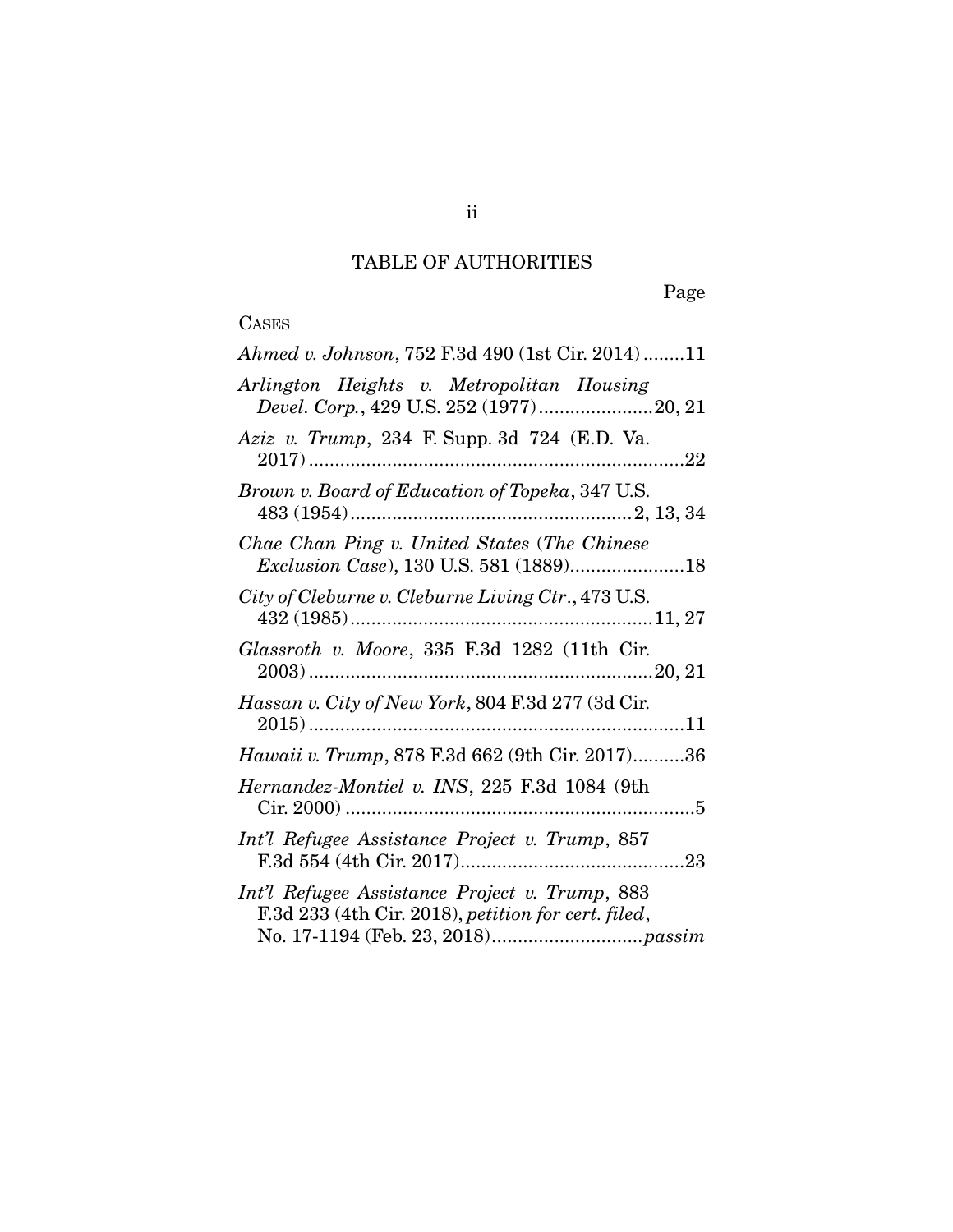| Page                                                                                                  |
|-------------------------------------------------------------------------------------------------------|
| Korematsu v. United States, 323 U.S. 214 (1944)36                                                     |
| Lawrence v. Texas, 539 U.S. 558 (2003)5, 28                                                           |
| Lemon v. Kurtzman, 403 U.S. 602 (1971)29                                                              |
| Loving v. Virginia, 388 U.S. 1 (1967)13                                                               |
|                                                                                                       |
| McCreary County v. Amer. Civil Liberties Union                                                        |
| Miller-El v. Dretke, 545 U.S. 231 (2005) 10                                                           |
| Obergefell v. Hodges, 135 S. Ct. 2584 (2015)5                                                         |
| Palmore v. Sidoti, 466 U.S. 429 (1984) 27                                                             |
| Price Waterhouse v. Hopkins, 490 U.S. 228 (1989)  10, 11                                              |
| Reynolds v. Chicago, 296 F.3d 524 (7th Cir. 2002) 11                                                  |
|                                                                                                       |
| Santa Fe Indep. School Dist. v. Doe, 530 U.S. 290                                                     |
| Texas Dep't of Hous. & Community Affairs v. In-<br>clusive Communities Project, Inc., 135 S.Ct.<br>10 |
| Thomas v. Eastman Kodak Co., 183 F.3d 38 (1st                                                         |
| Trump v. Int'l Refugee Assistance Project, 138                                                        |
| United States v. Stephens, 421 F.3d 503 (7th Cir.<br>$2005)$<br>. 12                                  |
| United States v. Windsor, 570 U.S. 744 (2013)11                                                       |

iii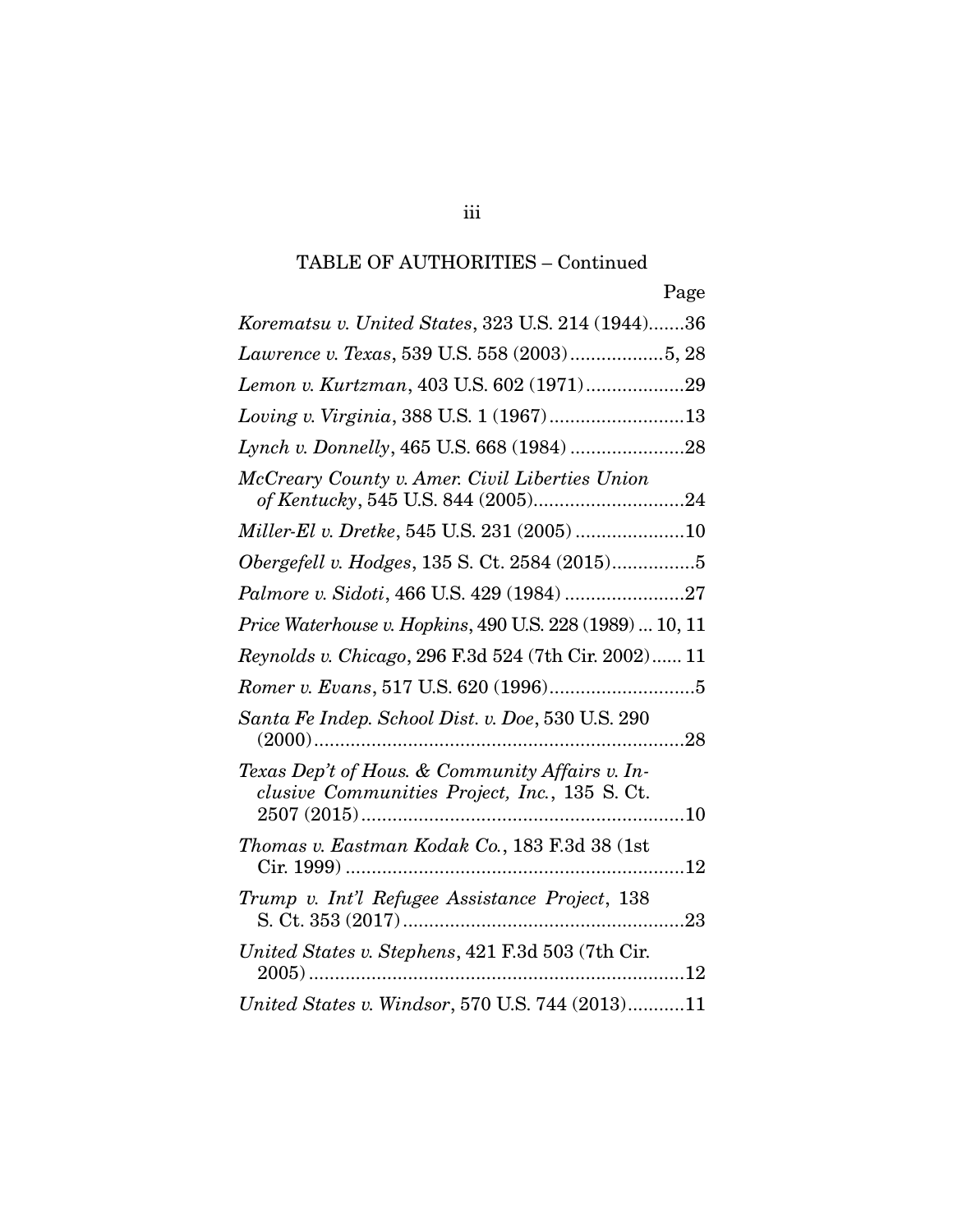| United States v. Yonkers Bd. of Educ., 837 F.2d |  |
|-------------------------------------------------|--|
| Velasquez-Banegas v. Lynch, 846 F.3d 258 (7th   |  |
| Whole Woman's Health v. Hellerstedt, 136 S. Ct. |  |

### **STATUTE**

|  |  |  | Civil Rights Act of 1991, Pub. L. No. 102-166, |  |
|--|--|--|------------------------------------------------|--|
|  |  |  |                                                |  |

### RULES

### EXECUTIVE ORDERS AND PROCLAMATIONS

#### iv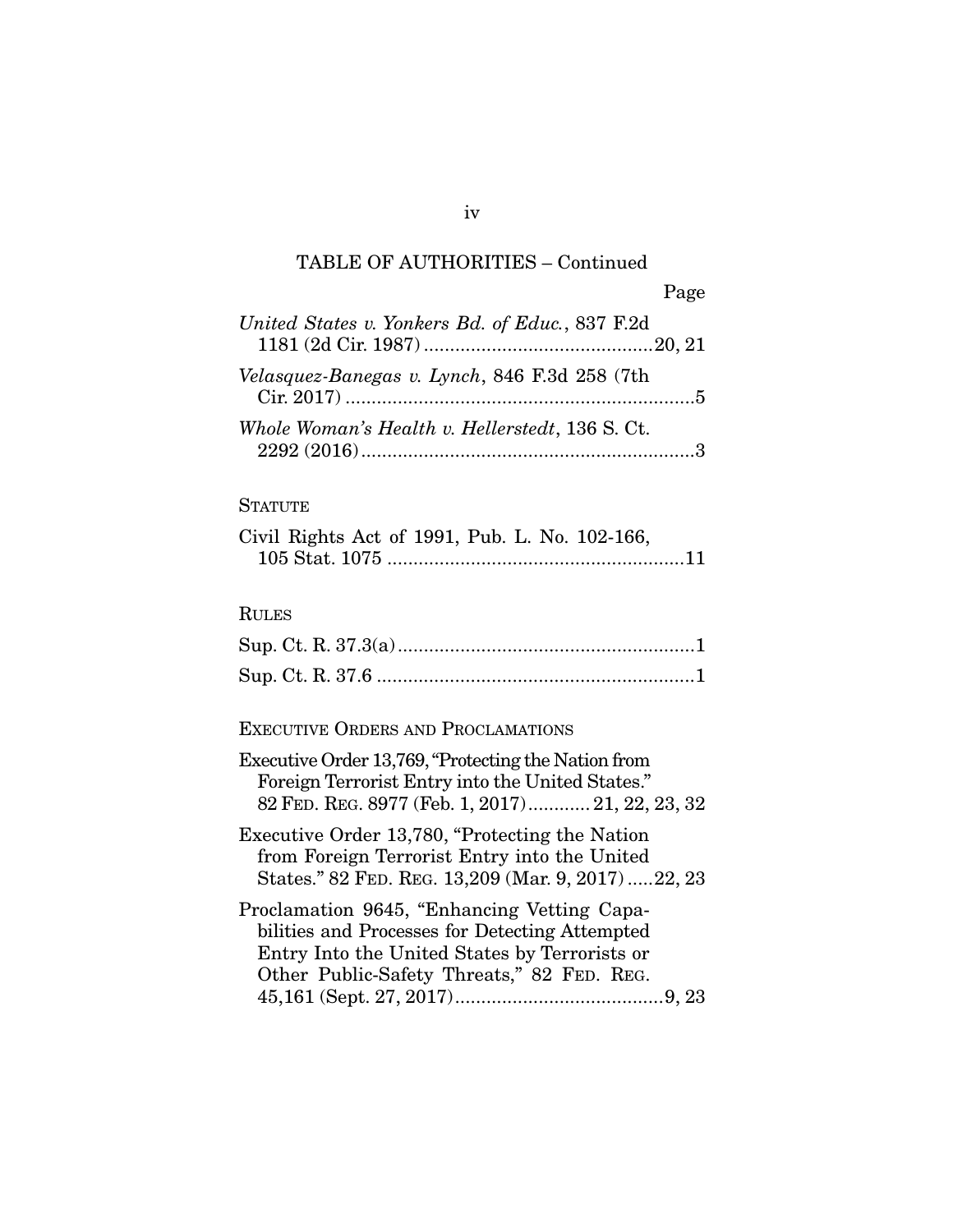#### OTHER AUTHORITIES

| 158 CONG. REC. S5106 (daily ed. July 18, 2012)<br>(statement of Sen. John McCain)36                                                               |
|---------------------------------------------------------------------------------------------------------------------------------------------------|
| Abigail Hauslohner, Anti-Muslim Discrimina-<br>tion on Rise in U.S., Study Finds, WASH. POST,<br>July 26, 2017<br>.25                             |
| Albert Samaha & Talal Ansari, Four Mosques<br>Have Burned in Seven Weeks - Leaving Many<br>Muslims and Advocates Stunned, BUZZFEEDNEWS            |
| Anonymous, 2nd Florida Mosque Hit by Arson<br>in Past 6 Months, St. LOUIS POST-DISPATCH,                                                          |
| Anonymous, Fire Destroys Texas Mosque in<br>Early Hours, N.Y. TIMES, Jan. 29, 201732                                                              |
| Audra D. S. Burch, Facing a Void Left by Hate,<br>31                                                                                              |
| Barbara Perry, Anti-Muslim Violence in the Post-<br>9/11 Era: Motive Forces, 4 HATE CRIMES 172<br>(Barbara Perry & Randy Blazak, eds. 2009)15, 16 |
| Carol Izumi, Implicit Bias and the Illusion of<br><i>Mediator Neutrality</i> , 34 WASH. U. J. L. & POL.                                           |
| Christine Wang, "Trump Website Takes Down"<br>Muslim Ban Statement After Reporter Grills<br>Spicer in Briefing," CNBC.COM (May 8, 2017)18         |
| Cleve R. Wootson, Sikh Man, 39, Shot in Sus-<br>pected Hate Crime, WASH. POST, Mar. 5, 2017 33                                                    |

v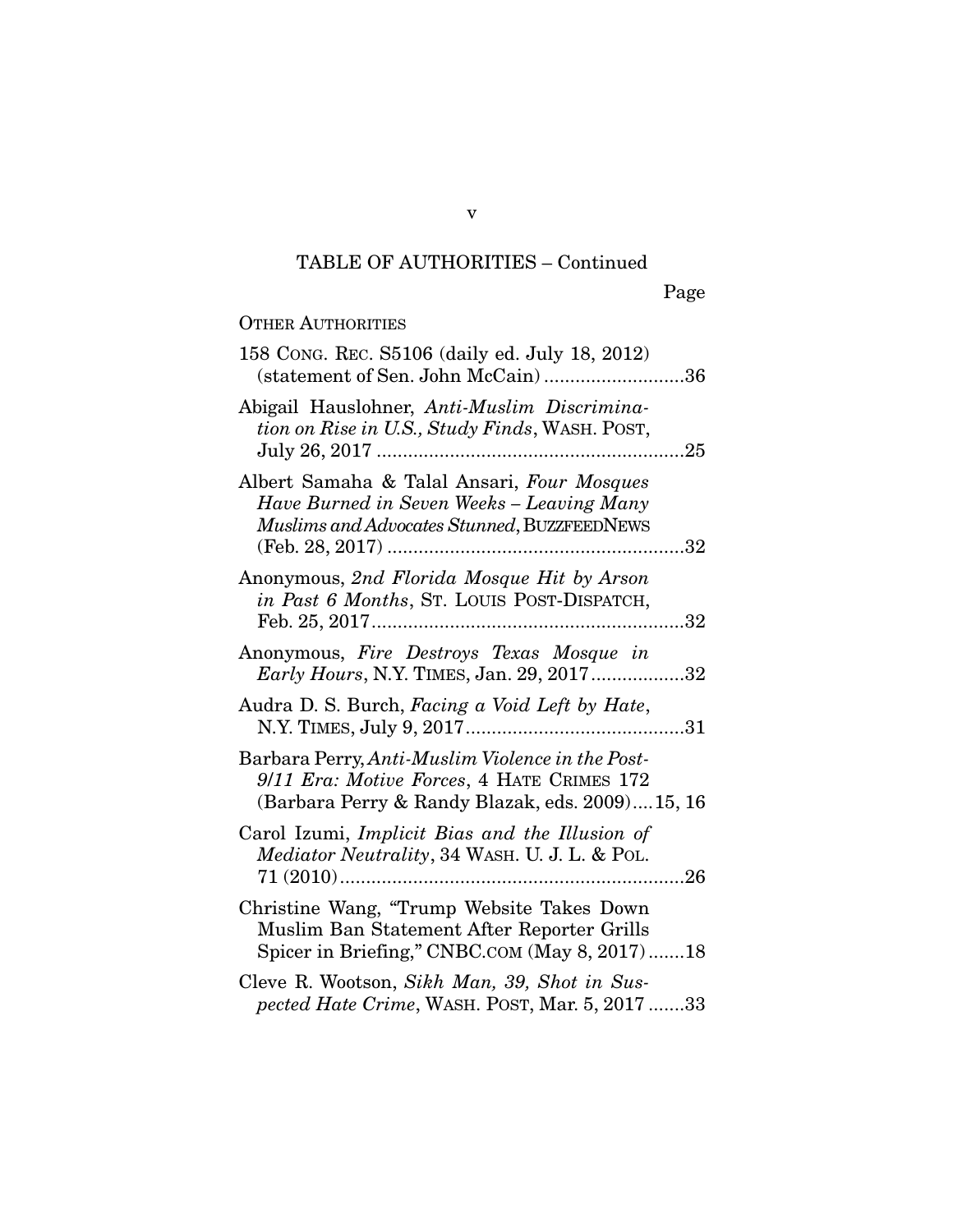| Dalia Lithwick & Jeremy Stahl, Sneak Attack:<br>Trump Is Trying to Secretly Push Through An-<br>other Muslim Ban, SLATE, JURISPRUDENCE                                         |  |
|--------------------------------------------------------------------------------------------------------------------------------------------------------------------------------|--|
| Darweesh v. Trump, No. 1:17-cv-480, Temporary<br>Restraining Order, 2017 WL 388504 (E.D.N.Y.                                                                                   |  |
| Dep't of Homeland Security and Dep't of Justice,<br>EXECUTIVE ORDER 13780: PROTECTING THE<br>NATION FROM FOREIGN TERRORIST ENTRY<br>INTO THE UNITED STATES, INITIAL SECTION 11 |  |
| Devlin Barrett, As U.S. Agencies Link Terrorism<br>and Immigration, Expert Sees Fuzzy Math,                                                                                    |  |
| Ellen Barry, U.S. and Indian Officials Condemn<br><i>Shooting of Sikh, N.Y. TIMES, Mar. 6, 2017 33</i>                                                                         |  |
| Erik Love, ISLAMOPHOBIA AND RACISM IN AMER-                                                                                                                                    |  |
| HEARINGS BEFORE THE H. COMM. ON IMMIGRA-<br>TION AND NATURALIZATION, 61st Cong. 383<br>(1910) (statement of Rep. John L. Burnett, Al-                                          |  |
| Jack McDevitt et al., Consequences for Victims:<br>A Comparison of Bias- and Non-Bias-Motivated<br>Assaults, 45 AM. BEHAVIORAL SCIENTIST 697                                   |  |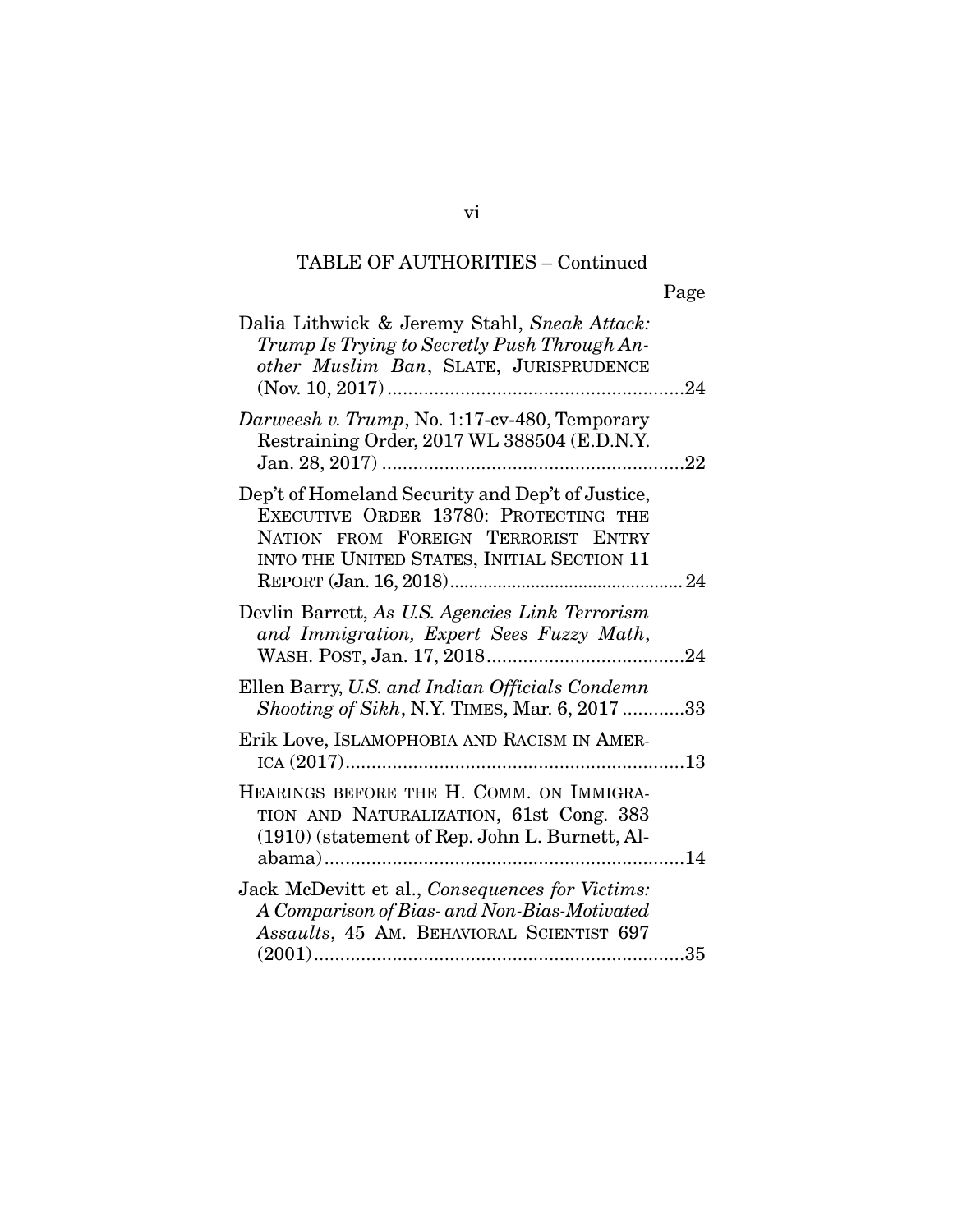| Jack Moore, Trump's Failure to Condemn Min-<br>nesota Mosque Attacks Stirs Social Media An-                                                         |
|-----------------------------------------------------------------------------------------------------------------------------------------------------|
| James Madison Project v. Dep't of Justice, No.<br>1:17-cv-00144, Def. Supp. Mem. (ECF No. 29)                                                       |
| Jane Onyanga-Omara, British PM Criticizes<br>Trump's Travel Ban; Theresa May Calls Con-<br>troversial Move "Divisive and Wrong," USA                |
| Jeffrey L. Thomas, SCAPEGOATING ISLAM: INTOL-<br>ERANCE, SECURITY, AND THE AMERICAN MUS-                                                            |
| Jennifer Couzin-Frankel, Battling Bias: How<br>Can We Blunt Prejudice Against Immigrants?,                                                          |
| Jeremy Diamond, Donald Trump: Ban all Mus-<br>lim Travel to United States, CNN POLITICS                                                             |
| Jill Colvin and Steve Peoples, "Trump's First TV<br>Ad Pushes Proposal to Ban Muslims from En-<br>tering U.S.," The Globe and Mail (Toronto),<br>19 |
| John Eligon, et al., <i>Drinks at a Bar</i> , <i>Ethnic</i><br>Insults, then Gunshots, N.Y. TIMES, Feb. 25,<br>31                                   |
| John Eligon, Man Pleads Guilty in Migrant's<br>Murder, N.Y. TIMES, March 7, 201832                                                                  |

vii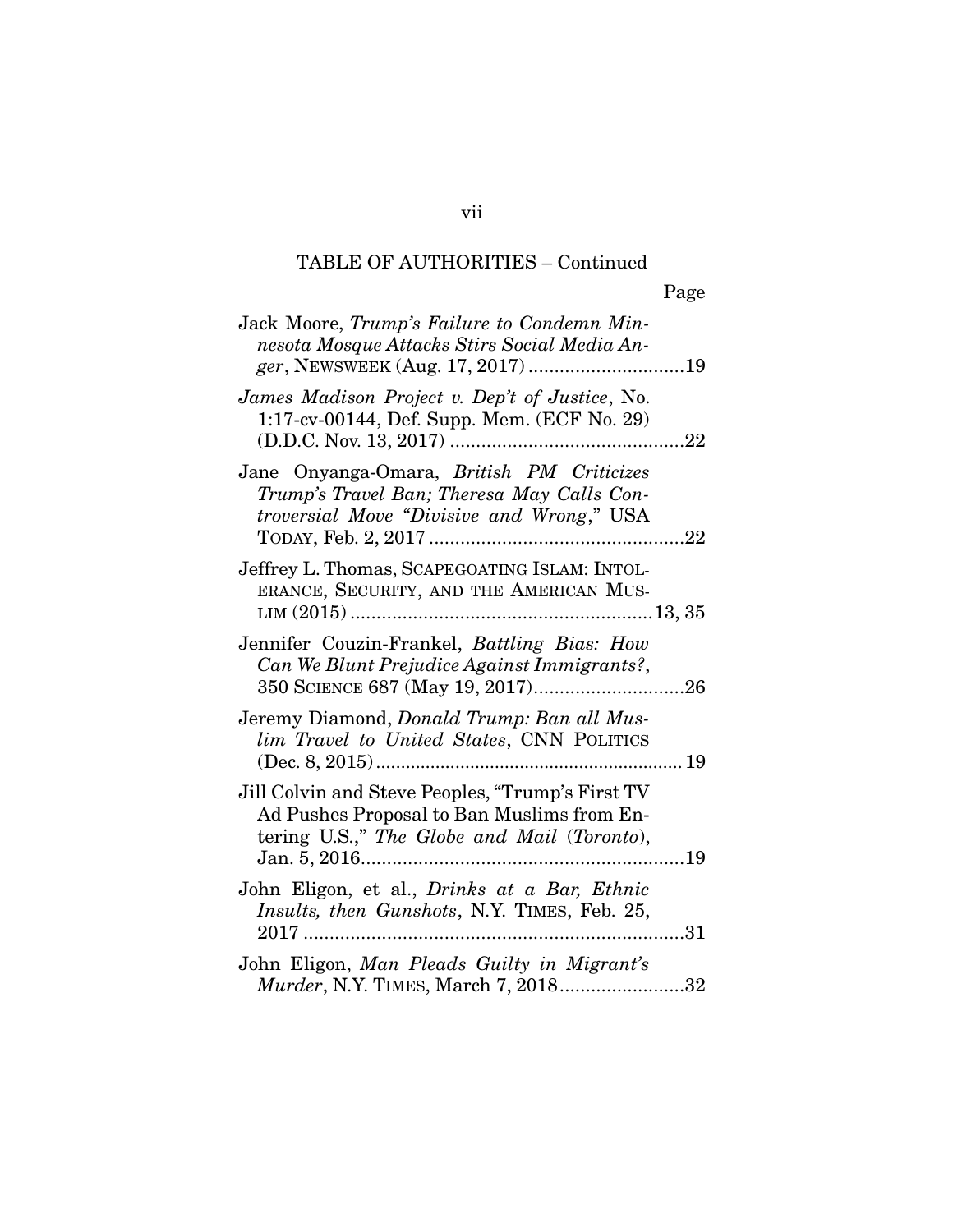| Kurtis Lee, U.S. Muslims on Edge after Bomb-<br>ing; The FBI Is Leading the Investigation into<br>an Attack that Damaged a Minnesota Mosque,                                                                                   | 33         |
|--------------------------------------------------------------------------------------------------------------------------------------------------------------------------------------------------------------------------------|------------|
| Matt Stevens, Justice Dept. Calls Killing in<br>Kansas a Hate Crime, N.Y. TIMES, June 10,<br>$2017$<br>.                                                                                                                       | 31         |
| N.Y. TIMES, Transcript: Donald Trump's Foreign                                                                                                                                                                                 | 19         |
| Nick Corasaniti, Minnesota Mosque Shaken by<br>an Early-Morning Blast, N.Y. TIMES, Aug. 6,<br>$2017$<br>.                                                                                                                      | 33         |
| Peter Gottschalk & Gabriel Greenberg, Com-<br>mon Heritage, Uncommon Fear: Islamophobia<br>in the United States and British India, 1687-<br>1947, in ISLAMOPHOBIA IN AMERICA: THE<br>ANATOMY OF INTOLERANCE (Carl W. Ernst ed. | $\dots$ 13 |
| Pew Research Center, Global Attitudes Project,<br>Muslim-Western Tensions Persist (July 21,                                                                                                                                    | 25         |
| Pew Research Center, U.S. Muslims Concerned<br>About Their Place in Society, but Continue to<br>Believe in the American Dream (July 26, 2017)25                                                                                |            |
| Polly J. Price, "A 'Chinese Wall' at the Nation's<br>Borders: Justice Stephen Field and The Chi-<br>nese Exclusion Case," 43 J. SUP. CT. HIST. 7                                                                               |            |

### viii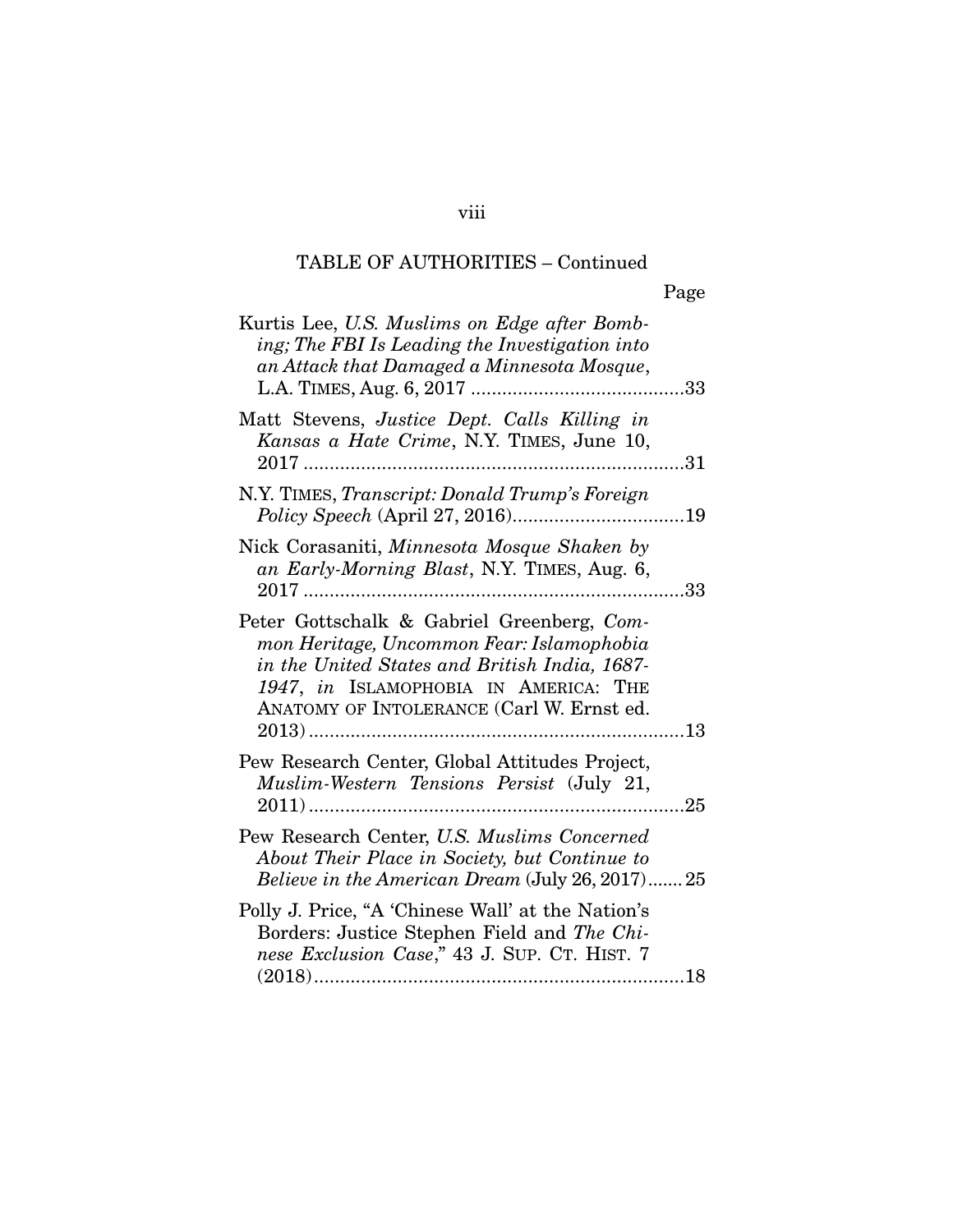| Richard H. Thaler & Cass R. Sunstein, NUDGE:<br>IMPROVING DECISIONS ABOUT HEALTH, WEALTH,                                                                                                |
|------------------------------------------------------------------------------------------------------------------------------------------------------------------------------------------|
| Robert J. Allison, THE CRESCENT OBSCURED:<br>THE UNITED STATES AND THE MUSLIM WORLD                                                                                                      |
| Sahar F. Aziz, Losing the "War of Ideas": A Cri-<br>tique of Countering Violent Extremism Pro-<br>grams, 52 TEXAS INT'L L.J. 255 (2017) 16, 17                                           |
| Sandra Graham & Brian S. Lowery, Priming<br>Unconscious Racial Stereotypes about Ado-<br>lescent Offenders, 28 L. & HUM. BEHAV. 483                                                      |
| Sheryll Cashin, To Be Muslim or Muslim-Look-<br>ing in America: A Comparative Exploration of<br>Racial and Religious Prejudice in the 21st<br>Century, 2 DUKE FORUM L. & SOC. CHANGE 125 |
| South Asian Americans Leading Together, COM-<br>MUNITIES ON FIRE: CONFRONTING HATE VIO-<br>LENCE AND XENOPHOBIC POLITICAL RHETORIC                                                       |
| Stanley Milgram, Behavioral Study of Obedi-<br>ence, 67 J. ABNORMAL & Soc. PSYCHOL. 371                                                                                                  |
| Susan T. Fiske, et al., <i>Policy Forum: Why Ordi-</i><br>nary People Torture Enemy Prisoners, 206 SCI-                                                                                  |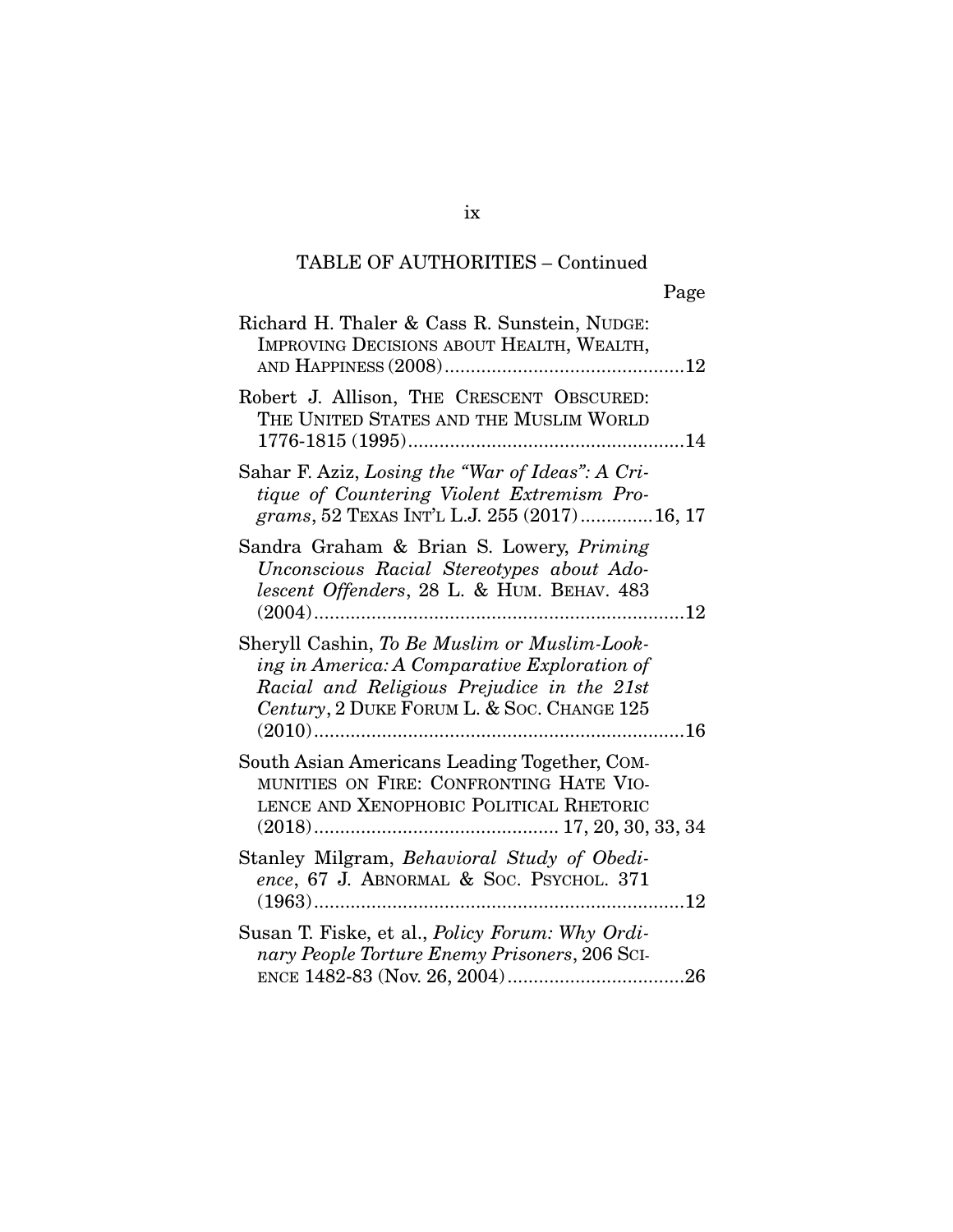| Taylor Goldenstein, <i>Blaze Completely Destroys</i><br>Islamic Center's Building, AUSTIN AMERICAN-                                           |
|-----------------------------------------------------------------------------------------------------------------------------------------------|
| Thomas S. Kidd, "Is It Worse to Follow Mahomet"<br>than the Devil?" Early American Uses of Is-<br>$lam$ , 72 CHURCH HISTORY 766 (2003)13      |
| Thomas S. Kidd, AMERICAN CHRISTIANS AND IS-<br>LAM: EVANGELICAL CULTURE AND MUSLIMS FROM<br>THE COLONIAL PERIOD TO THE AGE OF TERROR-         |
| Todd H. Green, THE FEAR OF ISLAM: AN INTRO-<br>DUCTION TO ISLAMOPHOBIA IN THE WEST                                                            |
| Tony Marrero, Mosque Fire Deliberately Set,<br>TAMPA BAY TIMES, Feb. 25, 201732                                                               |
| Tootkaboni v. Trump, No. 1:17-cv-10154, Tempo-<br>rary Restraining Order, 2017 WL 386550 (D.                                                  |
| U.S. Attorney's Office, Southern District of Texas,<br>Victoria Man Charged with Hate Crime in<br><i>Burning of Mosque</i> (June 22, 2017) 32 |
| U.S. Dep't of Justice, Bureau of Justice Statis-<br>tics, Special Report, HATE CRIME VICTIMIZA-                                               |
| U.S. Dep't of Justice, Bureau of Justice Statis-<br>tics, Special Report, HATE CRIMES REPORTED<br>BY VICTIMS AND POLICE (2005) 17             |

x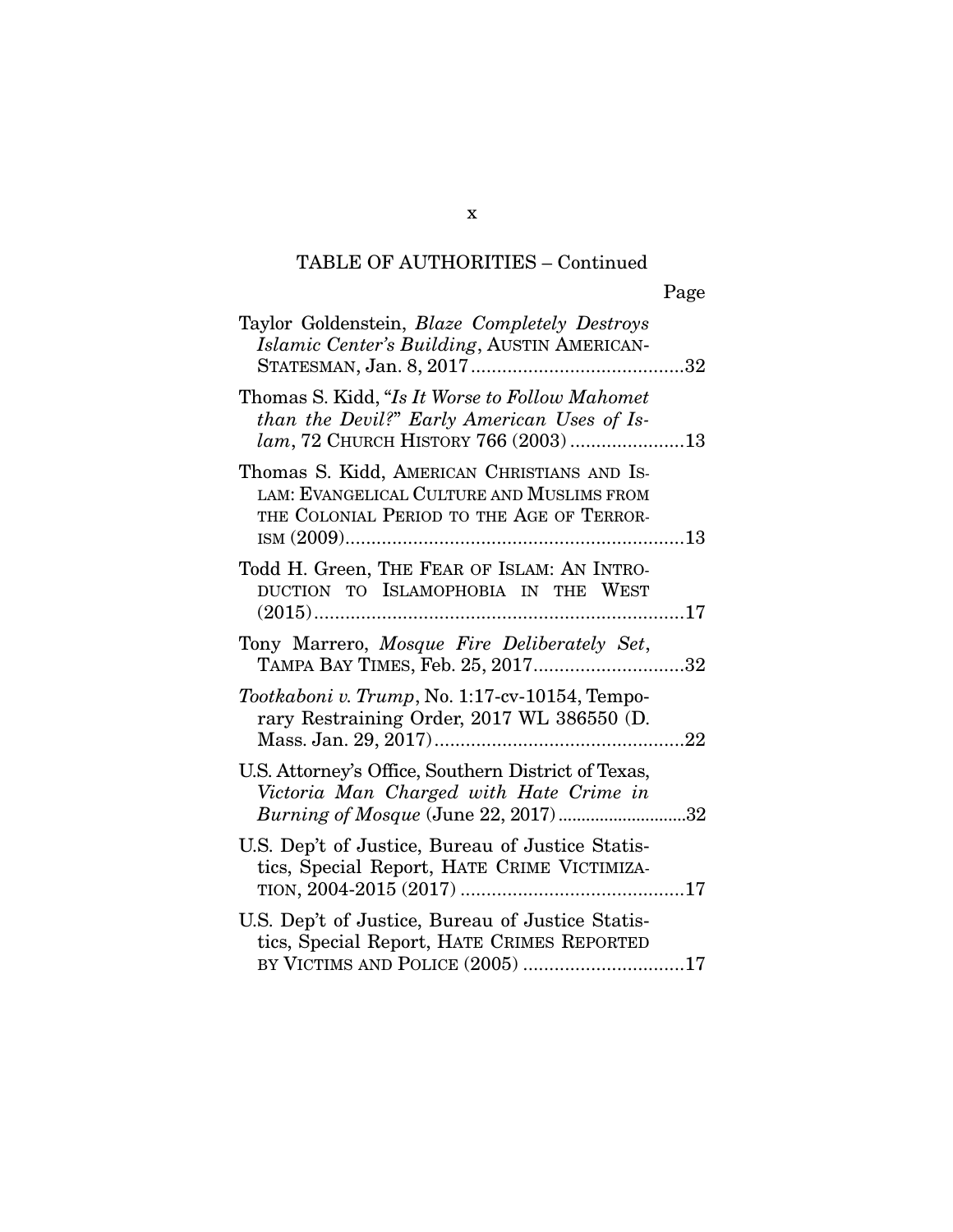| United States v. Allen, et al., No. $6:16$ -cr-10141,<br>Criminal Complaint (ECF No. 1) (D. Kan. Oct.                                      |  |
|--------------------------------------------------------------------------------------------------------------------------------------------|--|
| United States v. Allen, et al., 6:16-cr-10141, Sec-<br>ond Superseding Indictment (ECF No. 89) (D.                                         |  |
| United States v. Perez, No. 6:17-cr-00035, Super-<br>seding Indictment (S.D. Tex. June 22, 2017)32                                         |  |
| United States v. Purinton, No. 2:17-cr-20028, In-<br>dictment (D. Kan. June 9, 2017)31, 32                                                 |  |
| Vivian Yee, Trump's Jabs Echo Attitudes from                                                                                               |  |
| Washington v. Trump, No. 2:17-cv-141, Tempo-<br>rary Restraining Order, 2017 WL 462040<br>(W.D. Wash. Feb. 3, 2017), motion for stay $de-$ |  |
|                                                                                                                                            |  |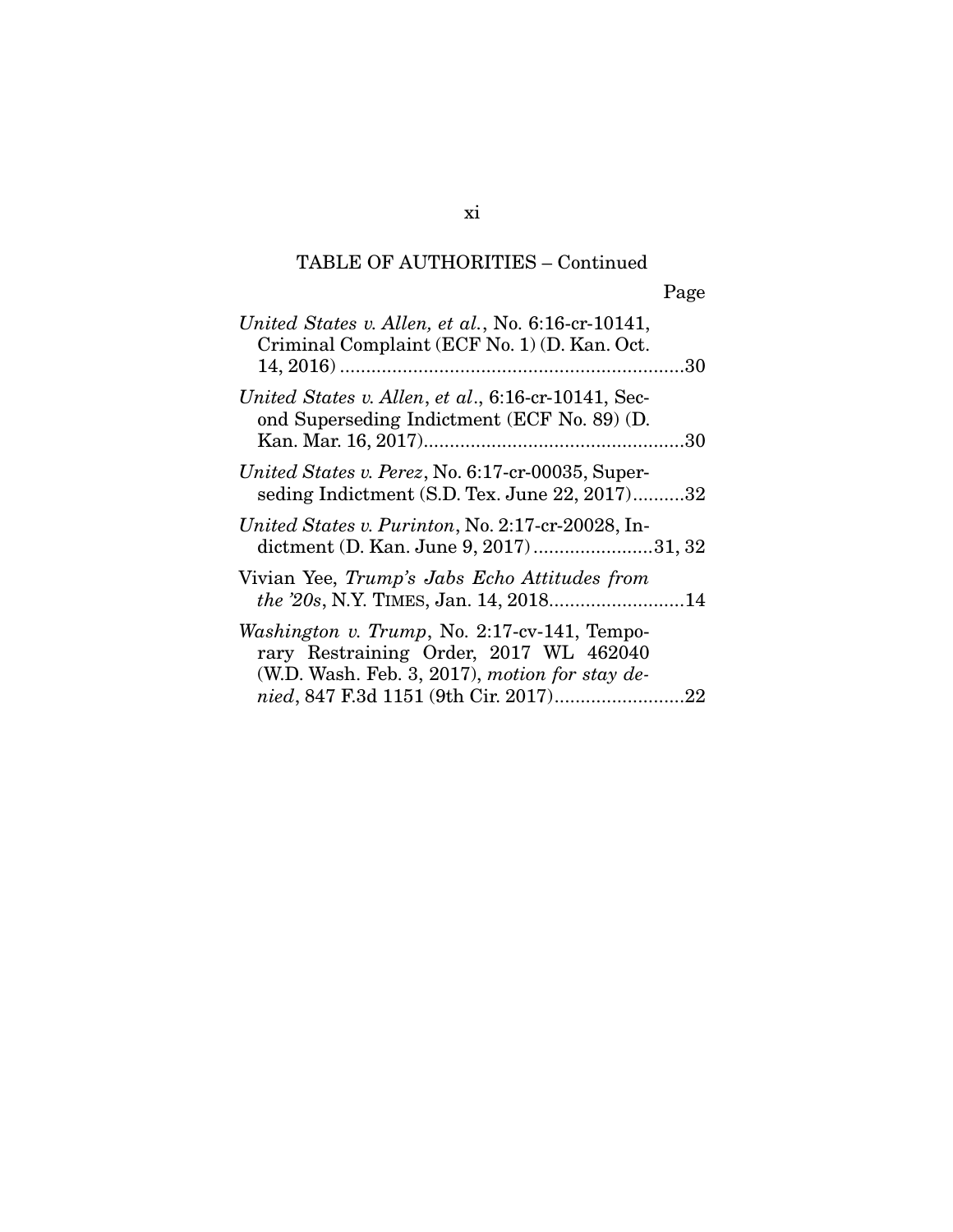#### INTERESTS OF *AMICI CURIAE*

*Amici*, National Association for the Advancement of Colored People, Advocates for Youth, Bend the Arc: A Jewish Partnership for Justice, Center for Reproductive Rights, Chicago Lawyers' Committee for Civil Rights Under Law, Judge David L. Bazelon Center for Mental Health Law, Lambda Legal Defense and Education Fund, Mississippi Center for Justice, National Center for Lesbian Rights, National Urban League, People for the American Way Foundation, Southern Coalition for Social Justice, Southern Poverty Law Center, and Washington Lawyers' Committee for Civil Rights and Urban Affairs, are national and regional civil rights groups interested in the promotion of civil liberties throughout the country, and the elimination of discrimination in any form.1

 1. The National Association for the Advancement of Colored People (NAACP) is the nation's largest and oldest civil rights grassroots organization. Since its founding in 1909, the mission of the NAACP has been to ensure the political, educational, social, and economic equality of all persons and to eliminate racebased discrimination. The NAACP has fought in the courts for decades to protect the guarantee of equal

<sup>&</sup>lt;sup>1</sup> *Amici* submit this brief pursuant to Sup. Ct. R. 37.3(a); all parties have consented to its filing. Pursuant to Sup. Ct. R. 37.6, *Amici* submit that no counsel for any party participated in the authoring of this document, in whole or in part; no party or party's counsel contributed any money that was intended to fund preparation or submission of the brief; and no person, other than *Amici Curiae*, their members and their counsel, contributed money that was intended to fund preparation or submission of the brief.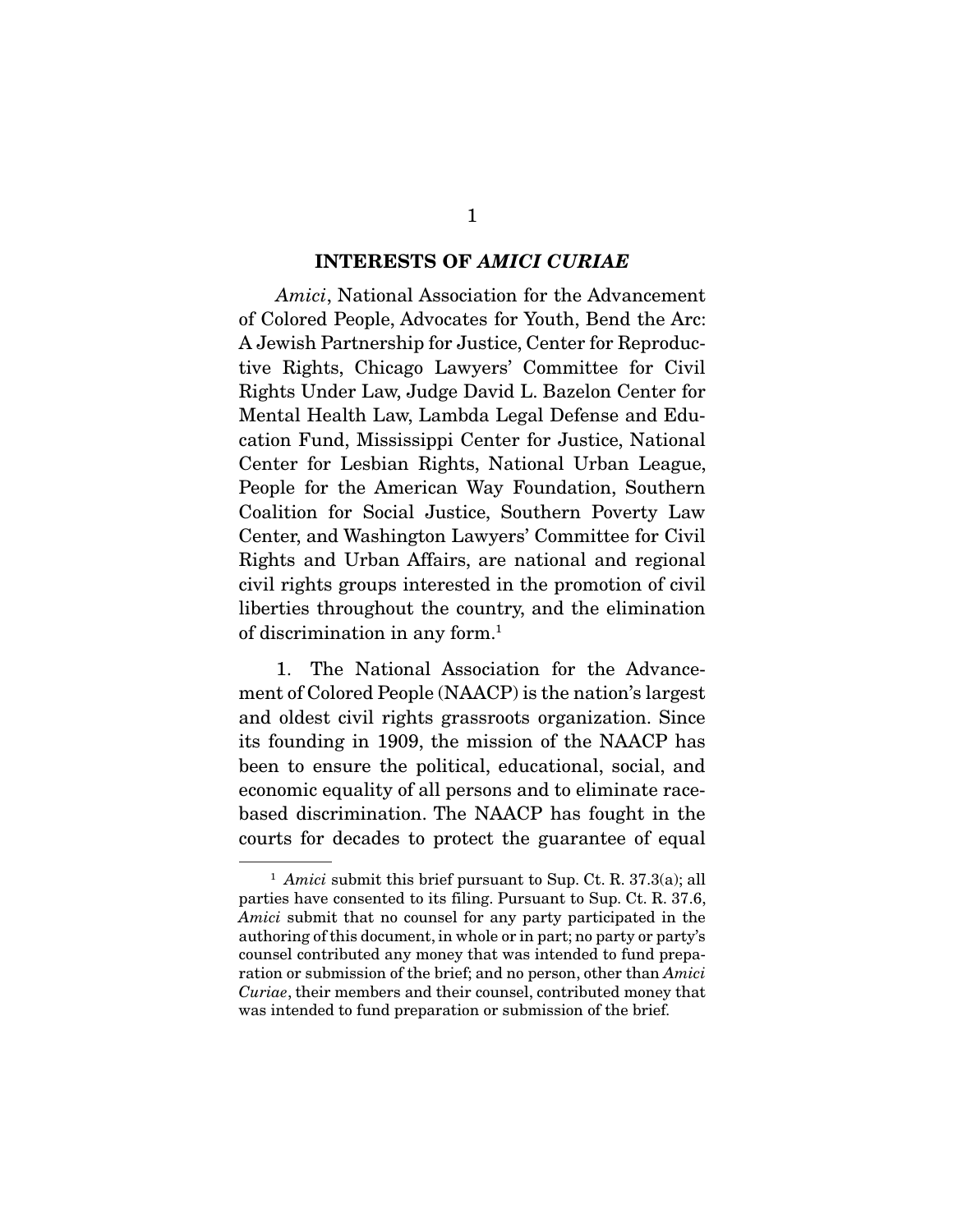protection under law. To advance its mission, the NAACP has represented parties in landmark civil rights cases, perhaps most famously in *Brown v. Board of Education of Topeka*, 347 U.S. 483 (1954), which outlawed segregation in public schools. The NAACP also has filed numerous *amicus* briefs over its decades of existence in cases that significantly impact minority groups.

 2. The Advocates for Youth (Advocates) is a non-profit organization that helps young people make informed and responsible decisions about their reproductive and sexual health. For more than three decades, Advocates has partnered with youth leaders, adult allies, and youth-serving organizations to advocate for effective adolescent reproductive and sexual health programs and policies. In 2017, Advocates launched the Muslim youth Leadership Council (MyLC). MyLC is a yearlong Leadership Council dedicated to bringing together young Muslim-identifying people in the United States and furthering their goals of becoming leaders within their communities and beyond. Each year MyLC recruits and trains 15-20 young people who advocate for the inclusion of young Muslimidentifying people in the planning, implementation, and evaluation of Reproductive Justice related programming and policies at the local, state, and federal levels.

 3. Bend the Arc: A Jewish Partnership for Justice is the nation's leading progressive Jewish voice empowering Jewish Americans to be advocates for the nation's most vulnerable. Bend the Arc mobilizes Jewish Americans beyond religious and institutional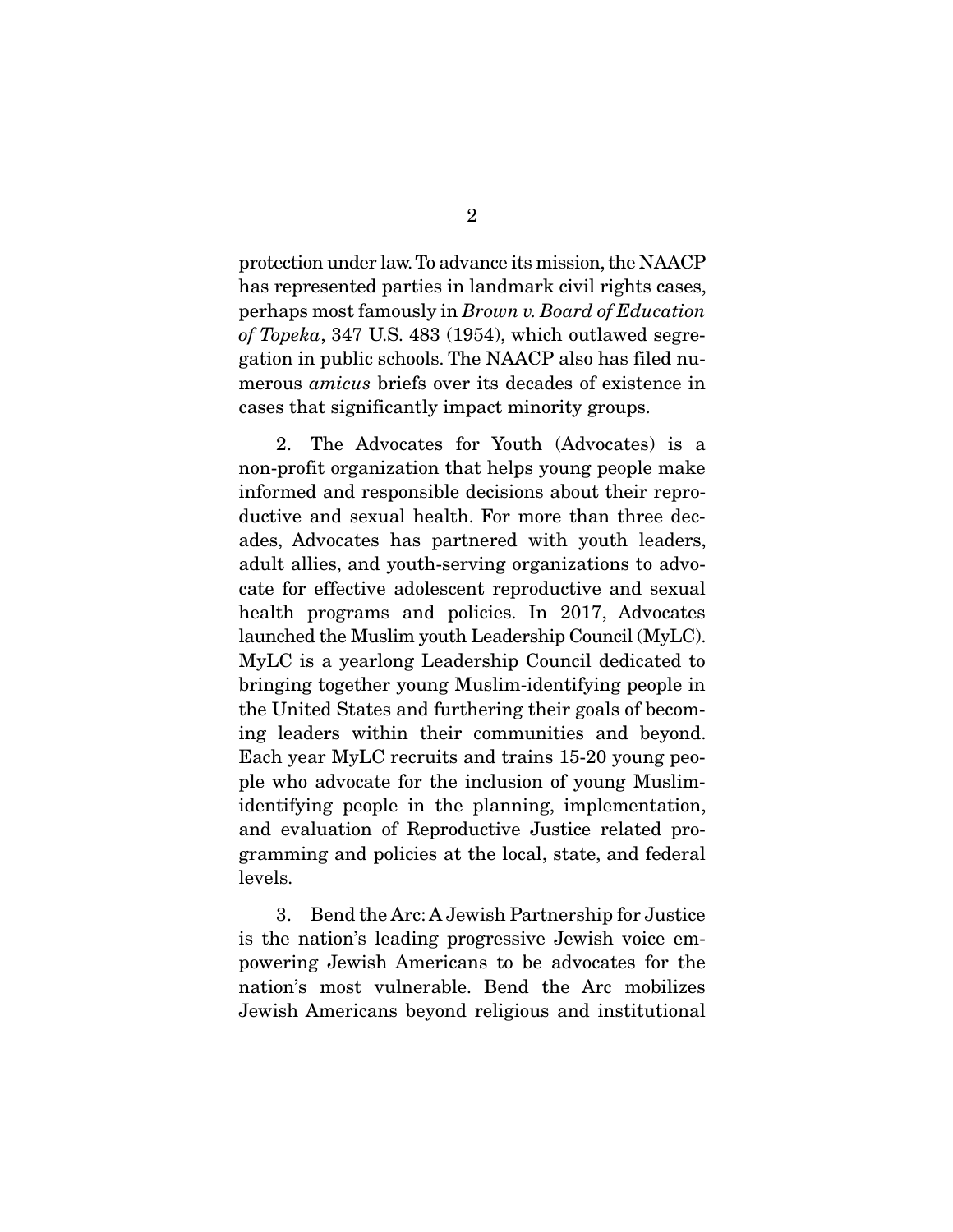boundaries to create justice and opportunity for all, through bold leadership development, innovative civic engagement, and robust progressive advocacy.

 4. The Center for Reproductive Rights (CRR) is a global human rights organization that uses the law to advance reproductive freedom as a fundamental right that all governments are legally obligated to respect, protect, and fulfill. In the United States, CRR's work focuses on ensuring that all people have access to a full range of high-quality reproductive health care. Since its founding in 1992, CRR has been actively involved in nearly all major litigation in the U.S. concerning reproductive rights, in both state and federal courts, including most recently, serving as lead counsel for the plaintiffs in *Whole Woman's Health v. Hellerstedt*, 136 S. Ct. 2292 (2016). As a rights-based organization, the Center has a vital interest in protecting individuals who endeavor to exercise their fundamental rights free from unwarranted government intrusion and discrimination. CRR's ability to bring litigation challenging executive and regulatory action, and to seek relief where individuals are threatened with irreparable harm, is crucial to its mission.

 5. The Chicago Lawyers' Committee for Civil Rights (CLCCR) is a non-profit public interest law organization founded in 1969. CLCCR works to secure racial equity and economic opportunity for all. CLCCR provides legal representation through partnerships with the private bar, and collaborates with grassroots organizations and other advocacy groups to implement community-based solutions that advance civil rights.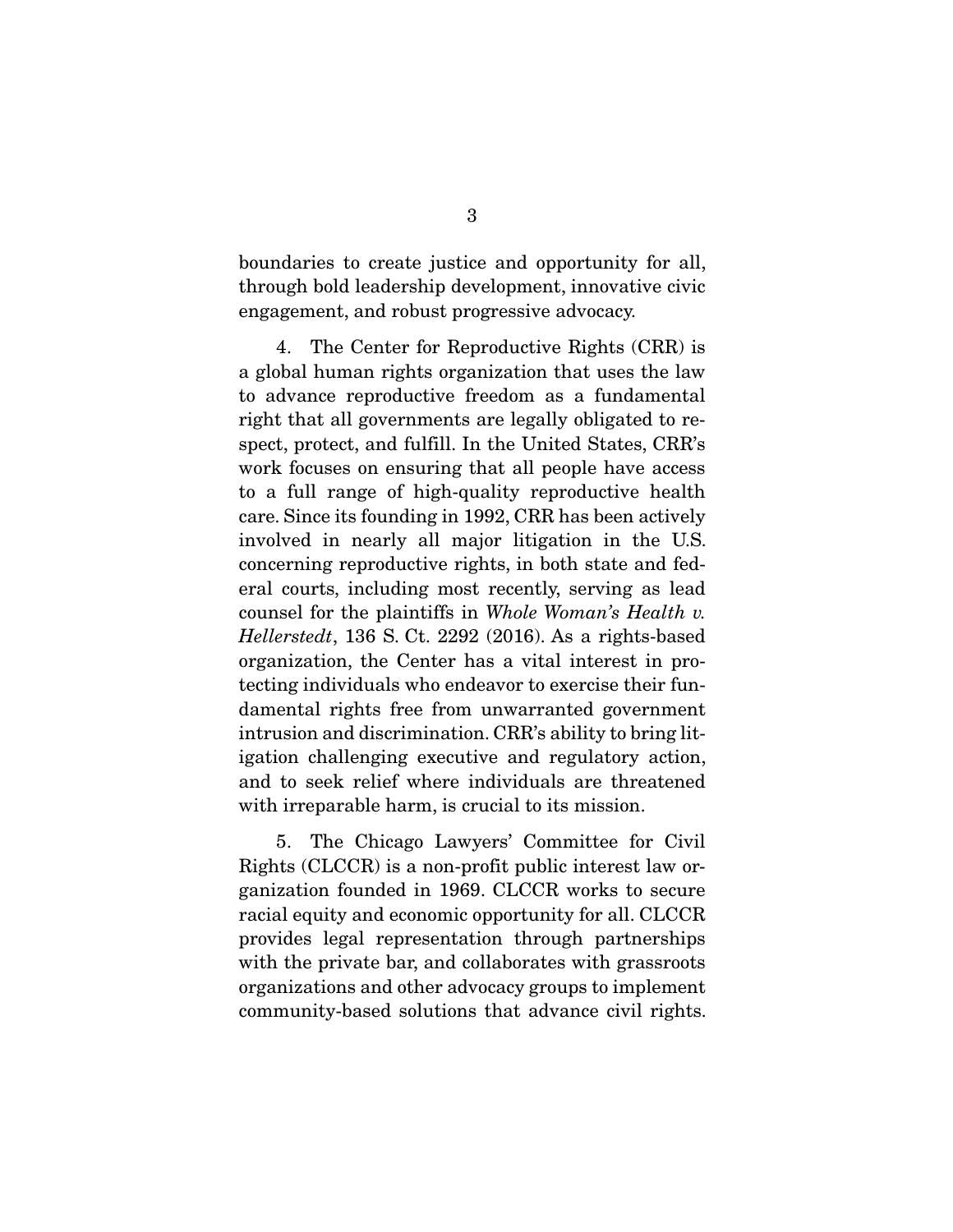In all practice areas, including education equity, fair housing, economic opportunity, hate crime prevention, and voting rights, CLCCR advocates for immigrants who have been subject to racially-discriminatory governmental practices and policies. CLCCR's goal is to ensure that America fulfills its promise of democracy and equal justice for all.

 6. The Judge David L. Bazelon Center for Mental Health Law is a national public interest organization founded in 1972 to advance the rights of individuals with mental disabilities. The Bazelon Center advocates for laws and policies that provide people with mental illness or intellectual disabilities the opportunities and resources they need to participate fully in their communities. Its litigation and policy advocacy is based on the Americans with Disabilities Act's guarantees of non-discrimination and reasonable accommodation. People with mental illness or intellectual disability commonly face discrimination based on myths and stereotypes, and the eradication of such discrimination is among the Bazelon Center's primary goals.

 7. Lambda Legal Defense and Education Fund is a national impact-litigation, public-policy, and advocacy organization committed to achieving full recognition of the civil rights of those who are lesbian, gay, bisexual, or transgender or living with HIV – including many who are Muslim and face increased discrimination because of the challenged Executive Order. Through its decades of work on behalf of historically persecuted people, Lambda Legal has deep knowledge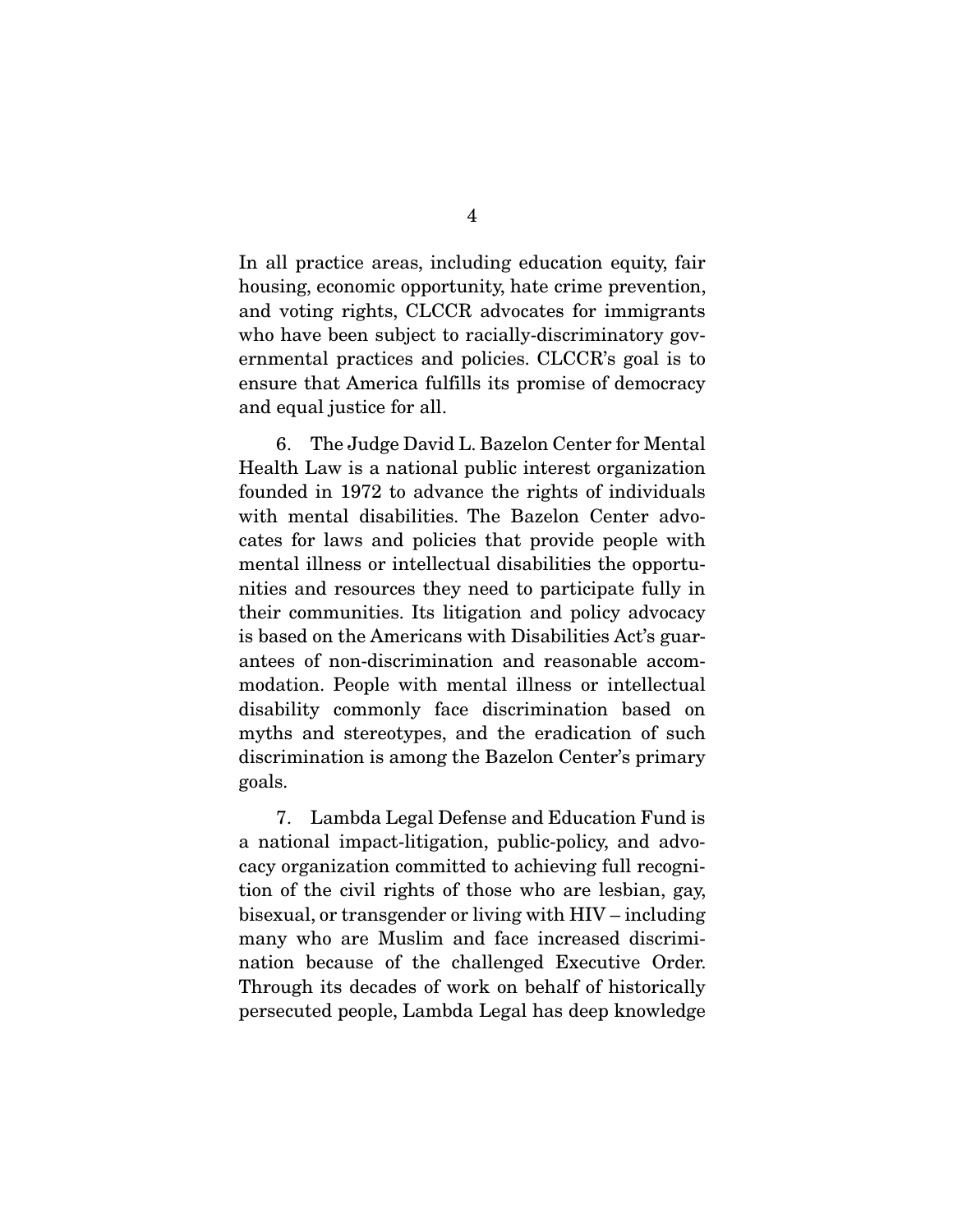of the corrosive effect of government measures that single out marginalized groups for mistreatment. Lambda Legal has also worked to vindicate protections afforded by the Establishment Clause to those treated unequally based on religious beliefs and affiliations, and has a long-standing interest in access to immigration and asylum for individuals who are LGBT or living with HIV. Lambda Legal has participated as counsel or amicus curiae in the Supreme Court and lower courts in numerous cases addressing First Amendment, Equal Protection, and other civil-rights bulwarks for LGBT people. For example, Lambda Legal has served as party counsel in *Romer v. Evans*, 517 U.S. 620 (1996); *Lawrence v. Texas*, 539 U.S. 558 (2003); and *Obergefell v. Hodges*, 135 S. Ct. 2584 (2015), and participated as an amicus in asylum cases such as *Hernandez-Montiel v. INS*, 225 F.3d 1084 (9th Cir. 2000) and *Velasquez-Banegas v. Lynch*, 846 F.3d 258 (7th Cir. 2017).

 8. The Mississippi Center for Justice (MCJ) is a non-profit public interest law organization founded in 2003 in Jackson, Mississippi and committed to advancing racial and economic justice. Supported and staffed by attorneys and other professionals, the Center develops and pursues strategies to combat discrimination and poverty statewide. One of amicus' original areas of interest involved predatory loan practices directed at migrant poultry workers, and MCJ has remained concerned about the plight of Mississippi's growing immigrant population for the last decade, particularly in the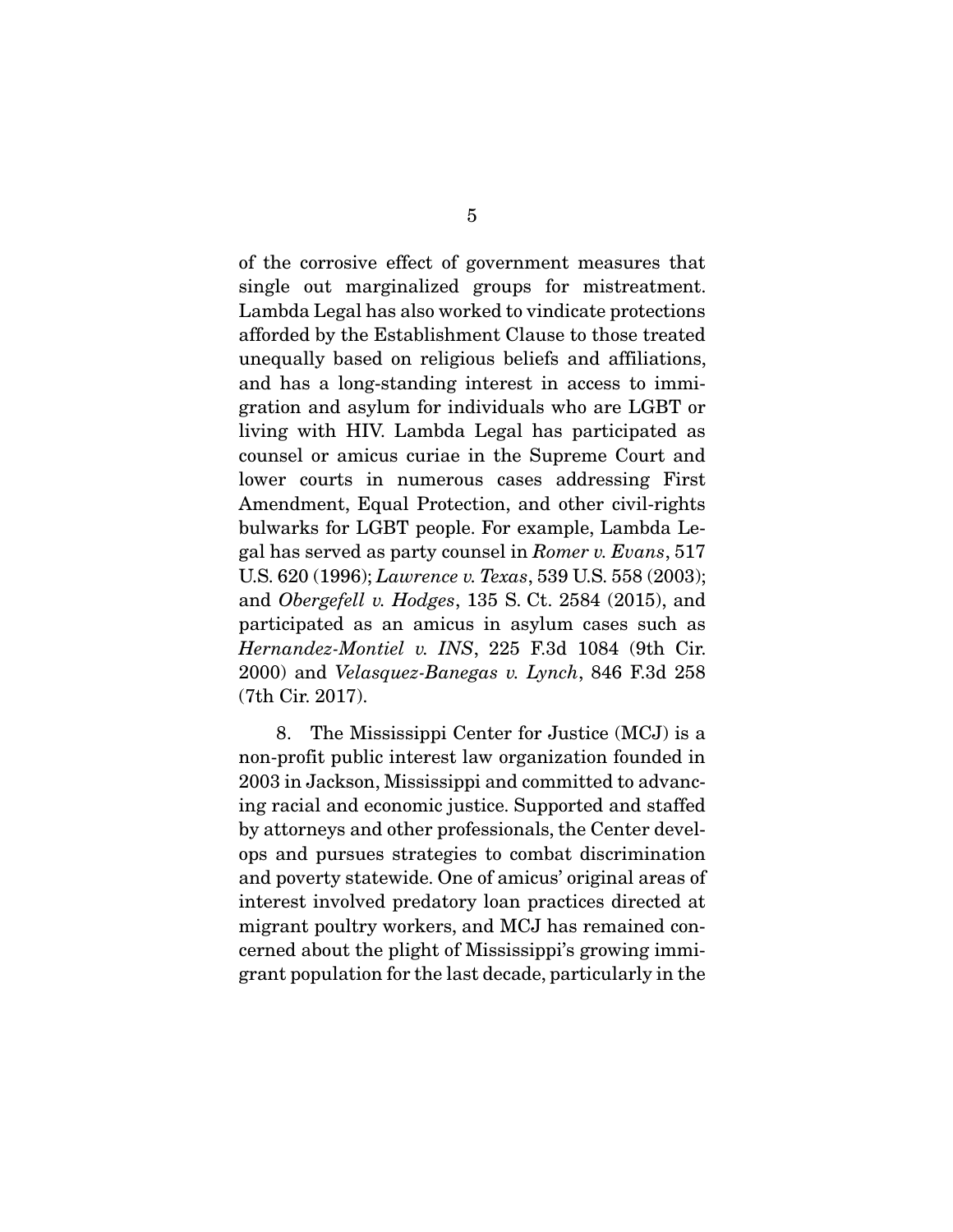areas of access to healthcare, education, housing, and fair lending.

 9. The National Center for Lesbian Rights (NCLR) is a national non-profit legal organization dedicated to protecting and advancing the civil rights of lesbian, gay, bisexual, and transgender people and their families through litigation, public policy advocacy, and public education. Since its founding in 1977, NCLR has played a leading role in combating discrimination and securing fair and equal treatment for LGBT people and their families in cases across the country involving constitutional and civil rights. NCLR has a particular interest in protecting the rights of LGBT immigrants and other immigrants to this country. Since 1994, NCLR's Immigration Project has provided free legal assistance to thousands of LGBT immigrants nationwide through, among other services, direct representation of immigrants in impact cases and individual asylum cases and advocacy for immigration and asylum policy reform.

 10. The National Urban League is a civil rights organization dedicated to the empowerment of African Americans to achieve economic parity and racial equality. Founded in 1910 and headquartered in New York City, the League improves the lives of more than two million people annually across the nation through direct service programs, including education, employment training and placement, housing, and health. The League seeks to ensure our civil rights by actively working to eradicate all barriers to equal participation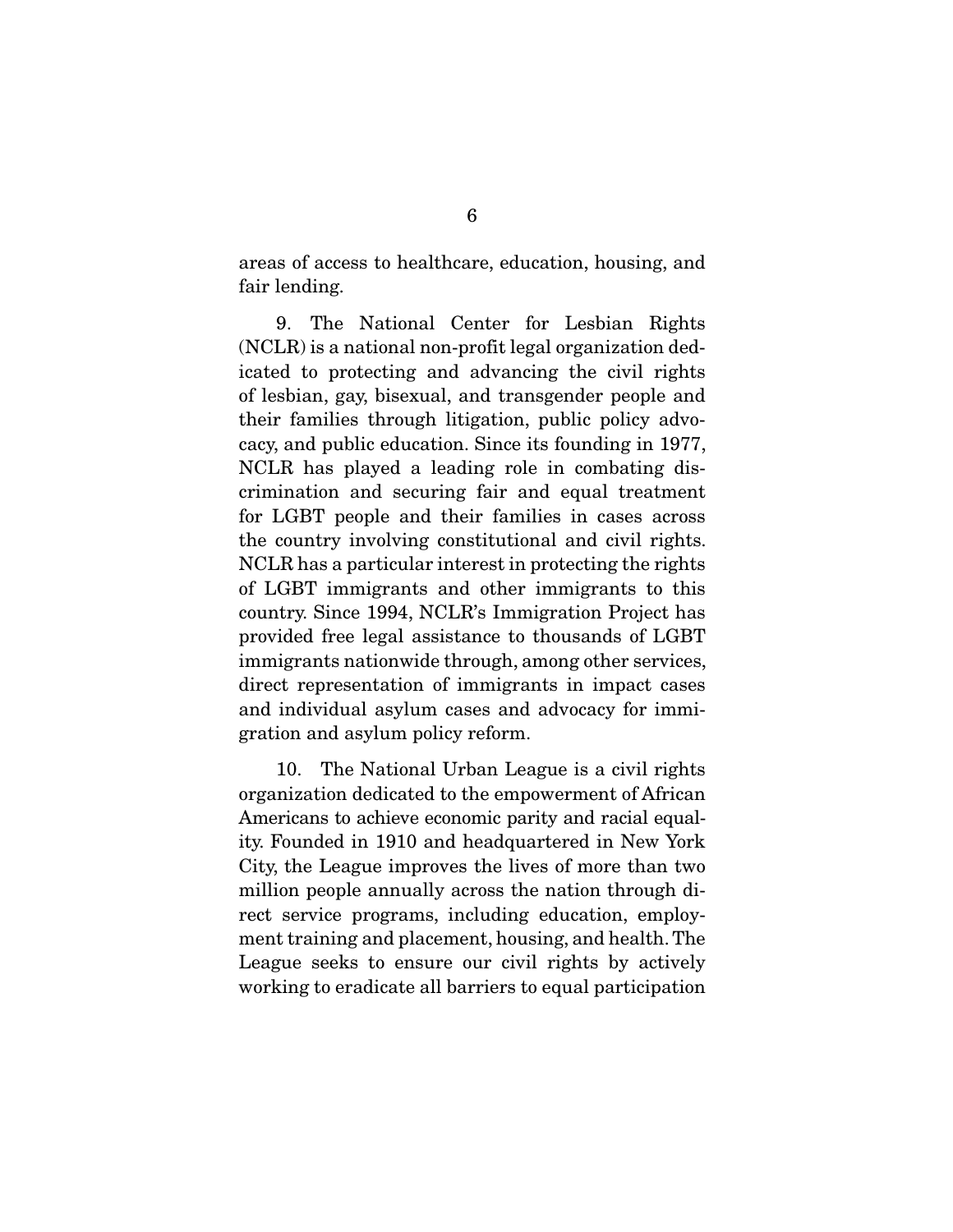in all aspects of American society, whether political, economic, social, educational, or cultural.

 11. People For the American Way Foundation (PFAWF) is a nonpartisan civic organization established to promote and protect civil and constitutional rights, including religious liberty and freedom from discrimination. Founded in 1981 by a group of civic, educational, and religious leaders, PFAWF now has hundreds of thousands of members nationwide. Over its history, PFAWF has conducted extensive education, outreach, litigation, and other activities to promote these values. PFAWF strongly supports the principles that it violates the First Amendment and civil rights precepts for the government to take action that, effectively or on its face, harms one particular religious group. This is especially important because of the additional harm such government opprobrium can and has caused, and with respect to particularly vulnerable populations like immigrants, as in this case.

 12. The Southern Coalition for Social Justice (SCSJ) is a non-profit public interest law organization founded in 2007 in Durham, North Carolina. SCSJ partners with communities of color and economically disadvantaged communities in the South to advance their political, social, and economic rights through the combination of legal advocacy, research, organizing, and communications. Originally, one of amicus' primary practice areas was immigrants' rights, which remains important to its mission. SCSJ frequently advocates on behalf of immigrants who have been subject to racially-discriminatory governmental practices,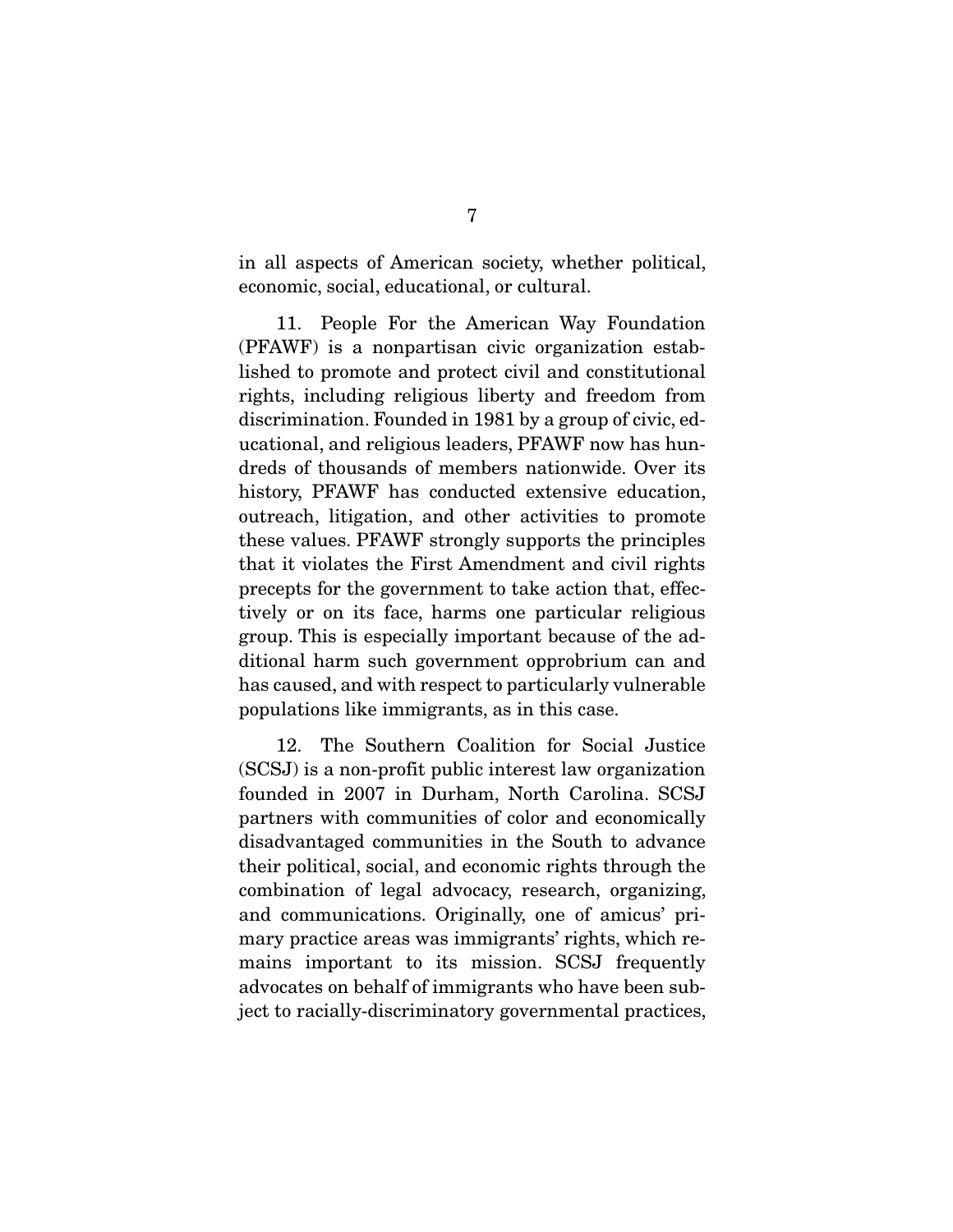and promotes the application of basic human rights principles to policies affecting migrant communities.

 13. The Southern Poverty Law Center (SPLC) has provided pro bono civil-rights representation to low-income persons in the Southeast since 1971. SPLC has litigated numerous cases to enforce the civil rights of immigrants and refugees to ensure that they are treated with dignity and fairness. SPLC also monitors and exposes extremists who attack or malign groups of people based on their immutable characteristics. SPLC is dedicated to reducing prejudice and improving intergroup relations. SPLC has a strong interest in opposing discriminatory governmental action that undermines the promise of civil rights for all.

 14. The Washington Lawyers' Committee for Civil Rights and Urban Affairs is a non-profit civil rights organization established to eradicate discrimination and poverty by enforcing civil rights laws through litigation. In furtherance of this mission, the Washington Lawyers' Committee has a dedicated Immigrant Rights Project, which has served as a critical resource for some of the most vulnerable populations in the Washington, D.C. area: newcomers and non-English speakers, who are often discriminated against on the basis of their religious background or national origin, and who are often unaware of their legal rights and protections.

--------------------------------- ---------------------------------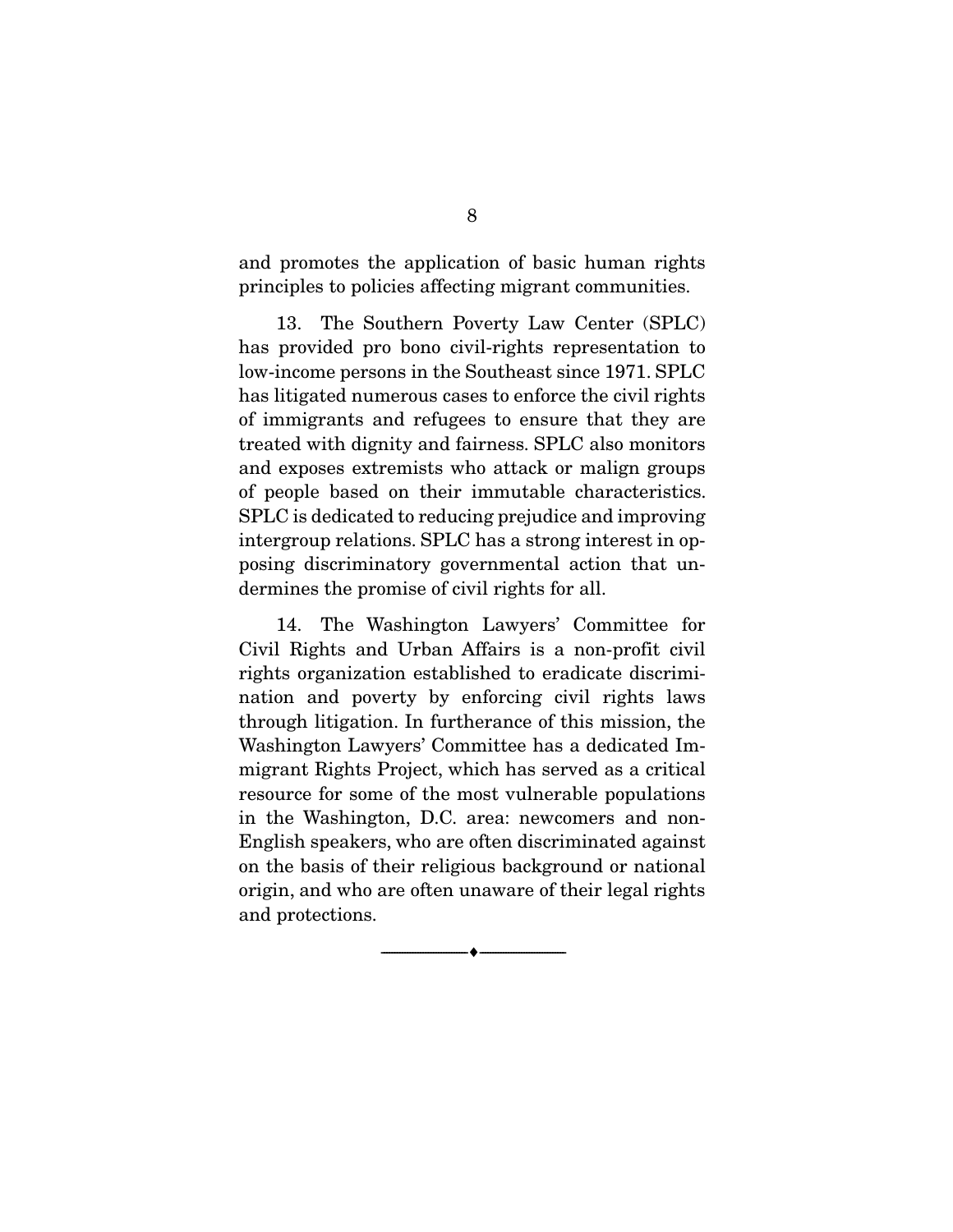#### SUMMARY OF ARGUMENT

 In promotion of their interests, *Amici* respectfully submit this brief to advance a key argument in support of affirming the lower courts' rulings granting the plaintiffs' request for injunctive relief. *Amici* submit that the balance of equities and public interest weigh heavily in favor of enjoining President Trump's September 24, 2017 Executive Order, "Enhancing Vetting Capabilities and Processes for Detecting Attempted Entry into the United States by Terrorists or Other Public-Safety Threats" (the "Executive Order"), because it improperly promotes social categorization and stereotyping that endangers the lives and well-being of individuals of the Muslim faith. The Executive Order is the product of several centuries of Muslim stereotyping in this country, and harms even those who are not the direct victims of specific attacks on immigrants. Here, the evidence demonstrates that, regardless of the Government's *post-hoc* explanations, the Executive Order was motivated by animus toward Muslims and improperly singled out, as a proxy, those born in the targeted majority-Muslim countries.

--------------------------------- ---------------------------------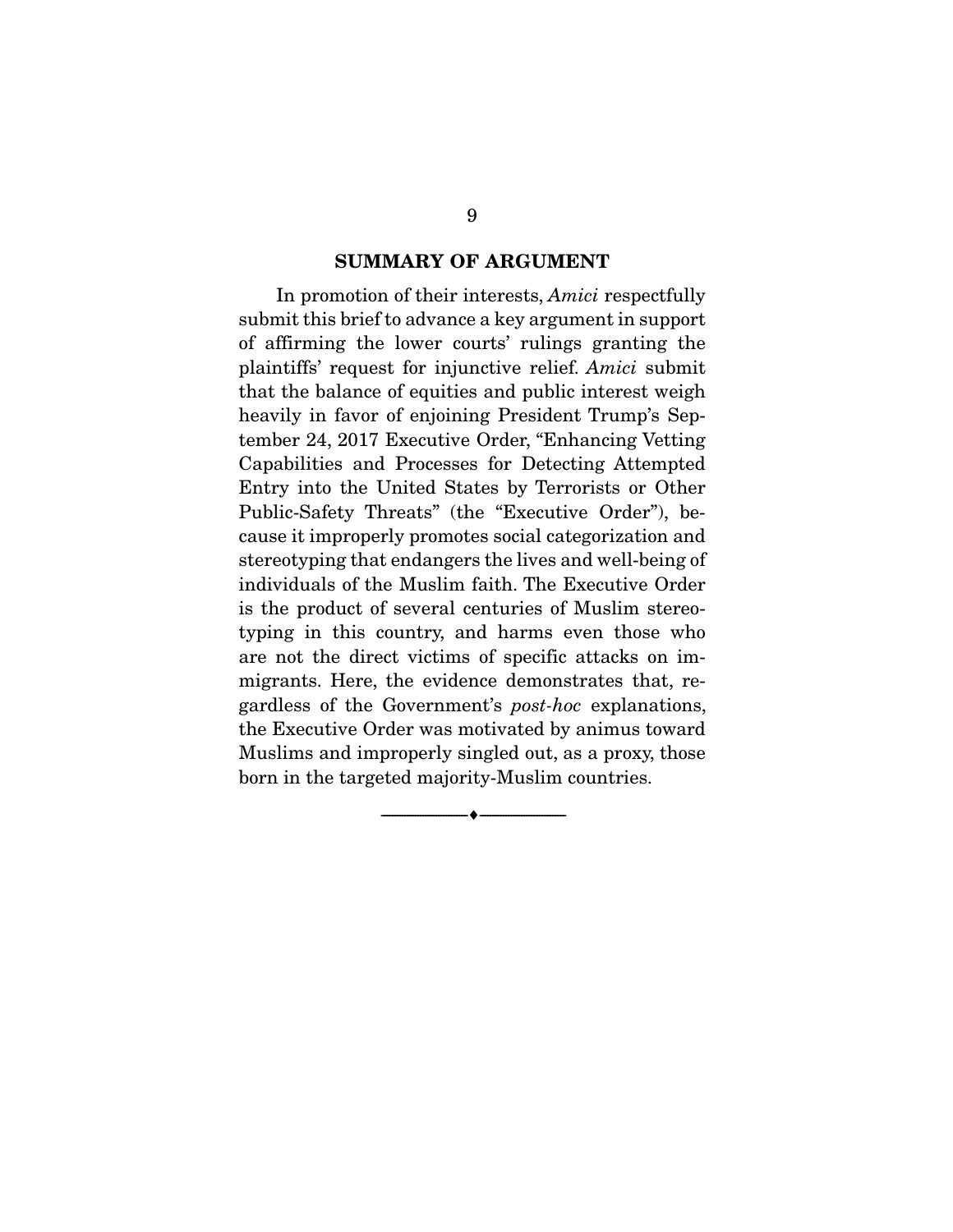#### ARGUMENT

#### Social Categorization and Stereotyping Create Dangerous Conditions for Members of Minority Groups.

#### A. Stereotyping Minorities Creates a Climate for Discrimination.

 The balance of equities and public interest in this case weigh in favor of enjoining the Executive Order due to the discrimination it promotes. As the courts have long recognized, laws such as the Executive Order improperly promote social categorization and stereotyping of Muslims that lead to the endangerment of the lives of those who practice Islam, a minority religion.

 The Court has repeatedly stated that discriminatory stereotypes can improperly affect decision making. Most recently, the Court recognized that disparate impact liability helps prevent segregated housing patterns that might otherwise result from the role of "covert and illicit stereotyping." *Texas Dep't of Hous. & Community Affairs v. Inclusive Communities Project, Inc.*, 135 S. Ct. 2507, 2522 (2015); *see also Miller-El v. Dretke*, 545 U.S. 231, 268 (2005) (Breyer, J., concurring) (recognizing that "subtle forms of bias are automatic, unconscious, and unintentional and escape notice, even the notice of those enacting the bias").

 In *Price Waterhouse*, the Court recognized the role that stereotyping plays in discrimination cases, explaining that "stereotyped remarks can certainly be evidence that gender played a part" in an adverse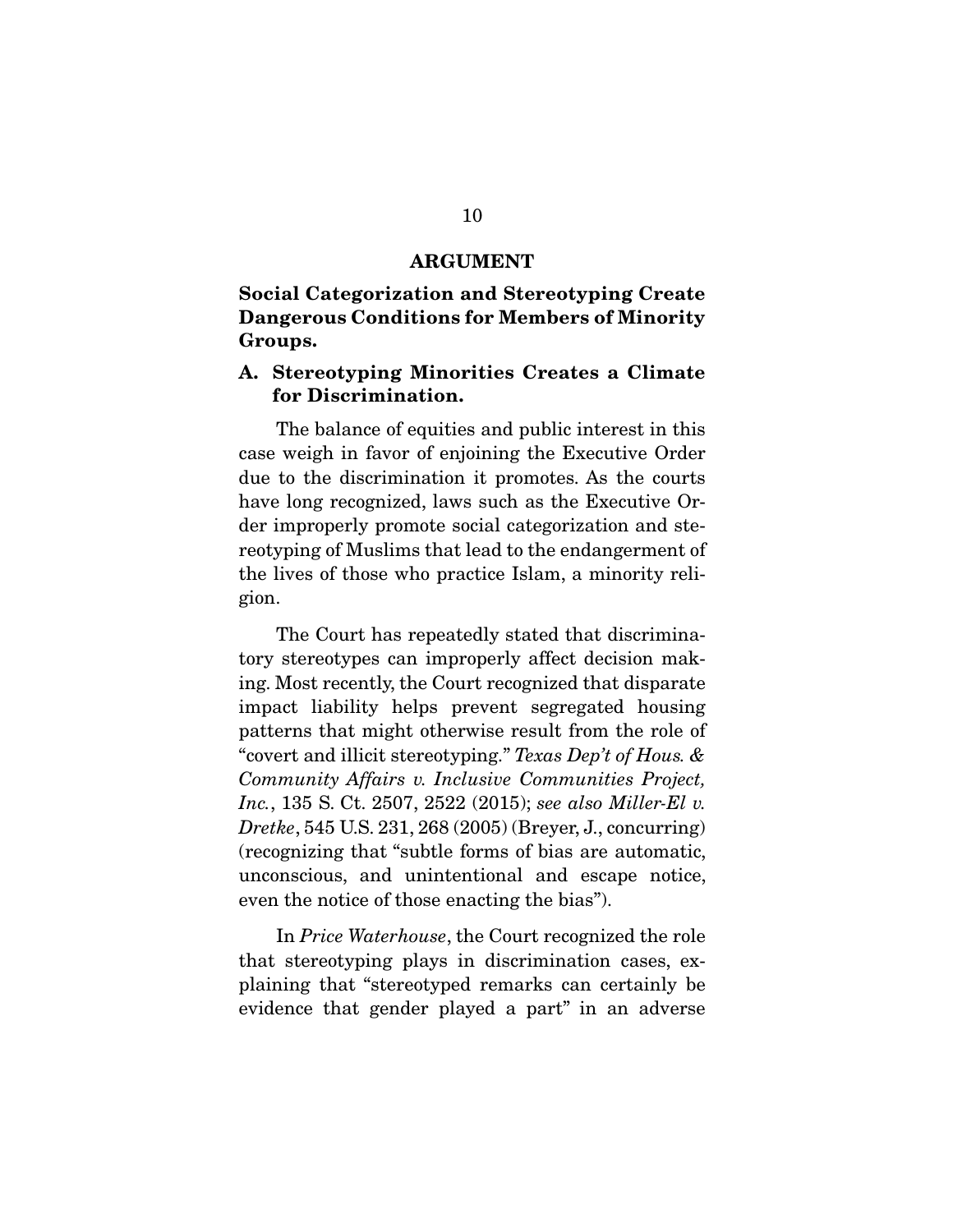employment decision. *Price Waterhouse v. Hopkins*, 490 U.S. 228, 251 (1989), *superseded by statute on other grounds*, Civil Rights Act of 1991, Pub. L. No. 102-166, 105 Stat. 1075.

 In *Windsor*, the Court emphasized that laws whose "purpose and effect" is "disapproval of ... [a] class" of people "impose a disadvantage, a separate status, and so a stigma" on the targeted group. *United States v. Windsor*, 570 U.S. 744, 770 (2013). The law at issue in that case, the federal Defense of Marriage Act, targeted same-sex couples for discrimination and stigma, just as the challenged Executive Order today singles out Muslim individuals for ill-treatment.

 Similarly, in *Cleburne*, the Court explained that "race, alienage, and national origin" are "so seldom relevant" to state interests that "such considerations are deemed to reflect prejudice and antipathy – a view that those in the burdened class are not as worthy or deserving as others." *City of Cleburne v. Cleburne Living Ctr*., 473 U.S. 432, 440 (1985).

 The circuit courts also recognize that social categorization and stereotyping create fertile grounds for discrimination, including in housing and employment decisions, and in police actions. *See*, *e.g.*, *Hassan v. City of New York*, 804 F.3d 277, 306 (3d Cir. 2015) (rejecting "appeals to 'common sense' which might be infected by stereotypes" as insufficient to justify police surveillance of Muslim individuals, businesses, and institutions) (quoting *Reynolds v. Chicago*, 296 F.3d 524, 526 (7th Cir. 2002)); *Ahmed v. Johnson*, 752 F.3d 490, 503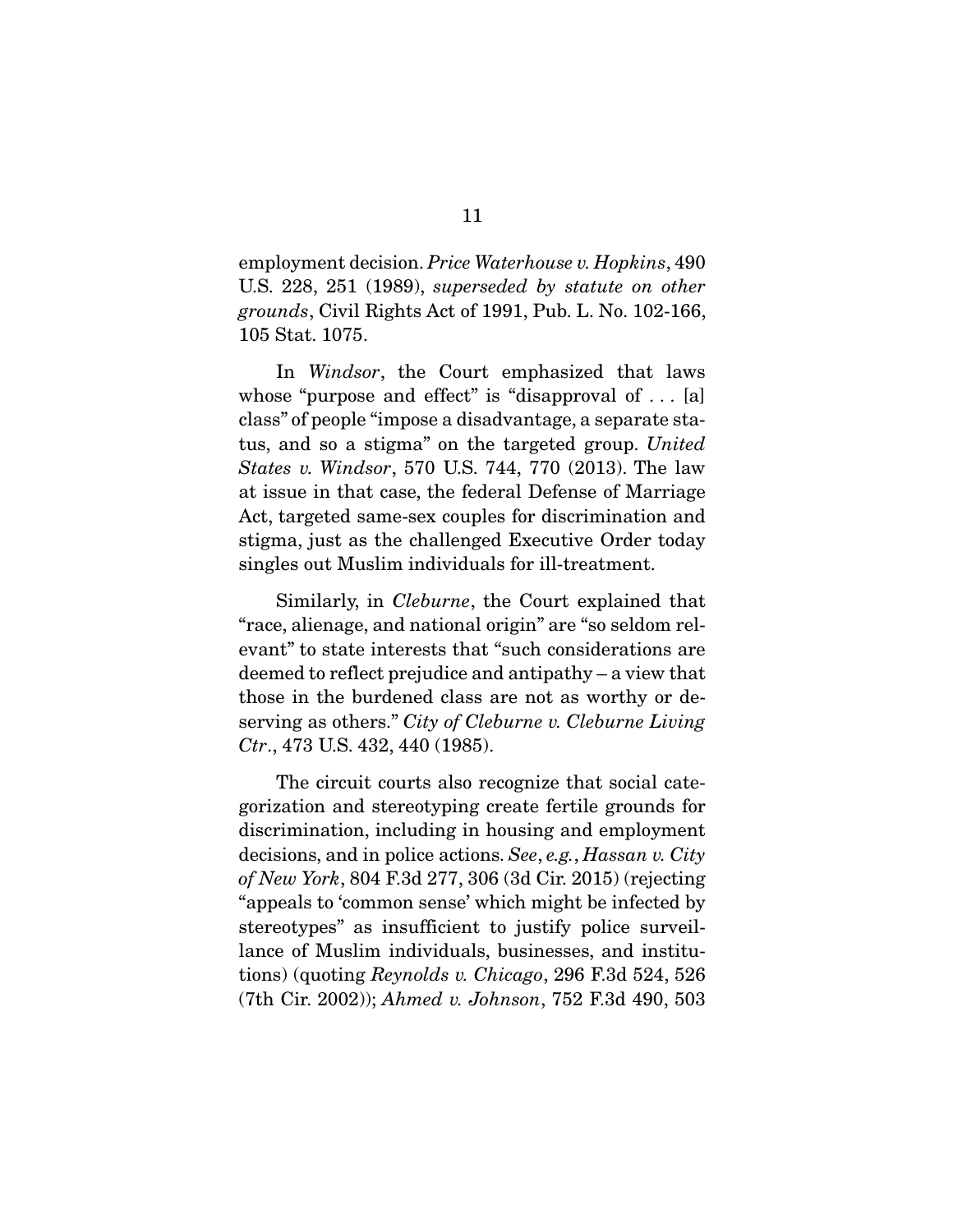(1st Cir. 2014) (finding "lack of explicitly discriminatory behaviors" does not preclude a finding of "unlawful animus" in employment discrimination because "unlawful discrimination can stem from stereotypes and other types of cognitive biases, as well as from conscious animus"); *United States v. Stephens*, 421 F.3d 503, 515 (7th Cir. 2005) (recognizing that racial stereotyping continues to play a role in jury selection and the outcome of trials); *Thomas v. Eastman Kodak Co.*, 183 F.3d 38, 42 (1st Cir. 1999) (holding that Title VII's ban on "disparate treatment because of race" includes "acts based on conscious racial animus" and "employer decisions that are based on stereotyped thinking").

 Relevant research shows that a psychological triggering phenomenon known as "priming" exacerbates stereotyping. Priming occurs when "subtle influences . . . increase the ease with which certain information comes to mind." Richard H. Thaler & Cass R. Sunstein, NUDGE: IMPROVING DECISIONS ABOUT HEALTH, WEALTH, AND HAPPINESS 69 (2008). For racial stereotyping, which shares many attributes with stereotyping of Muslims, priming an individual with race-based stereotypes can influence the individual's later decisions. Sandra Graham & Brian S. Lowery, *Priming Unconscious Racial Stereotypes about Adolescent Offenders*, 28 L. & HUM. BEHAV. 483, 489 (2004).

 Social science research repeatedly demonstrates that individuals have a persistent tendency to defer blindly to priming from authority figures. *See* Stanley Milgram, *Behavioral Study of Obedience*, 67 J. ABNOR-MAL & SOC. PSYCHOL. 371, 375-76 (1963). Therefore, as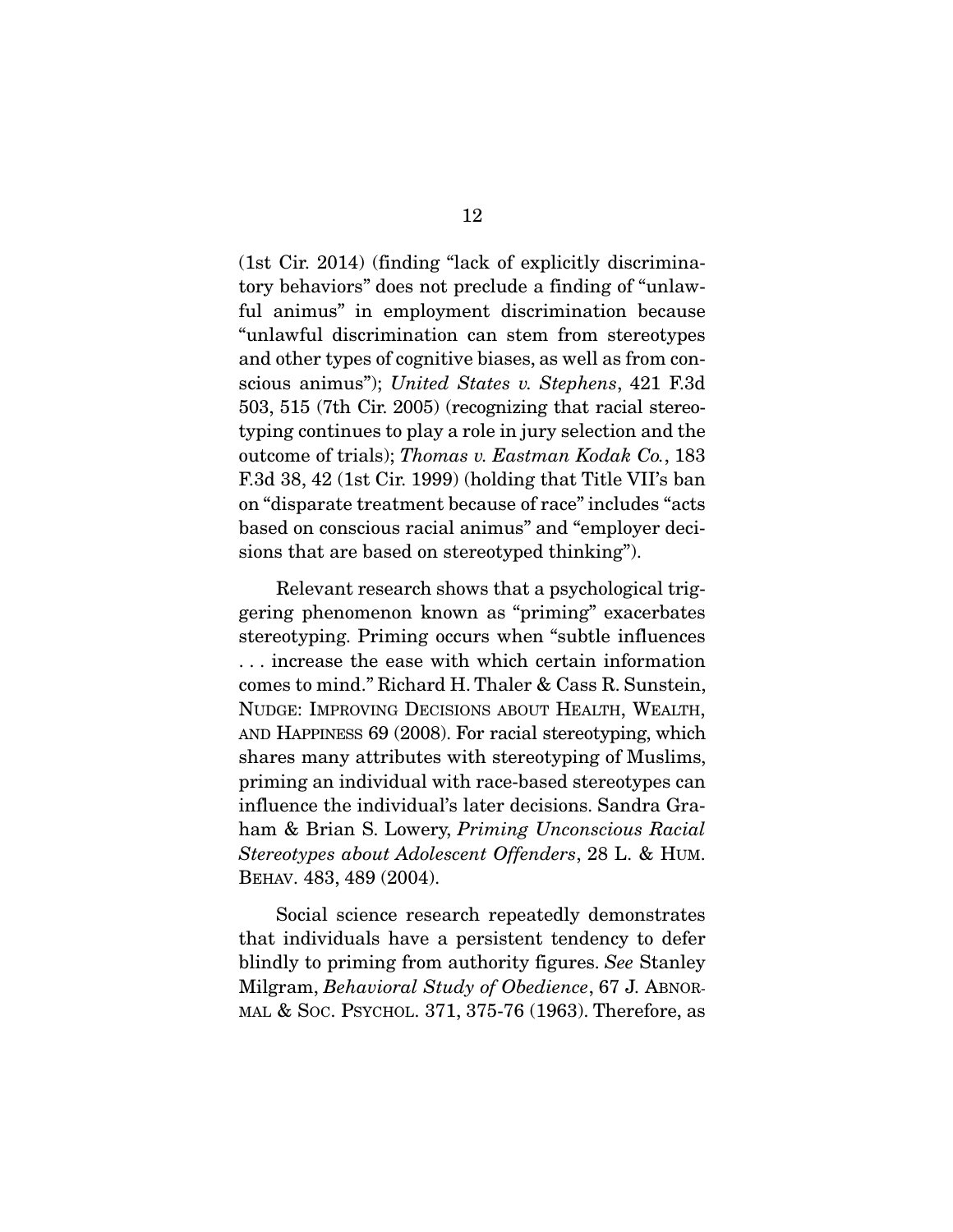the Court's decisions in *Brown v. Board of Education of Topeka*, 347 U.S. 483, 493-94 (1954) and *Loving v. Virginia*, 388 U.S. 1, 8-12 (1967), demonstrate, discrimination with the sanction of law raises unique and particular dangers.

### B. The Executive Order Is the Product of Centuries of Discriminatory Stereotypes About Muslims.

 This country has had a long history of official stereotyping of Muslims as un-American and unworthy of becoming Americans. During the Colonial era, two of the most outspoken public figures who disseminated stereotypes of Muslims (then called "Mahometans") were Cotton Mather and Aaron Burr – they consistently referred to "Mahometans" in highly derogatory terms, including denouncing "that false Prophet and great Imposter Mahomet."2

 Even after this country became independent, prejudice against Muslims, as expressed through consistent stereotyping, continued throughout the nineteenth century and into the twentieth century.3 For example,

<sup>2</sup> Thomas S. Kidd, AMERICAN CHRISTIANS AND ISLAM: EVANGEL-ICAL CULTURE AND MUSLIMS FROM THE COLONIAL PERIOD TO THE AGE OF TERRORISM 12 (2009); Thomas S. Kidd, "*Is It Worse to Follow Mahomet than the Devil?*" *Early American Uses of Islam*, 72 CHURCH HISTORY 766, 771-73, 779-80 (2003).

<sup>3</sup> *See*, *e.g.*, Erik Love, ISLAMOPHOBIA AND RACISM IN AMERICA 41, 86-89 (2017); Jeffrey L. Thomas, SCAPEGOATING ISLAM: INTOL-ERANCE, SECURITY, AND THE AMERICAN MUSLIM 1-14 (2015); Peter Gottschalk & Gabriel Greenberg, *Common Heritage, Uncommon Fear: Islamophobia in the United States and British India,*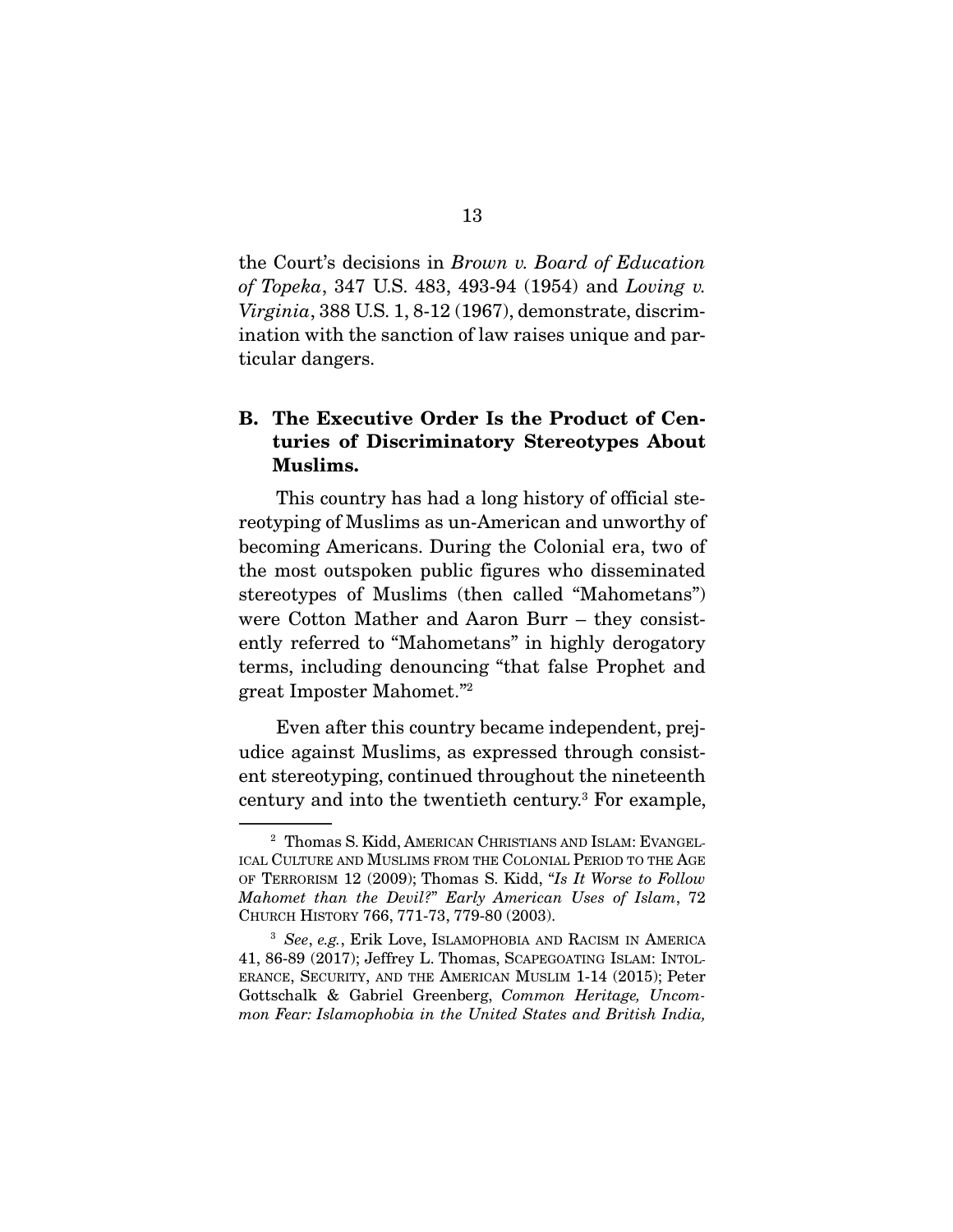in discussing immigration legislation in 1910, Representative Burnett of Alabama repeatedly referred to "Syrians," then a catch-all term for Middle Eastern immigrants who were Muslims, in derogatory terms. He made clear that he and his colleagues viewed those immigrants as "the dirty Syrian[s] of today," and among "the least desirable" aliens, because "the Syrians are the same way, mixed up with the Arabians and the people of African and western Asiatic countries, until they are not our kind of people; and they are not the kind of people from which those who settled this country sprang." $4$ 

 In 1924, when Congress was debating immigration legislation that led to highly restrictive quotas, some legislators similarly made racist remarks and relied on stereotypes about minority immigrants.<sup>5</sup> As set forth in Section C, *infra*, these are the same kind of statements recently made about Muslims.

 In this century, the stereotyping of Muslims has continued unabated and has even increased, leading to escalating discrimination against Muslims, rising to the level of violence. Even prior to the Executive

*<sup>1687-1947</sup>*, *in* ISLAMOPHOBIA IN AMERICA: THE ANATOMY OF INTOL-ERANCE (Carl W. Ernst ed. 2013); Robert J. Allison, THE CRESCENT OBSCURED: THE UNITED STATES AND THE MUSLIM WORLD 1776-1815 (1995).

<sup>4</sup> HEARINGS BEFORE THE H. COMM. ON IMMIGRATION AND NATU-RALIZATION, 61st Cong. 383, 386, 393, 396 (1910) (statement of Rep. John L. Burnett, Alabama).

<sup>5</sup> Vivian Yee, *Trump's Jabs Echo Attitudes from the '20s*, N.Y. TIMES, Jan. 14, 2018, at A-1, A-22.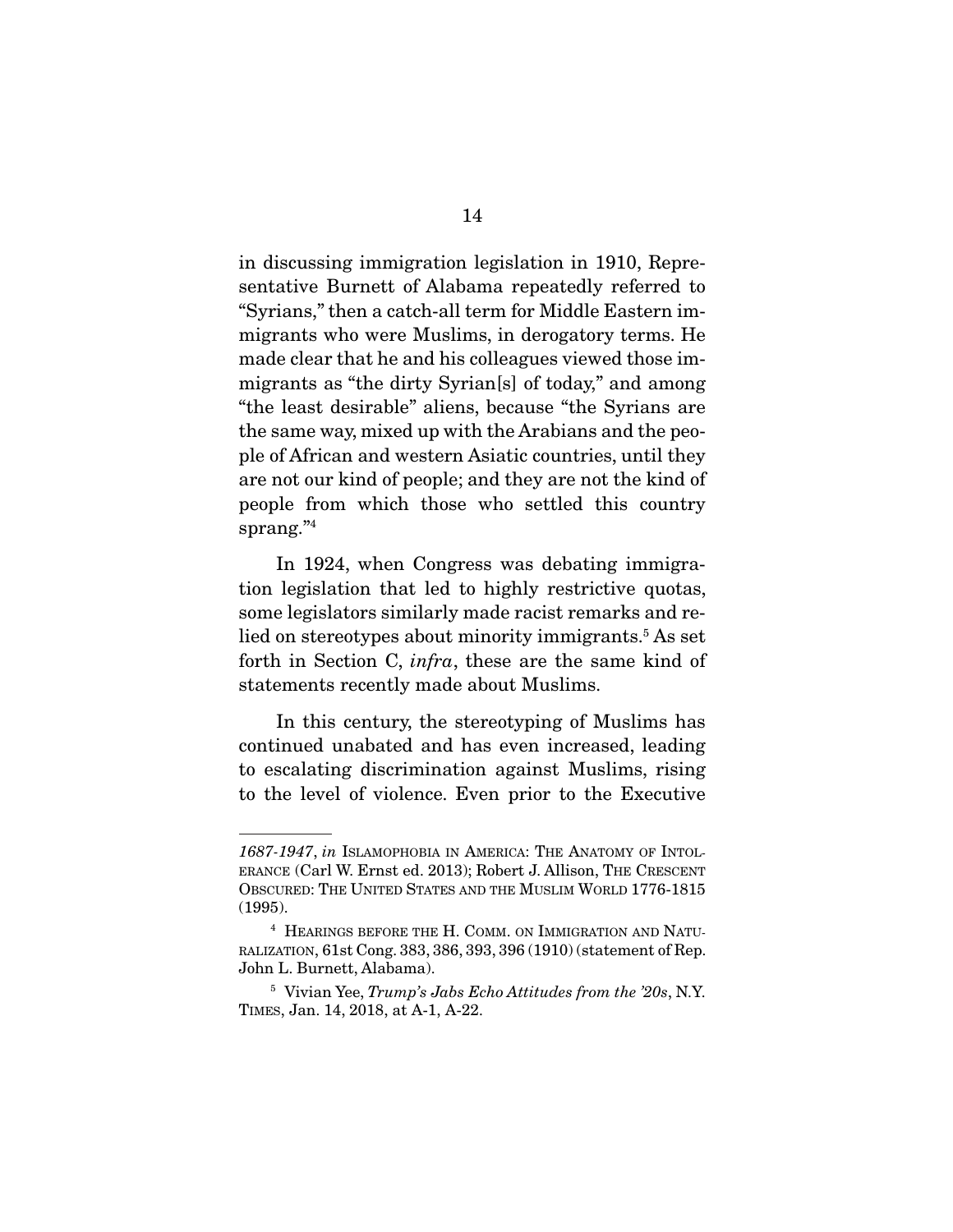Orders in 2017, commentators documented and denounced the ongoing stereotyping of Muslims and the ensuing discrimination and violence.

 Professor Barbara Perry, a prominent criminologist and sociologist at the University of Ontario, recognized that "many commentators have suggested that Arabs generally and Muslims specifically may represent the last 'legitimate' subjects of slanderous imagery and stereotypes." Barbara Perry, *Anti-Muslim Violence in the Post-9*/*11 Era: Motive Forces*, 4 HATE CRIMES 172, 176 (Barbara Perry & Randy Blazak, eds. 2009). Political leaders have an outsized impact in fostering this stereotyping and its ensuing discrimination and violence: "Even more powerful in providing justifications for anti-Muslim violence is the explicit exploitation of public images and related fears by political leaders. To the extent that this is so, there emerges a climate that bestows 'permission to hate.'" *Id.* at 181. Thus, she concluded that:

[S]tate practices provide a context and a framework for the broader demonization and marginalization of minority groups. Through its rhetoric and policies, the state absorbs and reflects back onto the public hostile and negative perceptions of the Other – in this case, Muslims. Public expressions of racism by state actors are constituted of and by public sentiments of intolerance, dislike, or suspicion of particular groups. Thus, the state seems to reaffirm the legitimacy of such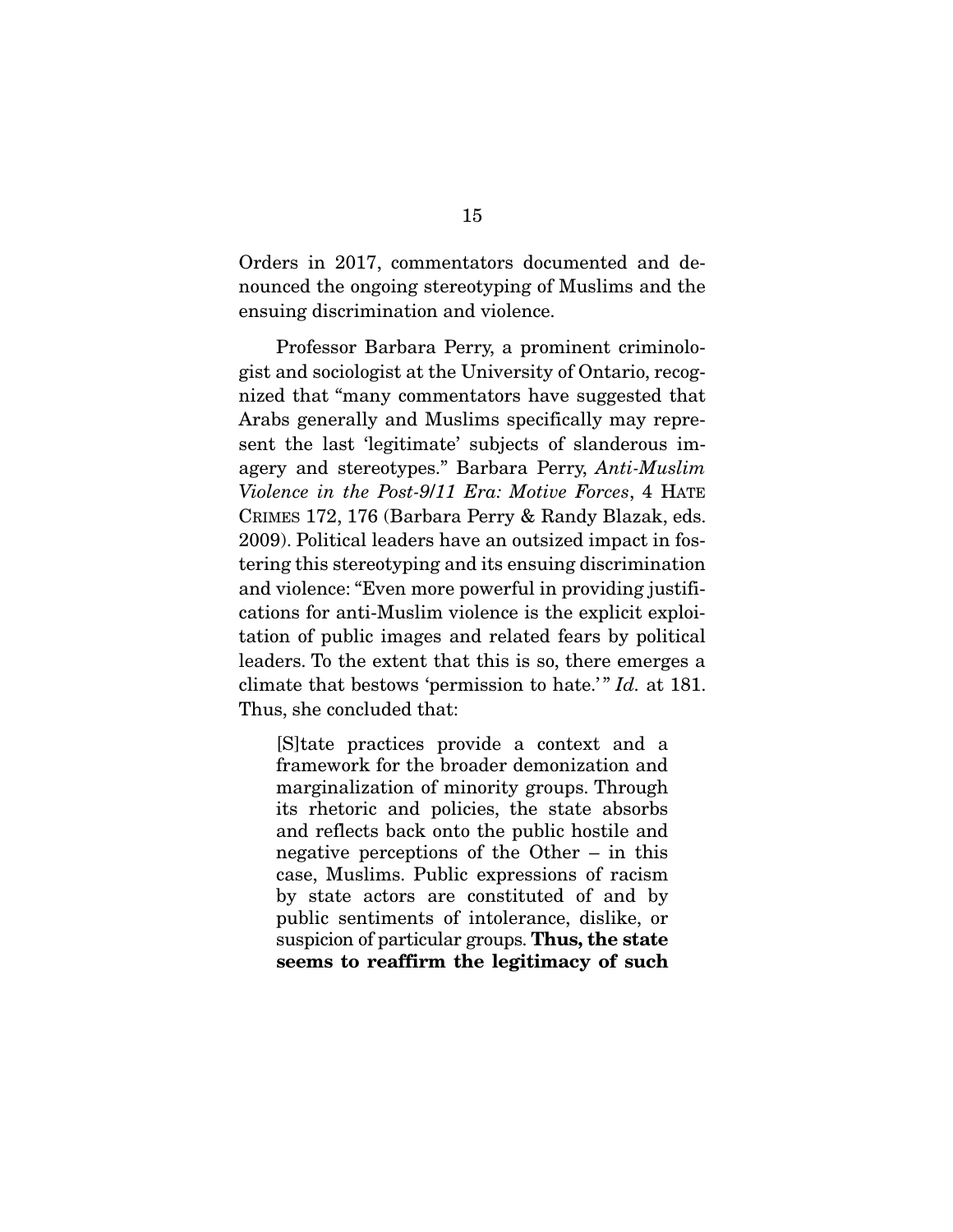#### beliefs, while at the same time giving them public voice.

*Id.* at 185 (emphasis added).

 Professor Sahar Aziz of the Rutgers University Law School, who testified to Congress on this issue, wrote: "In the United States, numerous polls show a rise in anti-Muslim bias that is manifesting into tangible hate crimes, mosque vandalism, employment discrimination, and bullying of Muslim kids in schools." Sahar F. Aziz, *Losing the "War of Ideas": A Critique of Countering Violent Extremism Programs*, 52 TEXAS INT'L L.J. 255, 265 (2017).

 Professor Sheryll Cashin of the Georgetown University Law Center wrote that: "Explicit, public anti-Muslim comments do not appear to engender similar widespread outrage" as do racist remarks, and instead "appear to be on the rise," because of the lack of public rejection of such views. Sheryll Cashin, *To Be Muslim or Muslim-Looking in America: A Comparative Exploration of Racial and Religious Prejudice in the 21st Century*, 2 DUKE FORUM L. & SOC. CHANGE 125, 127-28 (2010). "In the wake of the 9/11 attacks, it is more socially acceptable to express explicit bias against Arabs or Muslims than against blacks or other racial/ethnic groups." *Id.* at 132.

 Muslim stereotyping has manifested in the form of violence against Muslims, or even those who are erroneously perceived as being Muslims, such as Sikhs. A recent study documented that hate incidents in this country "against those who identify or are perceived as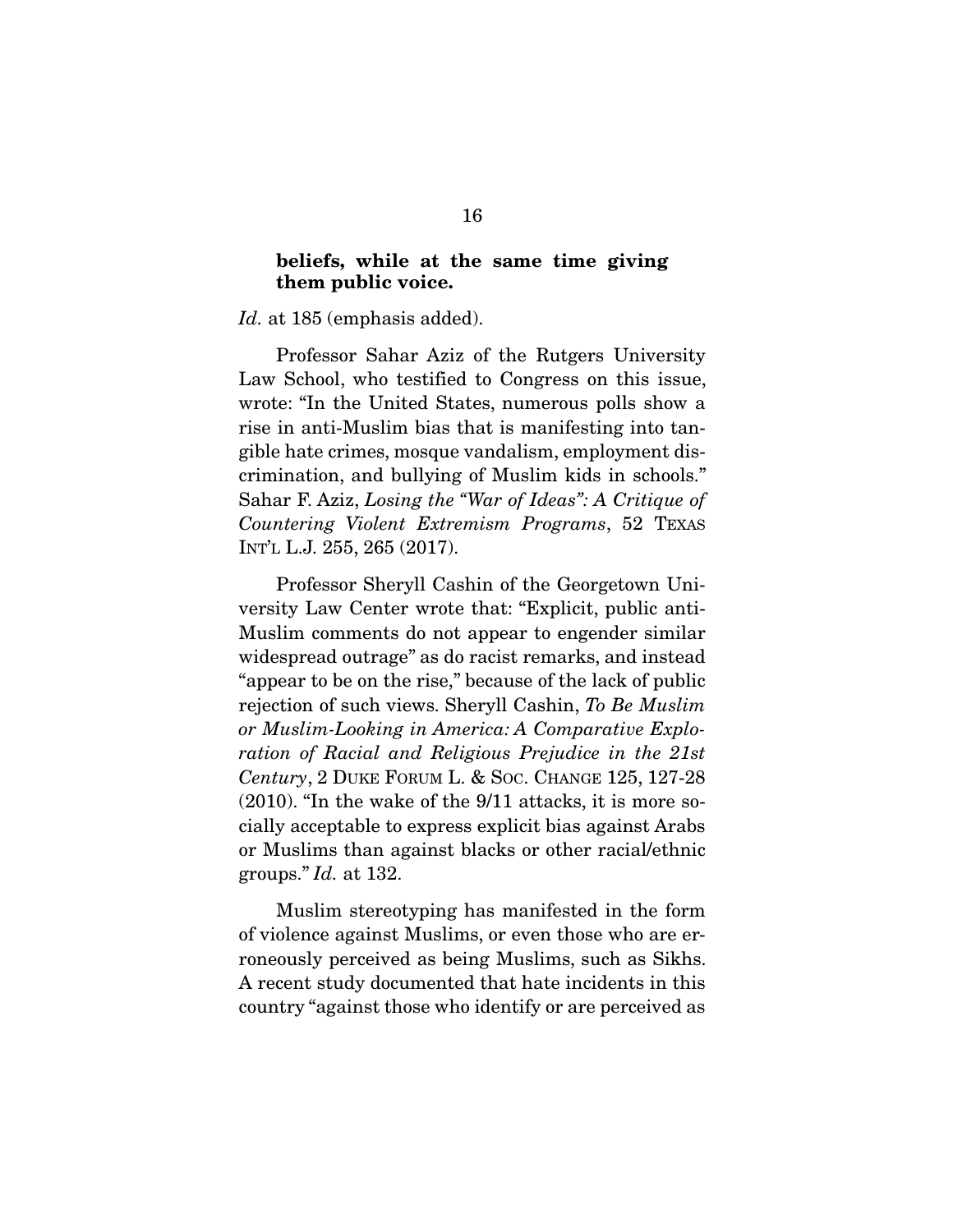South Asian, Muslim, Sikh, Hindu, Middle Eastern, and Arab" have increased by two-thirds from the twelve months preceding the election (130 incidents from Nov. 1, 2015 to Nov. 7, 2016) to the twelve months after the election (213 incidents from Nov. 8, 2016 to Nov. 7, 2017).<sup>6</sup> Although the serious under-reporting of such crimes causes the available statistics to understate the actual prevalence of such violence,<sup>7</sup> it is welldocumented throughout 2016,<sup>8</sup> and continuing as far as data is available. Indeed, the FBI itself does not report "the hate crimes it investigates to its own data- $\mathrm{base}$ ." $^9$ 

 Thus, from Colonial times to the present, this country had a long and deliberate political tradition of officially stereotyping Muslims, which created an atmosphere that legitimizes and encourages discrimination and violence against Muslims.

<sup>6</sup> *See* South Asian Americans Leading Together, COMMUNI-TIES ON FIRE: CONFRONTING HATE VIOLENCE AND XENOPHOBIC PO-LITICAL RHETORIC 9 (2018), http://saalt.org/wp-content/uploads/ 2018/01/Communities-on-Fire.pdf.

<sup>7</sup> Todd H. Green, THE FEAR OF ISLAM: AN INTRODUCTION TO IS-LAMOPHOBIA IN THE WEST 282-84 (2015) (discussing statistics on crimes against Muslims and problems with underreporting); *see generally* U.S. Dep't of Justice, Bureau of Justice Statistics, Special Report, HATE CRIME VICTIMIZATION, 2004-2015 (2017) (noting problems with underreporting and different methodologies for categorizing these crimes); U.S. Dep't of Justice, Bureau of Justice Statistics, Special Report, HATE CRIMES REPORTED BY VICTIMS AND POLICE (2005) (same).

<sup>8</sup> Aziz, 52 TEXAS INT'L L.J., at 266-68 & nn.65-80 (collecting recent examples of violence against Muslims).

<sup>9</sup> *See* COMMUNITIES ON FIRE, *supra* note 6, at 13 & n.23.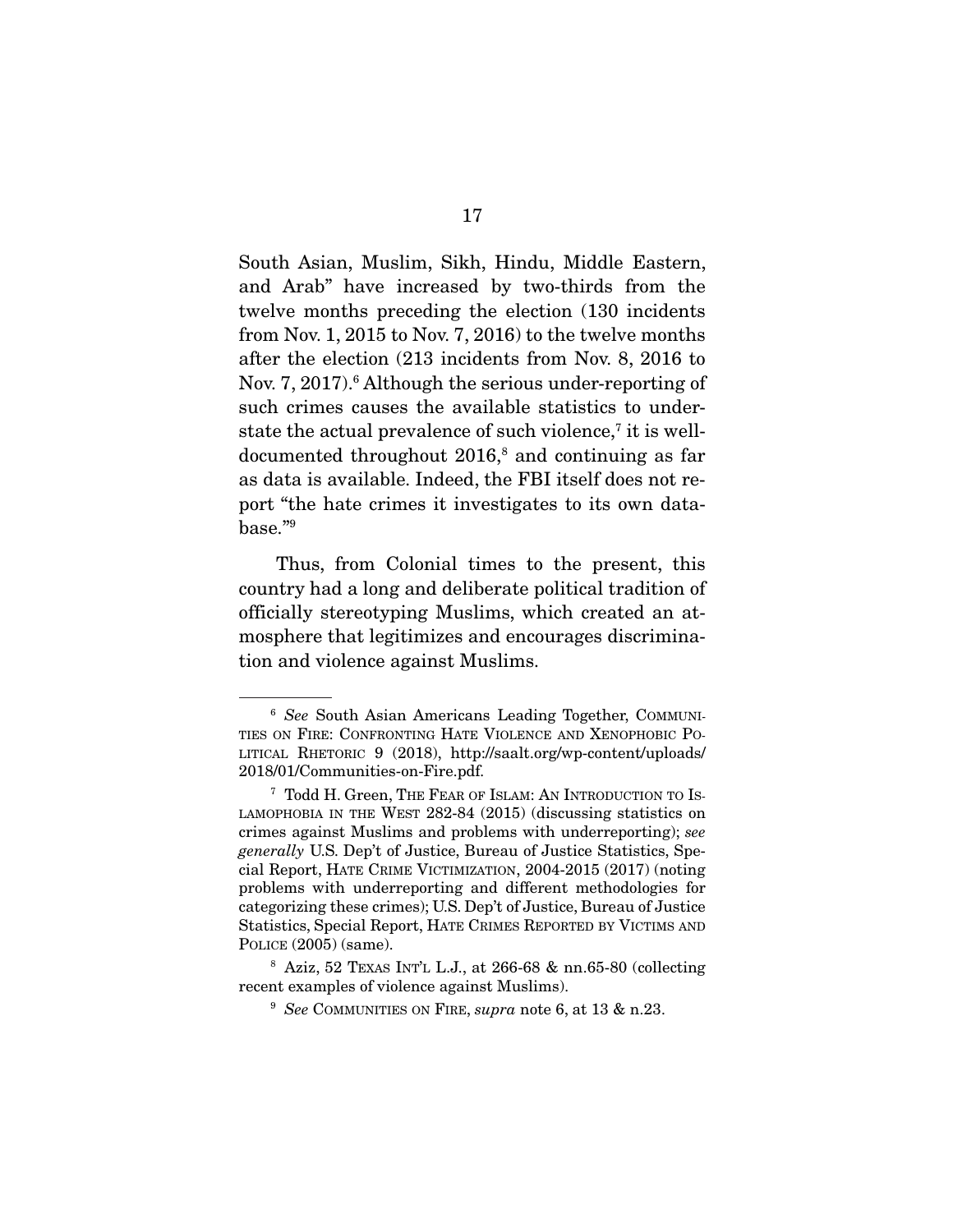#### C. The Executive Order Is Based on Stereotypes About Muslims as "Anti-American" and "Terrorists."

 As in the cases cited above, the Muslim ban bears the imprimatur of the Executive Branch and engenders precisely the discriminatory harms that the Court has held cannot withstand constitutional muster. Since December 7, 2015, when then-candidate Trump issued a written statement calling for a "total and complete shutdown on Muslims entering the United States" in the wake of the attack in San Bernardino, California, a "Muslim ban" has been a major item on his policy agenda. J.A. 158; *see also* J.A. 162.10 At that time, his campaign characterized a bar on Muslim entry into the United States as a way to stop residents of this country from being the "victims of the horrendous attacks by people that believe only in Jihad." J.A. 158. He did so with no apparent evidence other than extensive stereotyping.<sup>11</sup>

<sup>10</sup> Similarly, stereotyped statements about Chinese immigrants were made by both political parties and by candidates in the Presidential elections in the 1870s and 1880s. *See* Polly J. Price, "A 'Chinese Wall' at the Nation's Borders: Justice Stephen Field and *The Chinese Exclusion Case*," 43 J. SUP. CT. HIST. 7, 11 & n.28, 12 & nn.35-36 (2018). The Court's decision upholding the ban on Chinese immigration reflected stereotypes about the Chinese. *Id.* at 13 & nn.49-51; *Chae Chan Ping v. United States* (*The Chinese Exclusion Case*), 130 U.S. 581, 595 (1889).

<sup>11</sup> *See generally Int'l Refugee Assistance Project v. Trump*, 883 F.3d 233, 266 n.15 (4th Cir. 2018) (*en banc*) (listing campaign statements), *petition for cert. filed*, No. 17-1194 (Feb. 23, 2018); *see also* Christine Wang, "Trump Website Takes Down Muslim Ban Statement After Reporter Grills Spicer in Briefing," CNBC.COM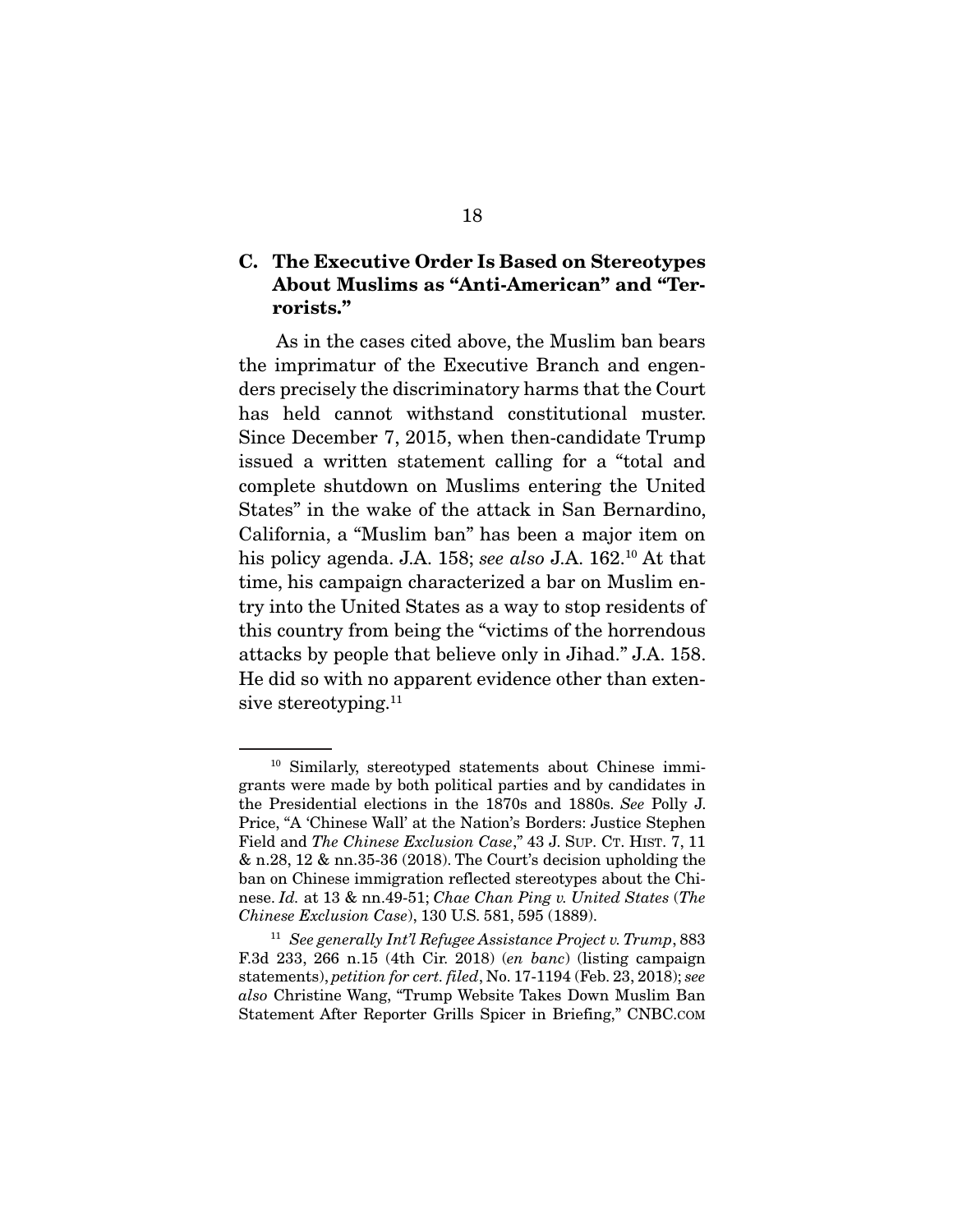Mr. Trump's labeling of Muslims as "terrorists" has been relentless. On January 4, 2016, the Trump campaign premiered its first television advertisement, in which he "call[ed] for a total and complete shutdown of Muslims entering the United States" until doubts about "radical Islamic terrorism" can be "figure[d] out."12 The link he drew between "radical Islamic terrorism" and all individual Muslims entering the United States was stated with no supporting evidence. Subsequently, candidate Trump, in a major foreign policy speech on April 27, 2016, stated that: "The struggle against radical Islam also takes place in our homeland. . . . We must stop importing extremism through senseless immigration policies."13 He made these statements, relying entirely on stereotypes, and presenting no evidence or facts to support these claims.14 A

<sup>(</sup>May 8, 2017), https://www.cnbc.com/2017/05/08/trump-website-takesdown-muslim-ban-statement-after-reporter-grills-spicer-in-briefing. html.

<sup>12</sup> Jeremy Diamond, *Donald Trump: Ban all Muslim Travel to United States*, CNN POLITICS (Dec. 8, 2015), http://edition.cnn. com/2015/12/07/politics/donald-trump-muslim-ban-immigration; *see also* Jill Colvin and Steve Peoples, "Trump's First TV Ad Pushes Proposal to Ban Muslims from Entering U.S.," *The Globe and Mail* (*Toronto*), Jan. 5, 2016, at A-9.

<sup>13</sup> N.Y. TIMES, *Transcript: Donald Trump's Foreign Policy Speech* (April 27, 2016), https://www.nytimes.com/2016/04/28/us/ politics/transcript-trump-foreign-policy.html.

<sup>14</sup> Although President Trump has publicly labeled Muslims as dangerous "terrorists," he has failed to condemn the hate crimes perpetuated *against* them over the past year. *See*, *e.g.*, Jack Moore, *Trump's Failure to Condemn Minnesota Mosque Attacks Stirs Social Media Anger*, NEWSWEEK (Aug. 17, 2017), http://www. newsweek.com/trump-failure-condemn-minnesota-mosque-attackstirs-social-media-anger-647694 (President Trump's silence following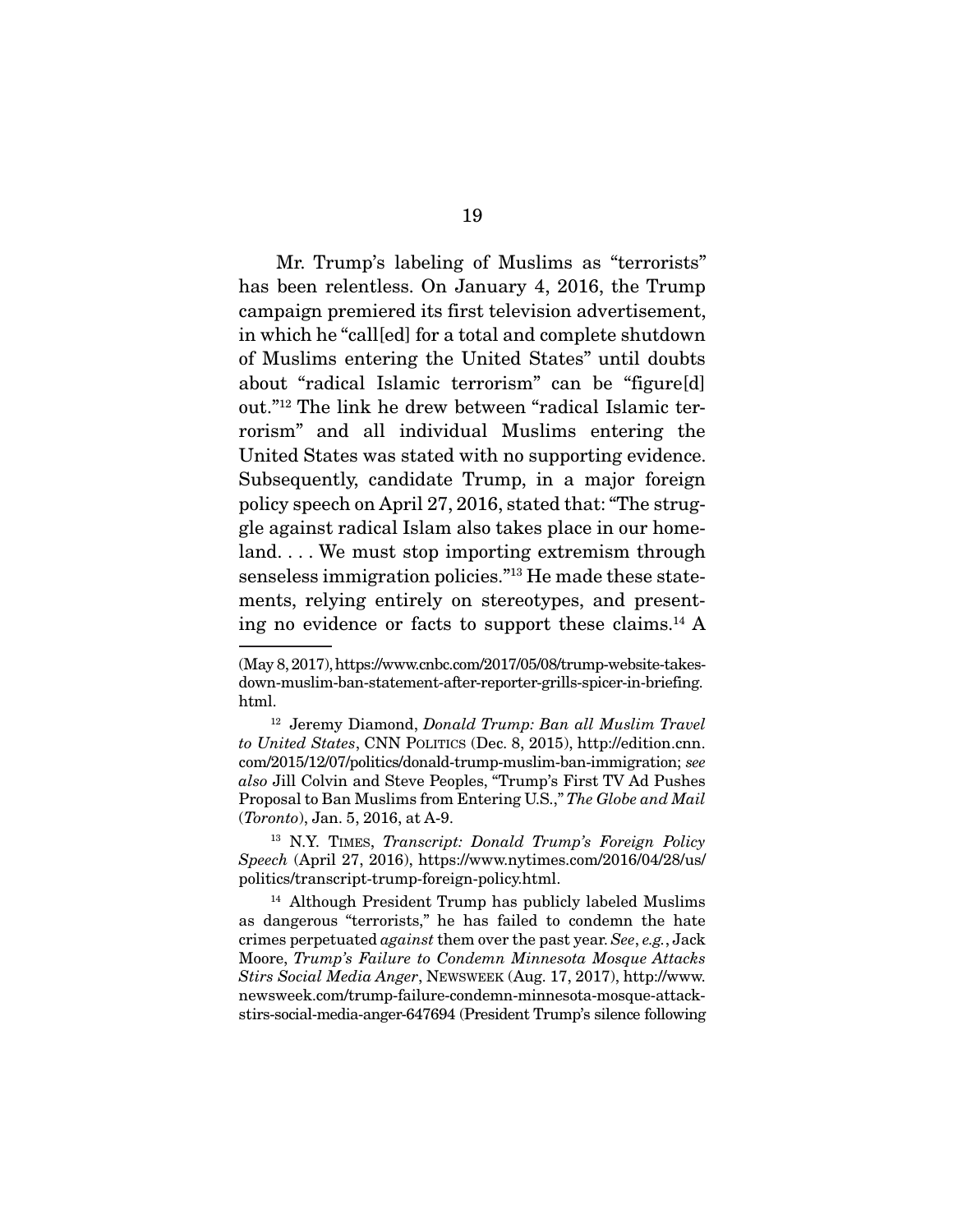number of other federal, state, and local elected officials and candidates similarly made stereotyped statements about Muslims during campaigns or while in office.15

 As a matter of law, the Court can rely on campaign statements as part of its analysis of whether the Executive Orders reflect illegal stereotyping and bias against Muslims. For example, the Second Circuit held that campaign statements by the successful candidate for Mayor of Yonkers – in which he "promised . . . to impose a moratorium on all subsidized housing in Yonkers" – was evidence of the "intent to preserve the existing racial imbalance" in that city. *United States v. Yonkers Bd. of Educ.*, 837 F.2d 1181, 1191, 1222 (2d Cir. 1987). Similarly, the Eleventh Circuit held that campaign promises by Roy Moore, made while running for the position of Chief Justice of the Alabama Supreme Court, *i.e.*, that he would install the Ten Commandments monument inside the courthouse, could be used as evidence of his intent to violate the Establishment Clause. *Glassroth v. Moore*, 335 F.3d 1282, 1285-87, 1292 (11th Cir. 2003).

 More generally, "the historical background of the decision [to discriminate] is one evidentiary source, particularly if it reveals a series of official actions taken for invidious purposes." *Arlington Heights v.* 

a January 2017 shooting at a Quebec mosque, June 2017 attacks in Virginia and London, and an August 2017 bomb attack at a mosque in Minnesota).

<sup>15</sup> *See* COMMUNITIES ON FIRE, *supra* note 6, at 21 & App. B, at 60-71 (collecting statements).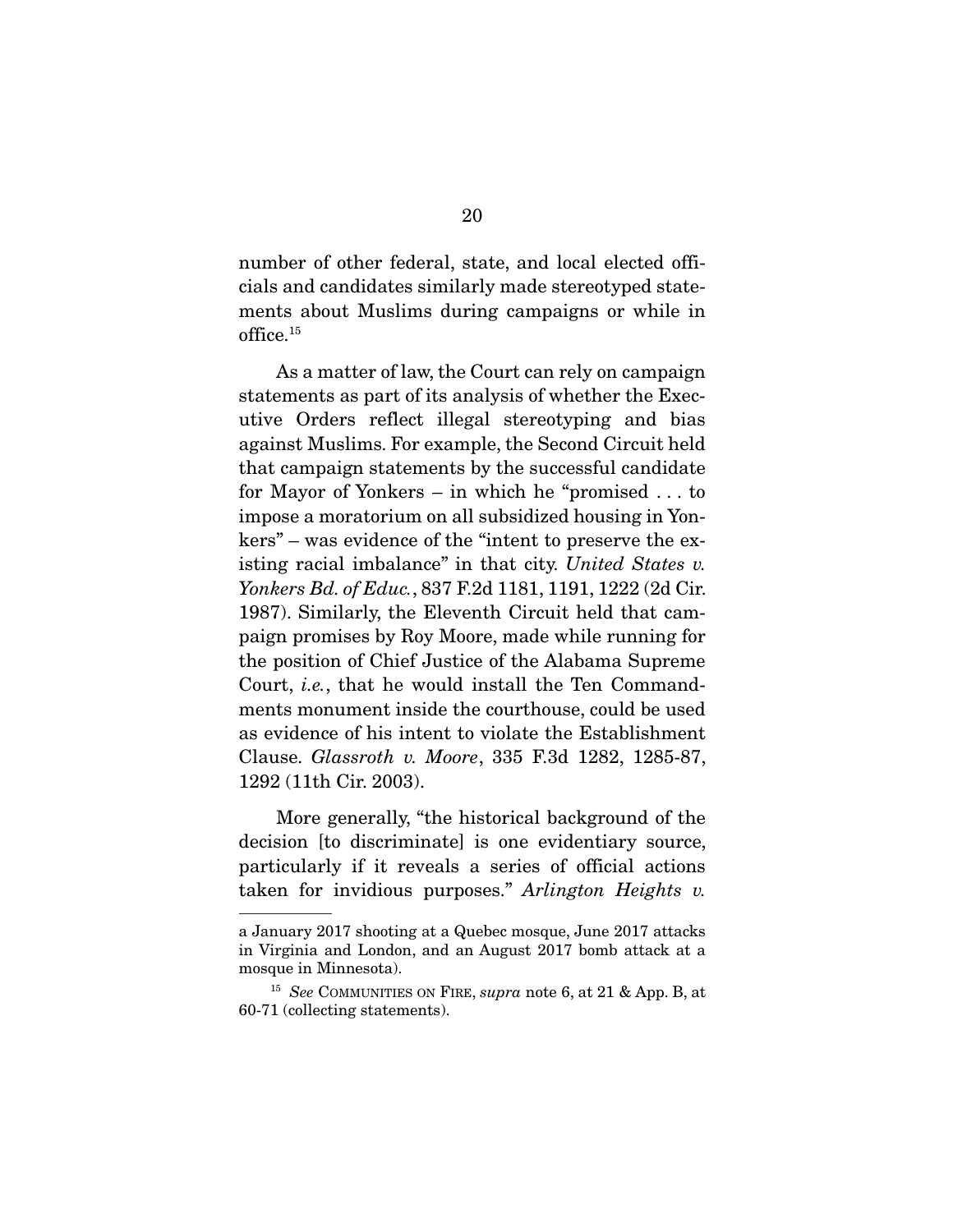*Metropolitan Housing Devel. Corp.*, 429 U.S. 252, 267 (1977) (citations omitted).

 Here, as in *Yonkers*, *Glassroth*, and *Arlington Heights*, evidence of candidate-Trump's campaign statements and campaign promises is probative evidence of the intent to discriminate against Muslims – an intent that was implemented just one week after the Inauguration, when he issued the first of a series of Executive Orders that all shared the same goal of fulfilling his campaign pledge.

 On January 27, 2017, only one week after the Inauguration, President Trump signed Executive Order 13,769, entitled "Protecting the Nation from Foreign Terrorist Entry into the United States." 82 FED. REG. 8977 (Feb. 1, 2017). Among other immigration restrictions, Executive Order 13,769 temporarily banned all nationals from seven majority-Muslim countries from entering the United States: Iran, Iraq, Syria, Sudan, Yemen, Libya, and Somalia. Rudy Giuliani, an advisor to the President and former Mayor of New York City, "stated that President Trump told him that he wanted a 'Muslim ban,'" and directed him to figure out how to do it. J.A. 167-168; J.A. 228-229; *see also Int'l Refugee Assistance Project*, 883 F.3d at 251, 266.

 While surrogates of the Administration pushed back at the characterization of Executive Order 13,769 as a "Muslim ban," the President embraced it. He told the public via Twitter, "[c]all it what you want, it is about keeping bad people (with bad intentions) out of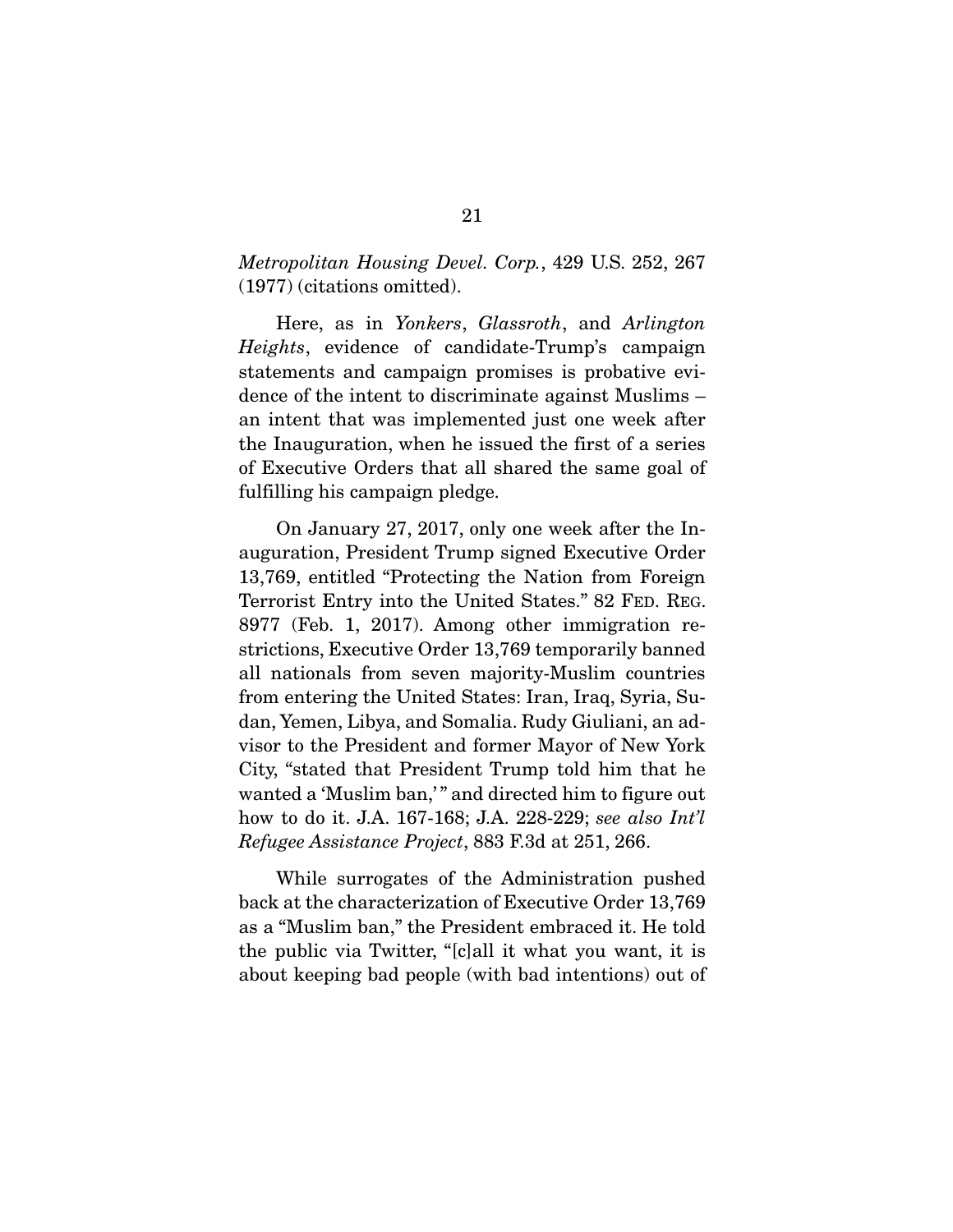[the] country!"16 As the Government has admitted to the lower courts, the President's tweets are official statements.<sup>17</sup> Throughout his campaign, and now in office, President Trump has consistently labeled Muslims as "bad people" who must be kept out of America in the interest of national security.

 After multiple lower courts enjoined enforcement of E.O. 13,769,18 the Administration announced plans to revise the order. On March 6, 2017, the Administration issued Executive Order 13,780, "Protecting the Nation from Foreign Terrorist Entry into the United States." 82 FED. REG. 13,209 (Mar. 9, 2017). The revised

<sup>16</sup> Jane Onyanga-Omara, *British PM Criticizes Trump's Travel Ban; Theresa May Calls Controversial Move "Divisive and Wrong*," USA TODAY, Feb. 2, 2017, at 5A.

<sup>17</sup> *Int'l Refugee Assistance Project*, 833 F.3d at 251 ("then-White House Press Secretary Spicer explained that President Trump's tweets are 'official statements by the President of the United States'"); *id.* at 346 (Keenan, J., concurring) ("The Government acknowledges that the President's tweets, for example, constitute 'official' statements of the President."). The Department of Justice also told a district court in unrelated FOIA litigation that Trump's tweets are "official statements of the President of the United States," since "a tweet can be the equivalent of a public statement or speech." *James Madison Project v. Dep't of Justice*, No. 1:17-cv-00144, Def. Supp. Mem., at 2, 5-6 & n.4 (ECF No. 29) (D.D.C. Nov. 13, 2017).

<sup>18</sup> *Washington v. Trump*, No. 2:17-cv-141, Temporary Restraining Order, 2017 WL 462040 (W.D. Wash. Feb. 3, 2017), *motion for stay denied*, 847 F.3d 1151 (9th Cir. 2017); *Tootkaboni v. Trump*, No. 1:17-cv-10154, Temporary Restraining Order, 2017 WL 386550 (D. Mass. Jan. 29, 2017); *Darweesh v. Trump*, No. 1:17 cv-480, Temporary Restraining Order, 2017 WL 388504 (E.D.N.Y. Jan. 28, 2017); *Aziz v. Trump*, 234 F. Supp. 3d 724 (E.D. Va. 2017) (preliminary injunction).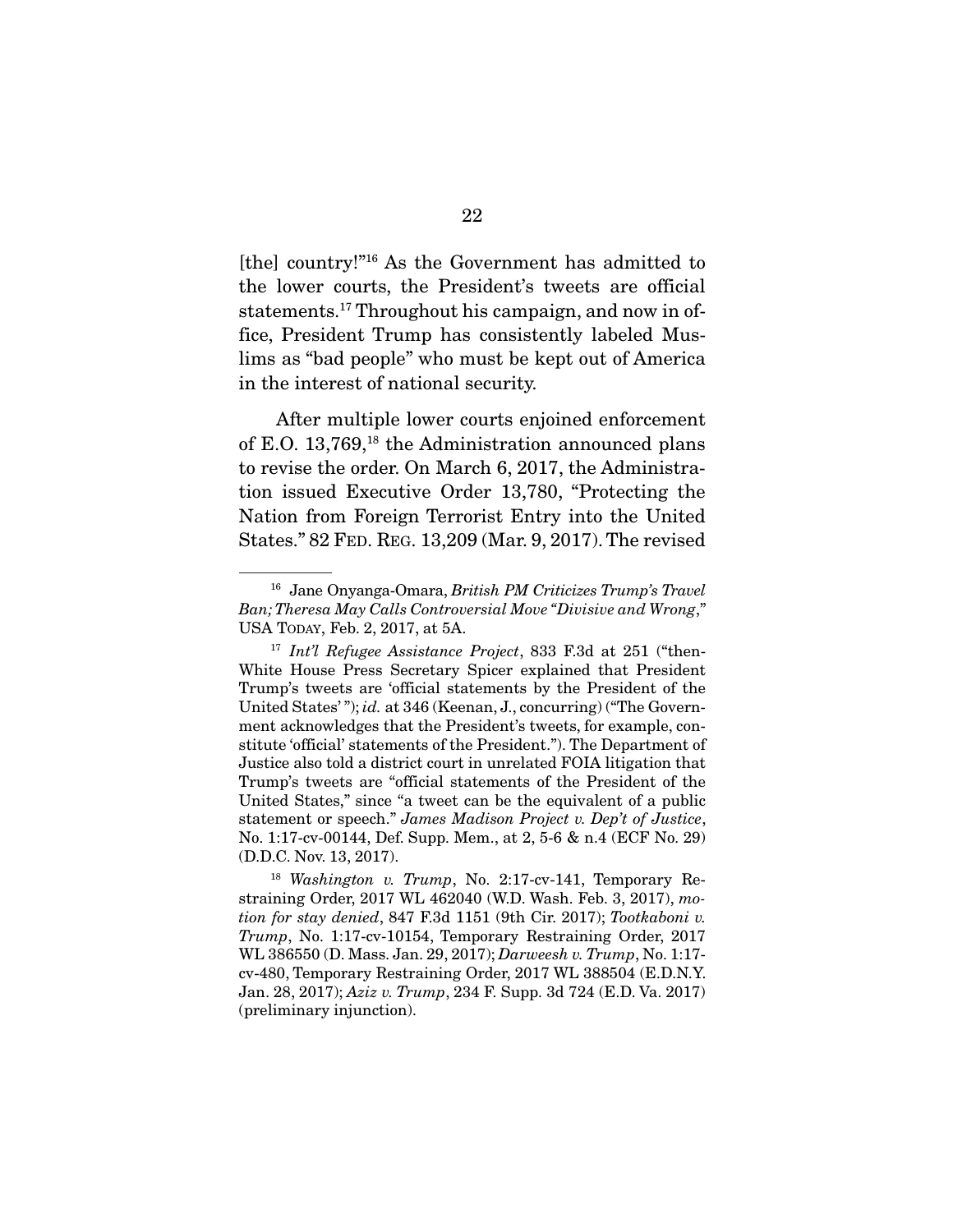Order preserved several core provisions of the prior Order: it suspended the United States Refugee Admissions Program for 120 days, and it suspended the entry into the United States of nationals of six of the seven majority-Muslim countries designated in E.O. 13,769 for 90 days. *See* E.O. 13,780, §§ 6(a); 2(c). As did E.O. 13,769, the revised Order targeted only majority-Muslim countries, as proxies for all Muslims. The Fourth Circuit upheld the district court's decision enjoining the revised Order. *Int'l Refugee Assistance Project v. Trump*, 857 F.3d 554 (4th Cir. 2017) (*en banc*). The Court vacated that decision as moot due to the expiration of the second Executive Order. *Trump v. Int'l Refugee Assistance Project*, 138 S. Ct. 353 (2017).

 President Trump then issued the third iteration of the Executive Order on September 24, 2017. *See* Proclamation 9645, "Enhancing Vetting Capabilities and Processes for Detecting Attempted Entry Into the United States by Terrorists or Other Public-Safety Threats," 82 FED. REG. 45,161 (Sept. 27, 2017). Although that order purported to expand its scope into non-Muslim countries by including North Korea and Venezuela, this country has hardly any visitors from North Korea, and the order as to Venezuela was limited to certain high-level officials. *Id.* While the Administration recently issued a report asserting that the majority of terrorism convictions were of foreign-born individuals, that report was based on flawed statistical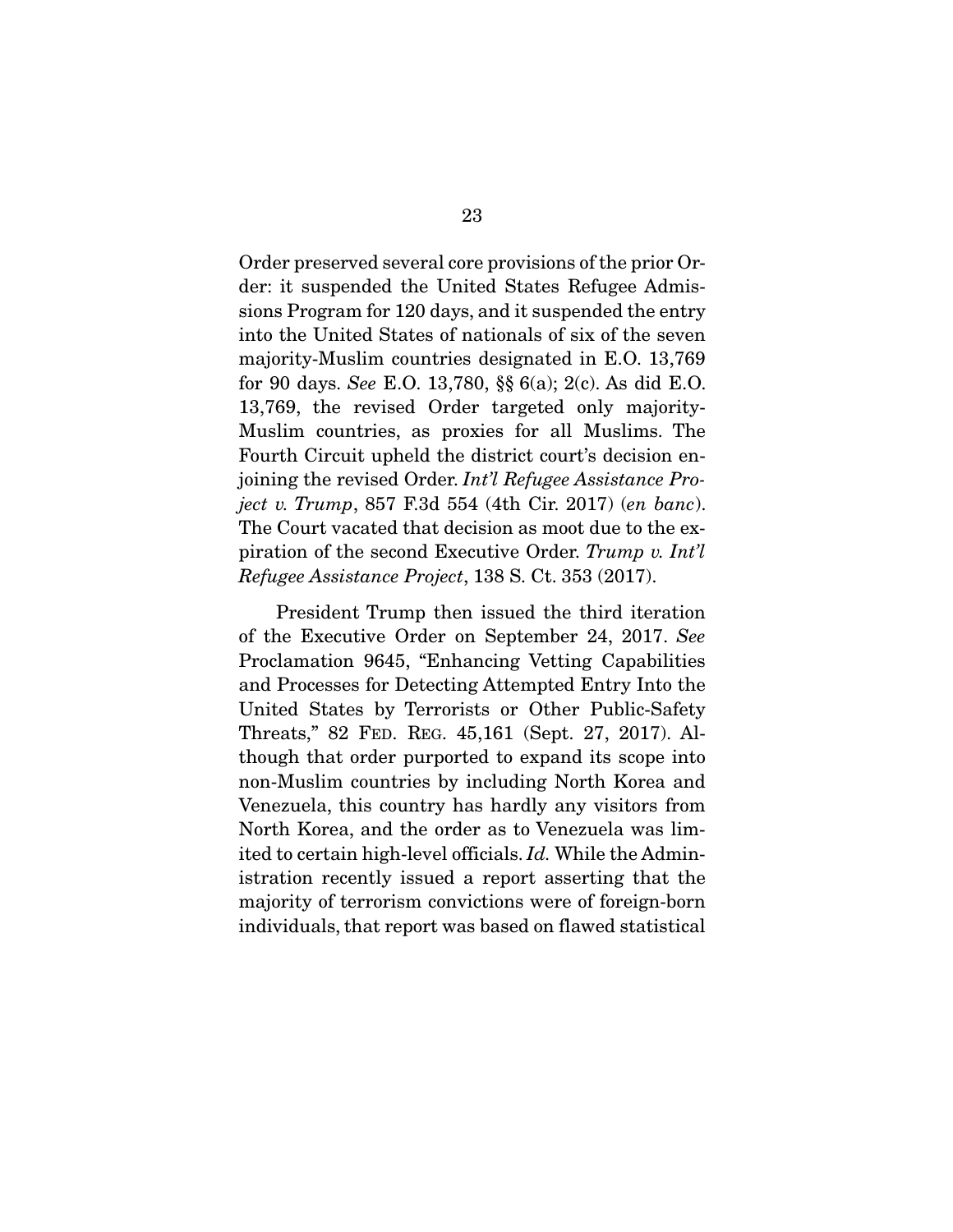analyses, including undercounting many incidents of domestic terrorism.19

 The third version of the Executive Order continues to target Muslims. The Fourth Circuit recently rejected the Government's argument that "the inclusion of those two non-Muslim majority countries," North Korea and Venezuela, "underscores a religion-neutral purpose." *Int'l Refugee Assistance Project*, 883 F.3d at 268. Instead, "a reasonable observer could hardly 'swallow the claim' that the addition of North Korea and Venezuela to the twice-enjoined travel ban was anything more than an attempt to 'cast off' the 'unmistakable' religious objective of the earlier executive orders." *Id.* (quoting *McCreary County v. Amer. Civil Liberties Union of Kentucky*, 545 U.S. 844, 871-72 (2005)).

 Supporting that conclusion, "approximately 80 percent of all the Muslim refugees who resettled in the United States over the past two years were from the targeted countries."20 Indeed, "of the refugees who

<sup>19</sup> Dep't of Homeland Security and Dep't of Justice, EXECU-TIVE ORDER 13780: PROTECTING THE NATION FROM FOREIGN TERROR-IST ENTRY INTO THE UNITED STATES, INITIAL SECTION 11 REPORT (Jan. 16, 2018), https://www.justice.gov/opa/press-release/file/1026436/ download; *see also* Devlin Barrett, *As U.S. Agencies Link Terrorism and Immigration, Expert Sees Fuzzy Math*, WASH. POST, Jan. 17, 2018, at A-10.

<sup>20</sup> Dalia Lithwick & Jeremy Stahl, *Sneak Attack: Trump Is Trying to Secretly Push Through Another Muslim Ban*, SLATE, JU-RISPRUDENCE (Nov. 10, 2017), http://www.slate.com/articles/news\_ and\_politics/jurisprudence/2017/11/trump\_is\_trying\_to\_secretly\_ sneak through another muslim ban.html.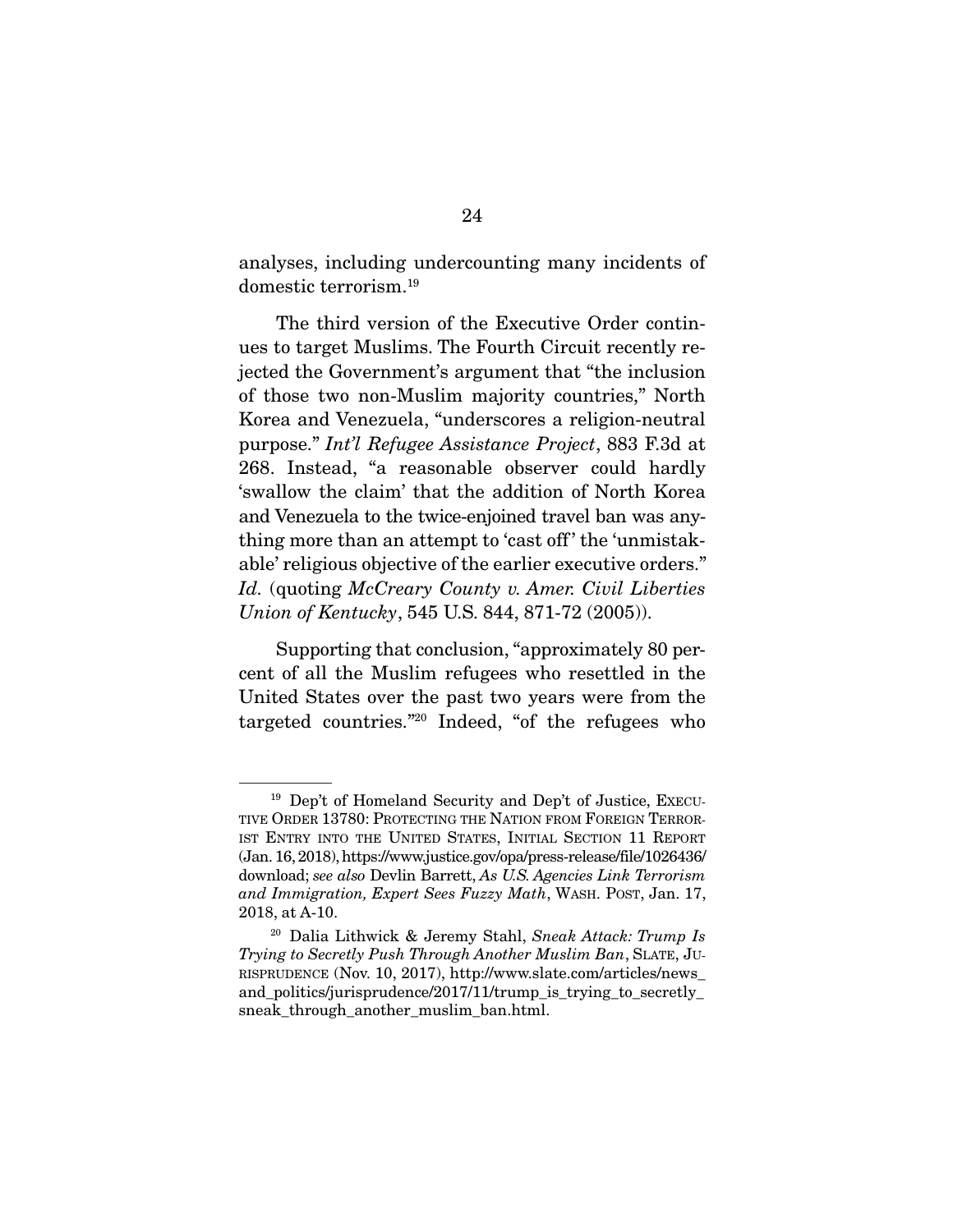came to the U.S. over the last two years from all of the other countries . . . approximately 70 percent were Christian and just 16 percent were Muslim." *Id.* 

The government's intent to ban Muslims will exacerbate widespread discrimination that Muslims already face. The official action of marking a group, Muslims, as a dangerous "fifth column," drives societal biases against them and creates conditions where violence against them is seen as more acceptable because they are perceived, in President Trump's words, to be "bad people."

 In 2011, the Pew Research Center surveyed Western cultures to determine which characteristics Westerners associate with people in the Muslim world. That survey found that about half of the respondents characterized Muslims as "violent," and more than half characterized Muslims as "fanatical."21

 Thus, it is no surprise that the Pew Research Center's 2017 survey of Muslims in this country found that discrimination against them was increasing, and that Muslims are even more concerned in light of the President's Executive Orders.<sup>22</sup>

<sup>21</sup> Pew Research Center, Global Attitudes Project, *Muslim-Western Tensions Persist* (July 21, 2011), http://www.pewglobal. org/2011/07/21/muslim-western-tensions-persist/#.

<sup>22</sup> Pew Research Center, *U.S. Muslims Concerned About Their Place in Society, but Continue to Believe in the American Dream* (July 26, 2017), http://www.pewforum.org/2017/07/26/findingsfrom-pew-research-centers-2017-survey-of-us-muslims/; *see also* Abigail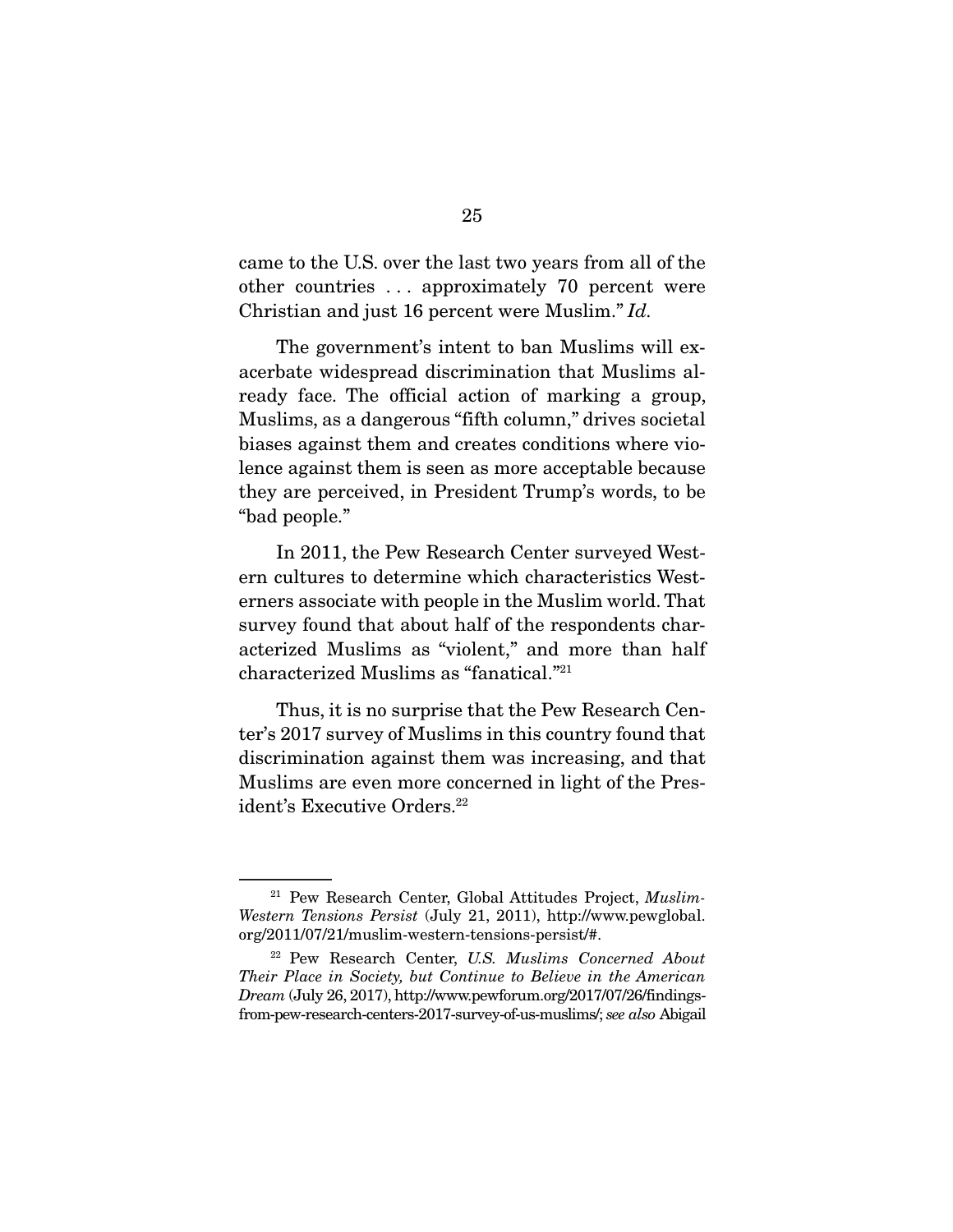In a recent news analysis discussing ongoing social science research relating to stereotyping against the most recent Muslim immigrants in this country and Canada, *Science* magazine recognized that: "Prejudice of course can be directed against any group by any other. But immigrants, and even more so refugees and asylum seekers, may be especially vulnerable because of their tenuous place in a larger society." Jennifer Couzin-Frankel, *Battling Bias: How Can We Blunt Prejudice Against Immigrants?*, 350 SCIENCE 687, 688 (May 19, 2017). This applies with even greater force to child immigrants and refugees, who are even more vulnerable than their parents. (The recent escalation of deportation orders similarly harms child immigrants and refugees.)

 Recent social science research demonstrates both the already-existing climate of prejudice against Muslims and Arabs and the unconscious nature of that bias. "Non-Arab and non-Muslim test takers manifested strong implicit bias against Muslims. These results are in sharp contrast to self-reported attitudes." Carol Izumi, *Implicit Bias and the Illusion of Mediator Neutrality*, 34 WASH. U. J. L. & POL. 71, 93 (2010). A "sample of U.S. citizens on average viewed Muslims and Arabs as not sharing their interests and stereotyped them as not especially sincere, honest, friendly, or warm." Susan T. Fiske, et al., *Policy Forum: Why* 

Hauslohner, *Anti-Muslim Discrimination on Rise in U.S., Study Finds*, WASH. POST, July 26, 2017, at A-3.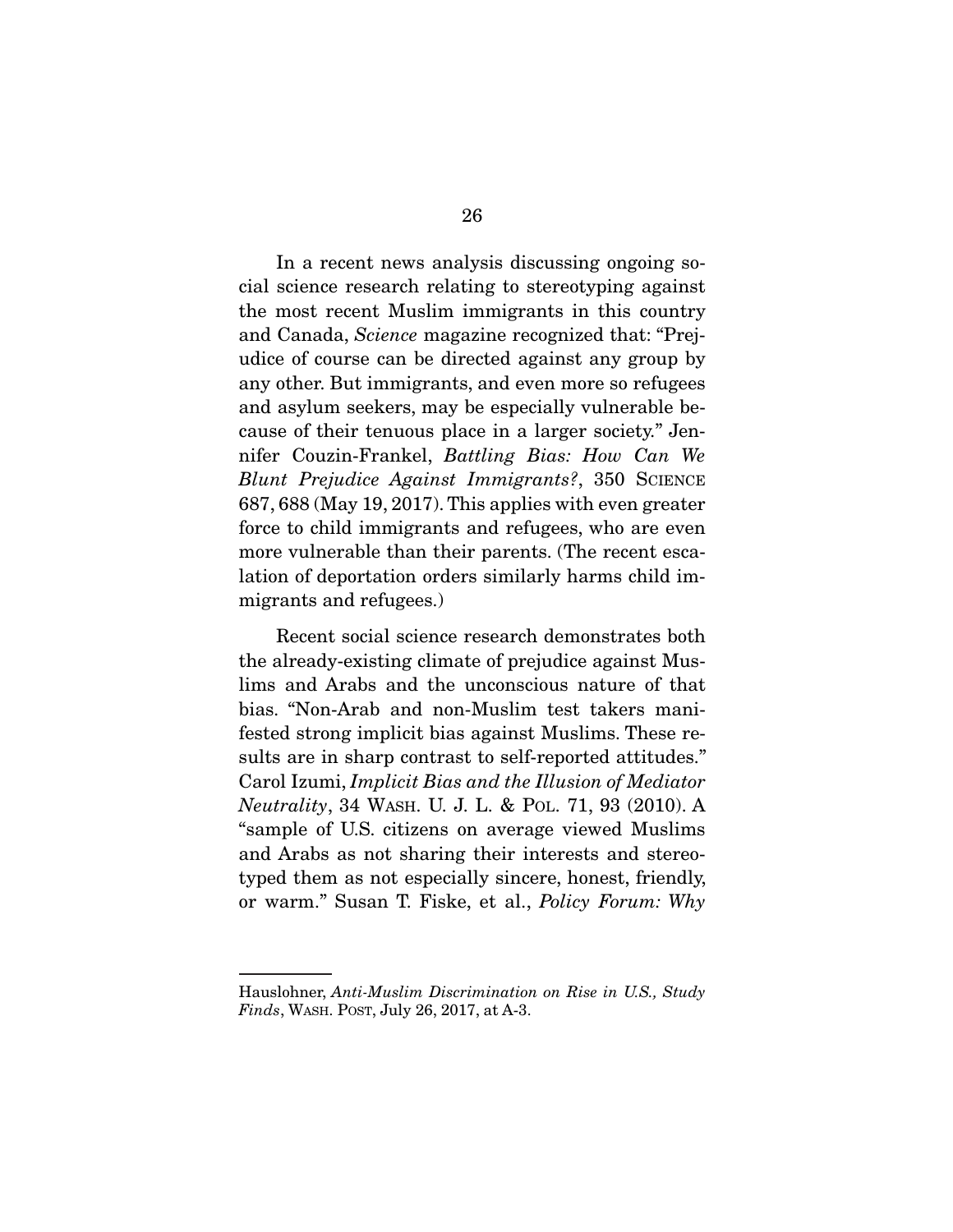*Ordinary People Torture Enemy Prisoners*, 206 SCIENCE 1482-83 (Nov. 26, 2004).

### D. Government Legitimization of Muslim Stereotypes Has Encouraged Violence Against Muslims, and Inhibited Millions of Muslims in the Practice of Their Religion.

 There can be no doubt that, given its origin and history, the Executive Order is based on the social categorization of Muslims as "anti-American," "terrorists," those with "hatred for Americans," and "bad people." Here, President Trump's repeated, unsubstantiated claims that Muslims are dangerous, and should be barred from entering the country, are just the cue needed to release otherwise suppressed and legally prohibited violence against Muslims. The President's deliberate stereotyping of Muslims as "dangerous" and "terrorists," and his ban on their immigration, places an official imprimatur on those stereotypes, magnifying their effect.

 The Court, in *Cleburne*, held that a city council's insistence that a group home for individuals with intellectual disabilities obtain a special-use permit to operate was premised on unsubstantiated "negative attitudes or fears" of nearby property owners, which were impermissible bases for disparate treatment. *City of Cleburne v. Cleburne Living Ctr.*, 473 U.S. 432, 448 (1985). Although " '[p]rivate biases may be outside the reach of the law . . . the law cannot, directly or indirectly, give them effect.'" *Id.* (quoting *Palmore v.*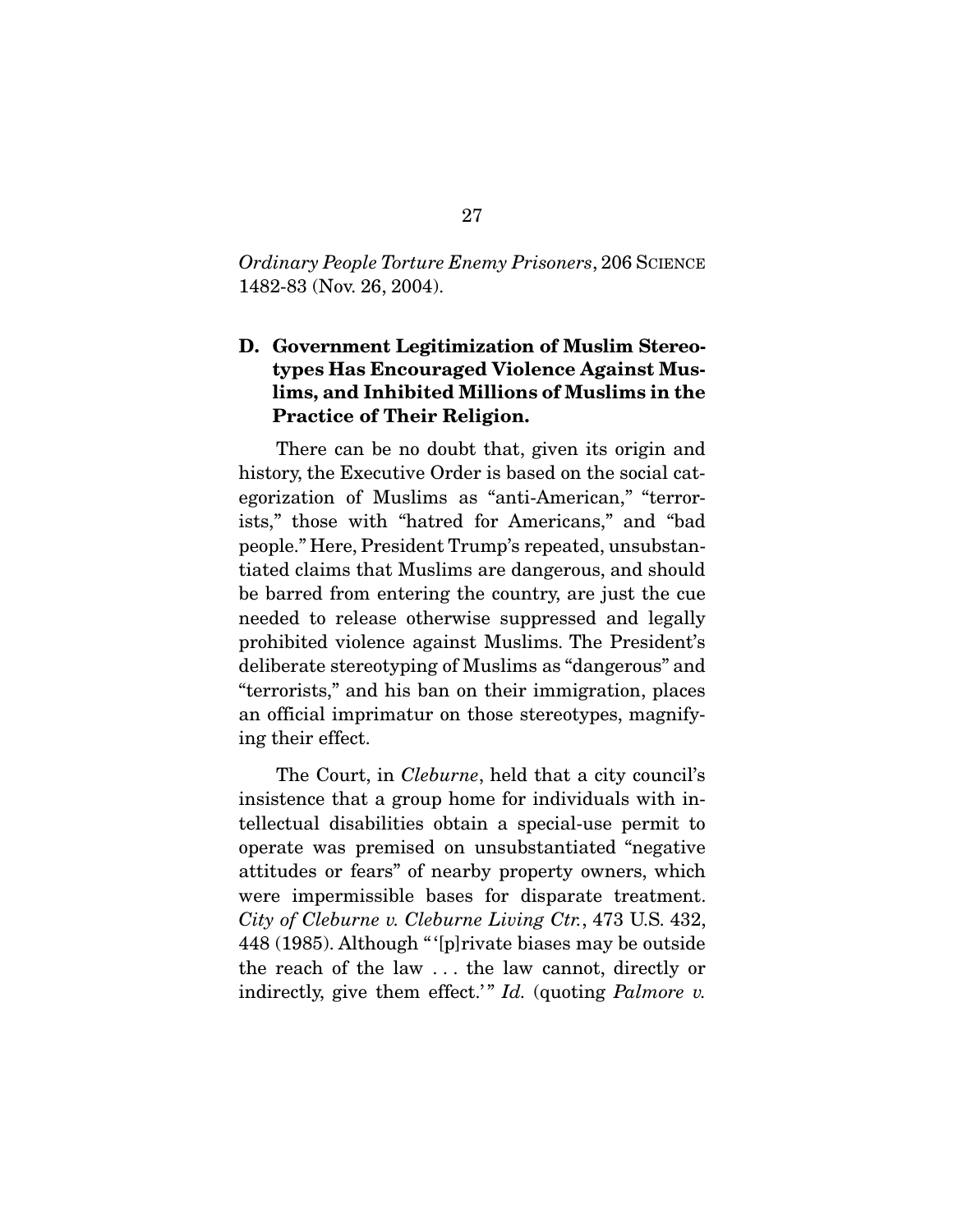*Sidoti*, 466 U.S. 429, 433 (1984)). Here, too, the law cannot give effect to private biases against Muslims.

#### 1. Government Stereotyping Leads to Violence and Discrimination.

 When someone in a position of authority, as is President Trump, categorizes Muslims as dangerous and as terrorists, he communicates that they are "outsiders" and not full members of the political community. By way of illustration, the Court found unconstitutional a school-sponsored religious message, delivered over the school's public address system, by a speaker representing the student body, under the supervision of the faculty, and pursuant to a school policy. *Santa Fe Indep. School Dist. v. Doe*, 530 U.S. 290, 309-10 (2000). The Court's reasoning was based on its view that the school policy created two classes of people – those who adhered to the favored religion, and those who did not. *Id*.

 The President's steadfast support of what he calls a "Muslim ban" similarly sends the message that those who adhere to Islam are *not* part of American society, as opposed to Christians and other non-Muslims, who are favored by the ban. In doing so, he "sends a message to non-adherents [to the Christian faith] that they are outsiders, not full members of the political community, and an accompanying message to adherents that they are insiders, favored members of the political community." *Lynch v. Donnelly*, 465 U.S. 668, 688 (1984) (O'Connor, J., concurring); *see also Lawrence v. Texas*,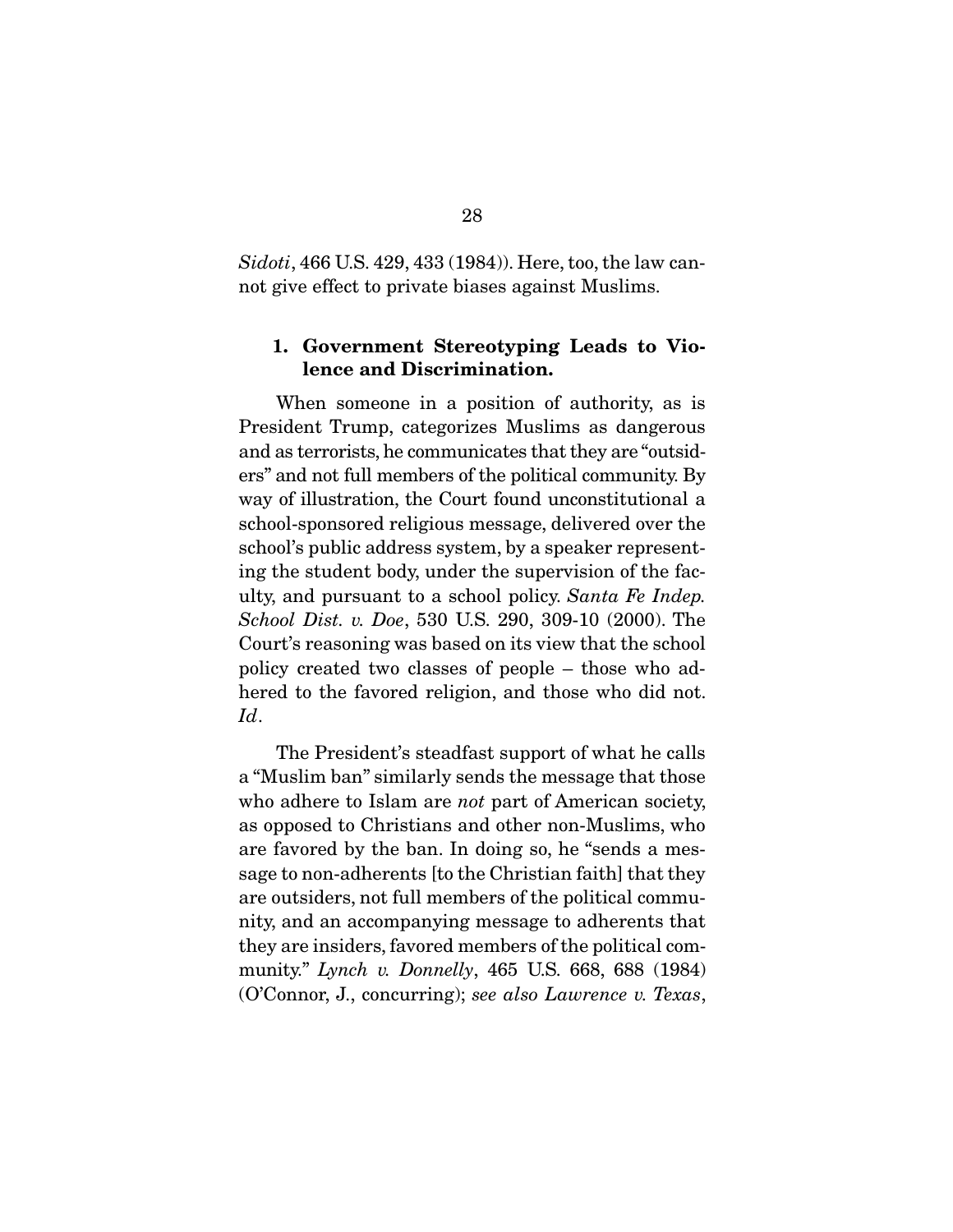539 U.S. 558, 575 (2003) ("When homosexual conduct is made criminal by the law of the State, that declaration in and of itself is an invitation to subject homosexual persons to discrimination in both the public and in the private spheres.").

 The Court's Establishment Clause jurisprudence explicitly recognizes that how people perceive the context and effect of an official action involving religion is relevant to whether it violates the Constitution. *See Lemon v. Kurtzman*, 403 U.S. 602, 612-13 (1971) ("First, the statute must have a secular legislative purpose; second, its principal or primary effect must be one that neither advances nor inhibits religion; finally, the statute must not foster an excessive government entanglement with religion.") (internal citations and quotation omitted). As the Fourth Circuit wrote, "an objective observer could conclude that the President's repeated statements convey the primary purpose of the Proclamation – to exclude Muslims from the United States." *Int'l Refugee Assistance Project*, 883 F.3d at 268.

 The Executive Order and the President's statements characterize Muslims as homogenous and a national threat and thereby engender a climate conducive to violence against Muslims.

#### 2. The President's Statements Have Encouraged Violence.

This Administration tolerated, if not encouraged, crimes against Muslims, through its determination to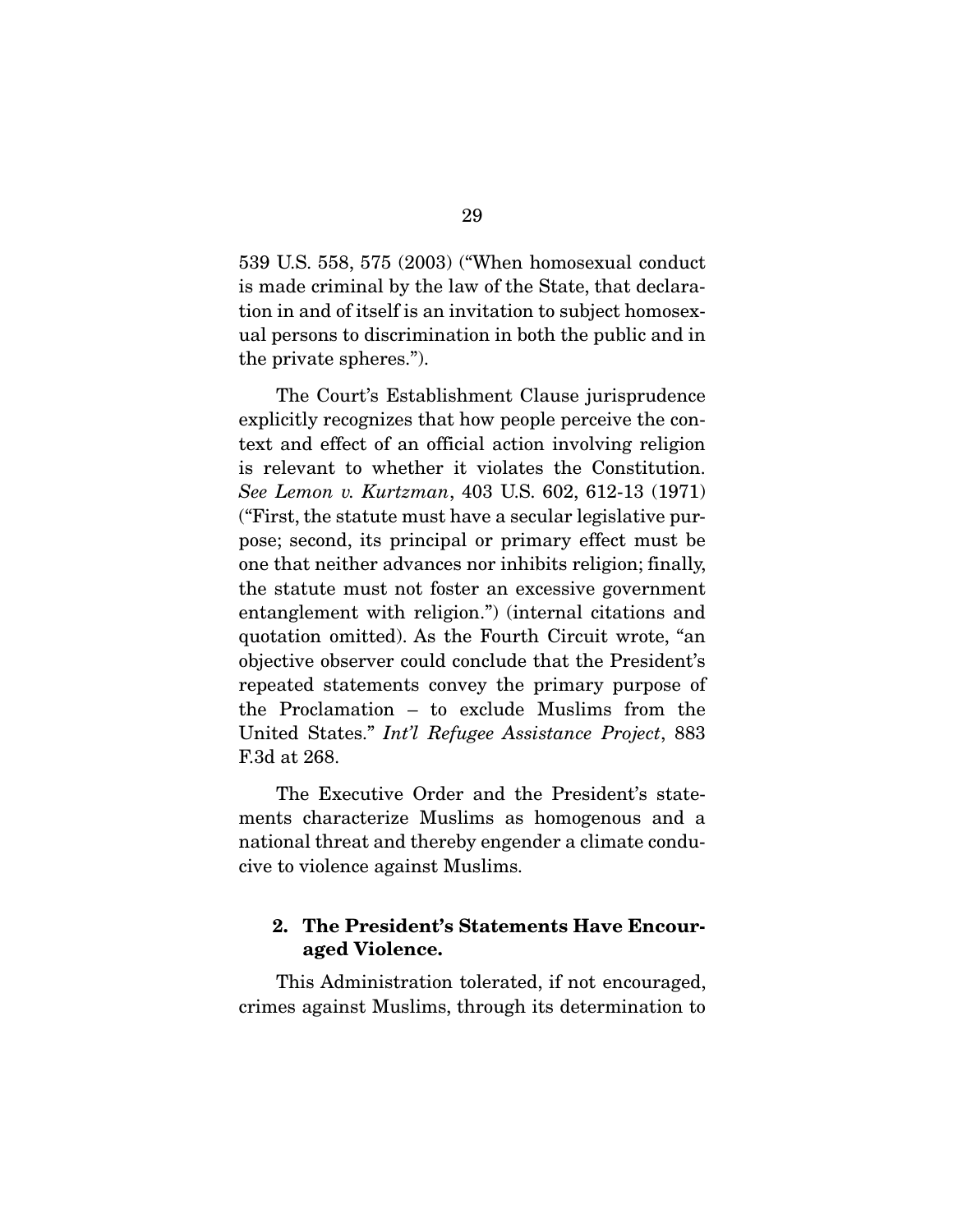implement the travel ban affecting them – in effect telling all Muslims (whether born here or abroad) – that they do not belong here. Just over 20 percent of the 213 hate violence incidents in the twelve months after the 2016 election "referenced President Trump, a Trump policy, or a Trump campaign slogan."<sup>23</sup>

 In February 2016, only two months after candidate Trump's December 7, 2015 and January 4, 2016 statements (*supra*), three nationalists in Kansas (the "Crusaders," a militia group) engaged in a conspiracy to use weapons of mass destruction "to carry out a violent attack against Muslims in their community" through "destroy[ing] an apartment complex in Garden City, Kansas, which contains a mosque and is home to many Muslims."24 They openly discussed going to apartments known to house refugees to "start kicking in the doors of the Somali apartments, and kill them one by one," and then expanded their target to include "city/county commission meetings, local public officials, landlords who rent property to Muslim refugees, and organizations providing assistance to Muslim refugees," since "the only good Muslim is a dead Muslim."25

<sup>23</sup> *See* COMMUNITIES ON FIRE, *supra* note 6, at 10.

<sup>24</sup> *United States v. Allen, et al.*, No. 6:16-cr-10141, Criminal Complaint, at ¶¶ 2, 9 (ECF No. 1) (D. Kan. Oct. 14, 2016); *see also*  Second Superseding Indictment (ECF No. 89) (D. Kan. Mar. 16, 2017).

<sup>25</sup> *United States v. Allen, et al.*, No. 6:16-cr-10141, Criminal Complaint, at ¶¶ 13, 19 (ECF No. 1) (D. Kan. Oct. 14, 2016). The jury trial started on March 20, 2018.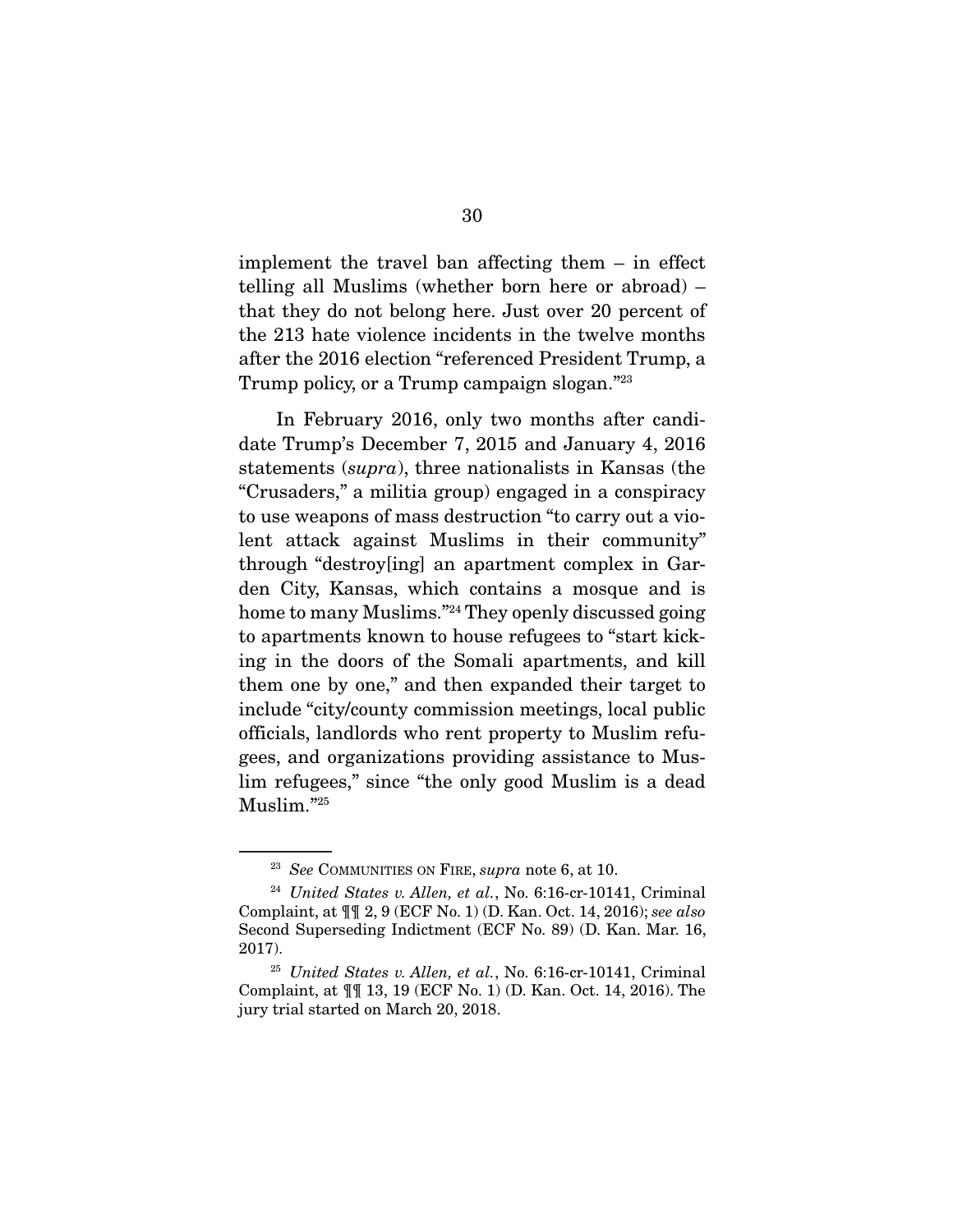The February 22, 2017 shooting of Srinivas Kuchibhotla, Alok Madasani, and Ian Grillot in Olathe, Kansas is the most horrifying example of the social categorization of Muslims as enemies of the American people.26 Kuchibhotla and Madasani, two engineers at a local technology company, both Indian immigrants, had gathered with co-workers at a bar near their office to watch a local college basketball game. Also at that bar was Adam Purinton, who erroneously thought that both Kuchibhotla and Madasani were Iranians (one of the nationalities targeted by the Executive Order and its predecessors as barred from entry into the United States). Purinton approached and shot at Kuchibhotla and Madasani, telling them to "get out of our country!" Kuchibhotla was killed, and Madasani was wounded. Ian Grillot, a patrolman present at the scene, was wounded while attempting to intervene. Purinton fled across the state border into Missouri and told a bartender in a second bar that he needed to hide out because he had just shot two "Iranians."

 Putting aside Purinton's stereotyped view that his victims were Iranians simply because they were foreign-born immigrants, his actions demonstrate the danger that social categorization can cause by exaggerating both the distance between in-groups ("real

<sup>26</sup> Audra D. S. Burch, *Facing a Void Left by Hate*, N.Y. TIMES, July 9, 2017, at A1, A12-A13; Matt Stevens, *Justice Dept. Calls Killing in Kansas a Hate Crime*, N.Y. TIMES, June 10, 2017, at A18; John Eligon, et al., *Drinks at a Bar, Ethnic Insults, then Gunshots*, N.Y. TIMES, Feb. 25, 2017, A1, A17; *see also United States v. Purinton*, No. 2:17-cr-20028, Indictment (D. Kan. June 9, 2017).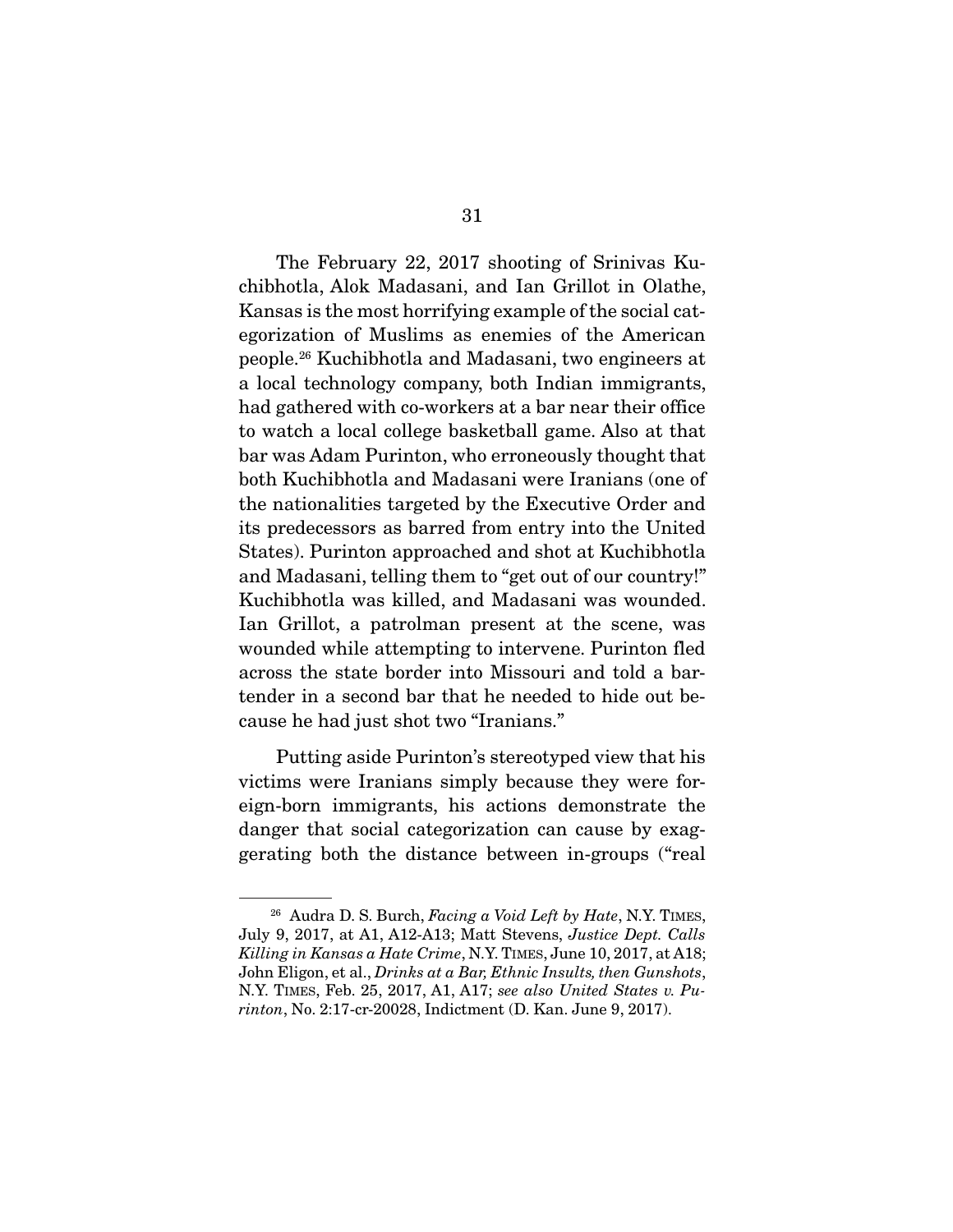Americans") and out-groups ("Iranians"), as well as the homogeneity of the out-group.<sup>27</sup> The travel ban against Muslims does just that.

 In addition, a rash of arsons and vandalism at mosques occurred after the issuance of E.O. 13,769. On January 28, 2017, one day after the first Order, a fire destroyed the Islamic Center of Victoria, Texas.28 On February 24, 2017, a blaze broke out at the Daarus Salaam Mosque near Tampa, Florida.29 Combined with two arsons of mosques shortly before President Trump's inauguration, the United States has seen an unprecedented surge of hate crimes against the Muslim community.30 During the twelve month period

 $27$  Purinton recently pled guilty to state-court murder charges. John Eligon, *Man Pleads Guilty in Migrant's Murder*, N.Y. TIMES, March 7, 2018, at A-17. His federal case is set for trial on April 9, 2018. *See United States v. Purinton*, No. 2:17-cr-20028, Indictment (D. Kan. June 9, 2017).

<sup>28</sup> U.S. Attorney's Office, Southern District of Texas, *Victoria Man Charged with Hate Crime in Burning of Mosque* (June 22, 2017), https://www.justice.gov/usao-sdtx/pr/victoria-man-charged-hatecrime-burning-mosque; Anonymous, *Fire Destroys Texas Mosque in Early Hours*, N.Y. TIMES, Jan. 29, 2017, at A4; *see also United States v. Perez*, No. 6:17-cr-00035, Superseding Indictment (S.D. Tex. June 22, 2017).

<sup>29</sup> Tony Marrero, *Mosque Fire Deliberately Set*, TAMPA BAY TIMES, Feb. 25, 2017, at 1; Anonymous, *2nd Florida Mosque Hit by Arson in Past 6 Months*, ST. LOUIS POST-DISPATCH, Feb. 25, 2017, at A6.

<sup>30</sup> Albert Samaha & Talal Ansari, *Four Mosques Have Burned in Seven Weeks – Leaving Many Muslims and Advocates Stunned*, BUZZFEEDNEWS (Feb. 28, 2017), https://www.buzzfeed.com/ albertsamaha/four-mosques-burn-as-2017-begins; Taylor Goldenstein,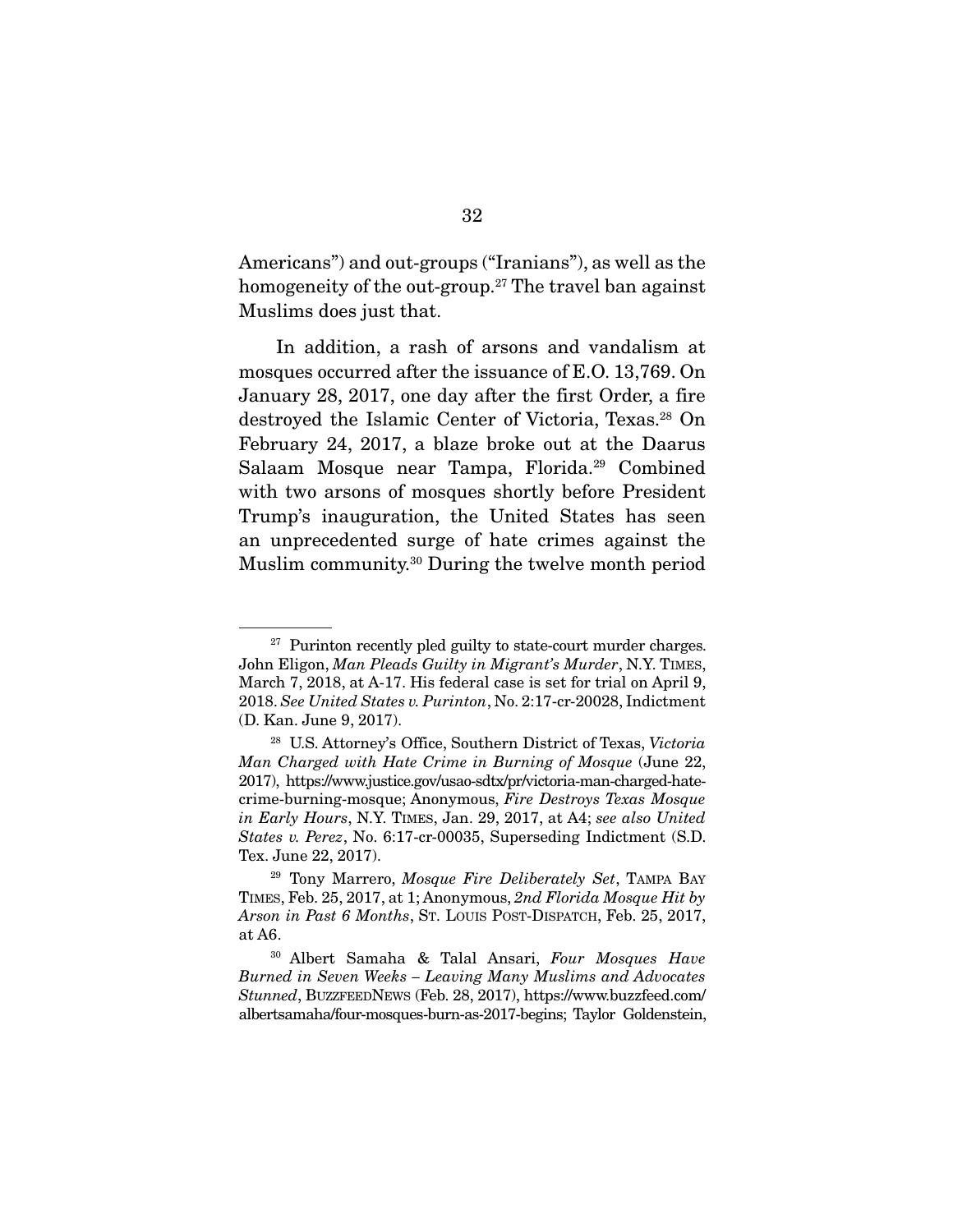immediately following the November 2016 election, there were 213 such hate incidents against Muslims and others from the Middle East and South Asia.31

 Other recent attacks on mosques in the United States include an explosion at a mosque in Bloomington, Minnesota in August 2017.32

 On March 3, 2017, a Sikh man was shot in his Kent, Washington driveway when a man approached him and said, "go back to your own country."<sup>33</sup>

 It is undeniable that the public interest in this country is best served by tolerance of different religions as the Constitution requires, and tolerance of both foreign-born and American-born adherents of different religions. The public interest is not served by discriminatory stereotyping against Muslims that legitimizes or encourages discrimination and violence, or by a law which gives effect to private biases.

*Blaze Completely Destroys Islamic Center's Building*, AUSTIN AMERICAN-STATESMAN, Jan. 8, 2017, at B1.

<sup>31</sup> *See* COMMUNITIES ON FIRE, *supra* note 6, at 9 & App. A, at 34-59 (collecting 213 hate incidents).

<sup>32</sup> Nick Corasaniti, *Minnesota Mosque Shaken by an Early-Morning Blast*, N.Y. TIMES, Aug. 6, 2017, at A-19; Kurtis Lee, *U.S. Muslims on Edge after Bombing; The FBI Is Leading the Investigation into an Attack that Damaged a Minnesota Mosque*, L.A. TIMES, Aug. 6, 2017, at A-10.

<sup>33</sup> Ellen Barry, *U.S. and Indian Officials Condemn Shooting of Sikh*, N.Y. TIMES, Mar. 6, 2017, at A-9; Cleve R. Wootson, *Sikh Man, 39, Shot in Suspected Hate Crime*, WASH. POST, Mar. 5, 2017, at A-3.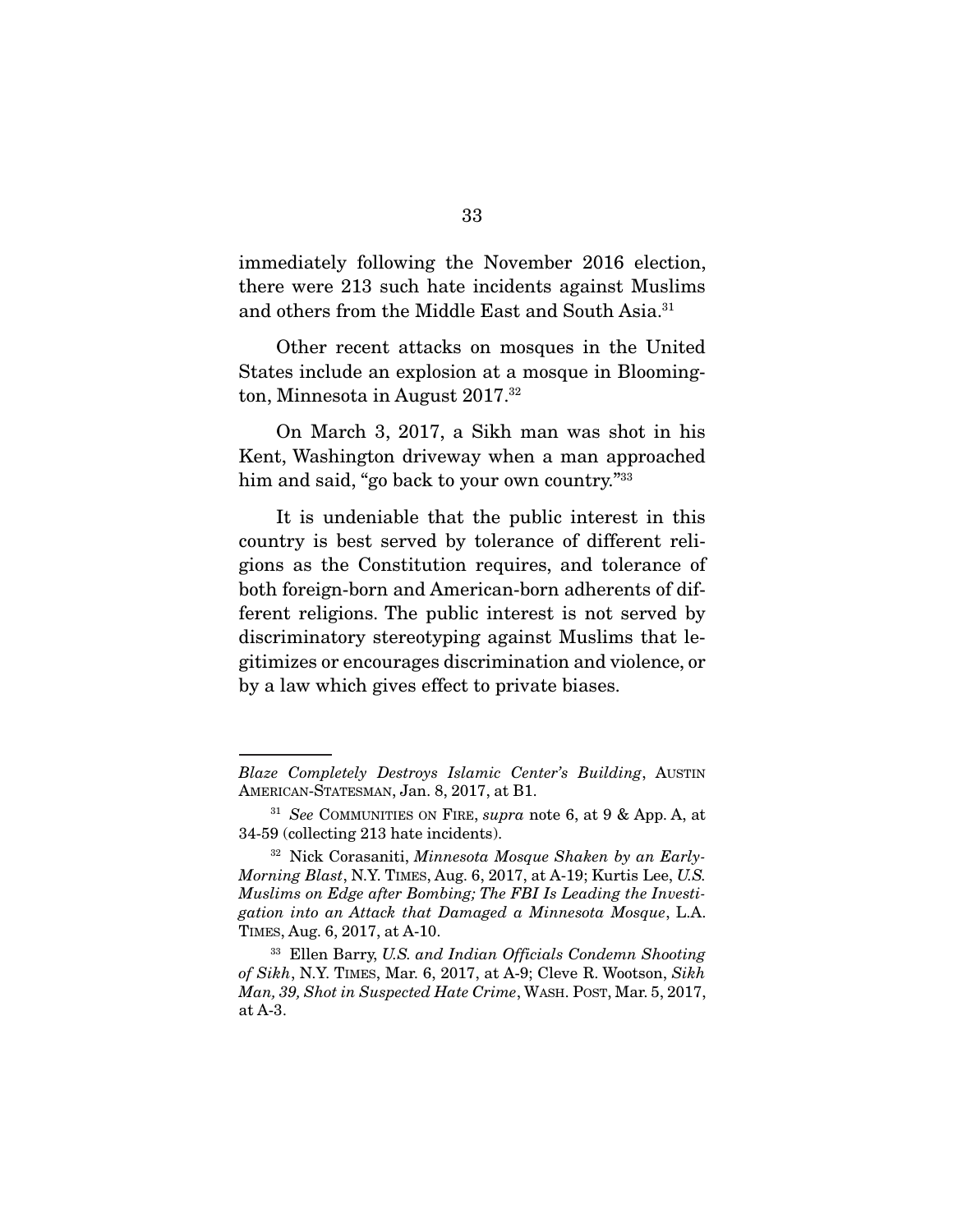The insidious effect of the Muslim ban does not impact only those persons seeking to enter the United States from the six designated countries. Instead, by promoting social stereotypes and priming individuals to act on those stereotypes, the ban creates fertile grounds for violence against all minorities. The Executive Order fundamentally threatens the American ideal of a diverse society working across divisions for the greater societal good.

 The social categorization, discrimination, and stereotyping engendered by the travel ban will have an even more damaging effect on Muslim children, who are the target of over 25 percent of these hate incidents.34 Just as the Court found in *Brown* – that segregation had a damaging effect on the self-worth and inclusion of African-American children, in violation of the Equal Protection Clause – the Proclamation (and its predecessor Executive Orders) will have a damaging effect on the self-worth of Muslim children and their feeling of inclusion in our society, in violation of the Establishment Clause.

#### 3. Stereotyping and Discrimination Harms All Americans, Not Just Those Directly Affected by Specific Acts.

 Social science research has consistently demonstrated that stereotyping of any group harms all individuals in that group, even those who are not directly affected by specific acts of violence or discrimination.

<sup>34</sup> *See* COMMUNITIES ON FIRE, *supra* note 6, at 15.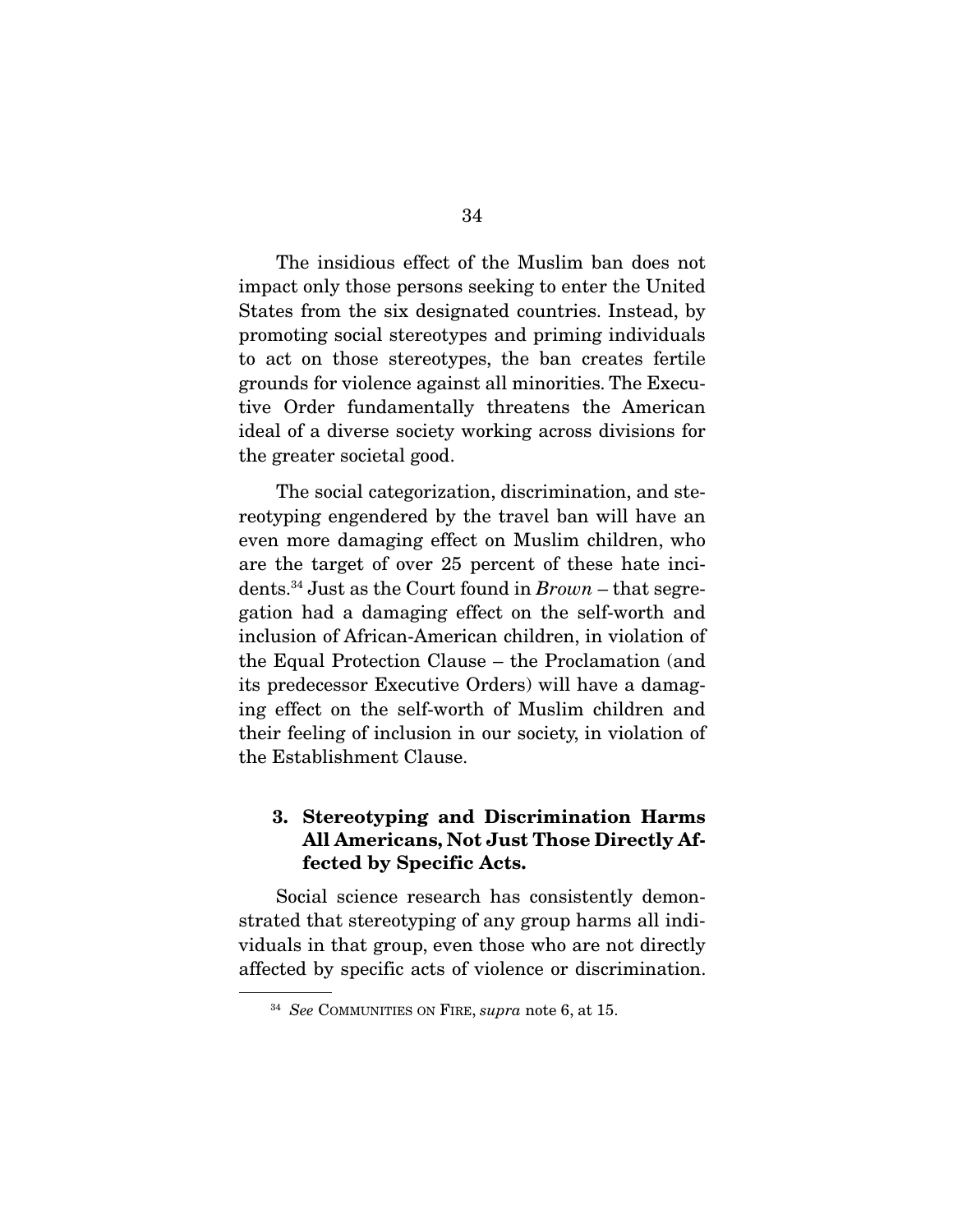Professor Jack McDevitt and several other researchers recognized that:

Because bias crimes have the unique impact of reaching far beyond the primary victim, due to the dimension of victim interchangeability, every member of the minority group who is aware of the crime is affected by a solitary crime against one individual minority member.

Jack McDevitt et al., *Consequences for Victims: A Comparison of Bias- and Non-Bias-Motivated Assaults*, 45 AM. BEHAVIORAL SCIENTIST 697, 712 (2001).

 Similarly, violent crimes on the basis of religious stereotypes, *i.e.*, against Muslims, have the same broader impact as do terrorist crimes:

[T]errorism and violent hate crimes . . . have at least one basic characteristic in common: the violence inflicted on the victims is also aimed at a larger community . . . hate crimes directly target individual members of a social group but indirectly send a message of intolerance to the entire group. The victims of hate crimes are selected because of their symbolic value as representatives of the entire social group.

Jeffrey L. Thomas, SCAPEGOATING ISLAM: INTOLERANCE, SECURITY, AND THE AMERICAN MUSLIM 137 (2015).

 Senator John McCain recently recognized this fundamental principle when he criticized several fellow members of Congress who had made *ad hominem*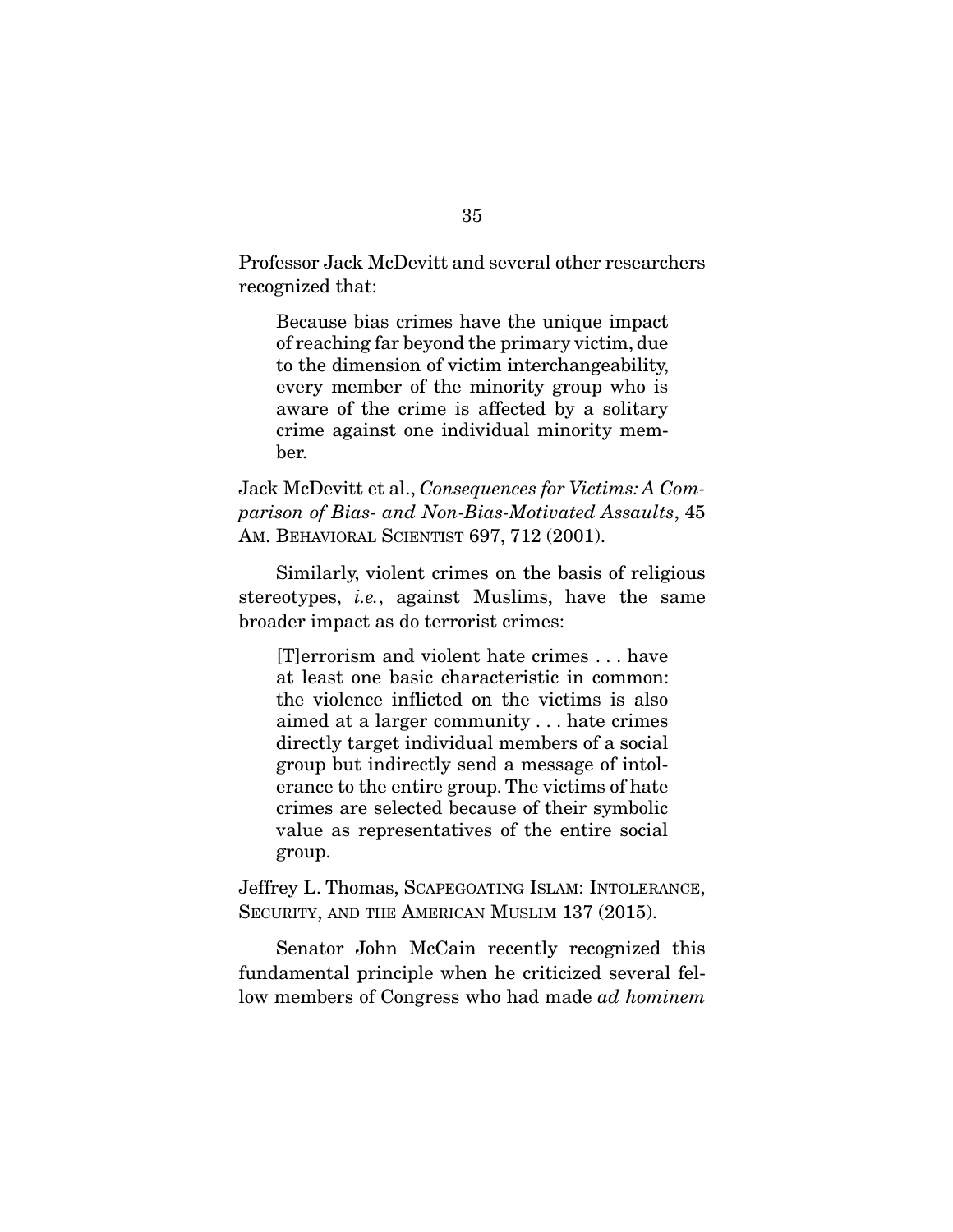attacks on a former government official due to that person's Muslim heritage:

 When anyone – not least a member of Congress – launches specious and degrading attacks against fellow Americans on the basis of nothing more than fear of who they are and ignorance of what they stand for, it defames the spirit of our Nation, and we all grow poorer because of it.

158 CONG. REC. S5106 (daily ed. July 18, 2012) (statement of Sen. John McCain).

 As the court below recognized in finding that injunctive relief was in the public interest, the harms caused by the Executive Order are substantial:

In assessing the public interest, we are reminded of Justice Murphy's wise words: "All residents of this nation are kin in some way by blood or culture to a foreign land." *Korematsu v. United States*, 323 U.S. 214, 242 (1944) (Murphy, J., dissenting). It cannot be in the public interest that a portion of this country be made to live in fear. We note, too, that the cited harms are extensive and extend beyond the community.

Pet. App. 60a (*Hawaii v. Trump*, 878 F.3d 662, 700 (9th Cir. 2017) (*per curiam*)).

 Here, too, the latest Executive Order and the underlying statements by the President have only encouraged stereotyping of Muslims, which has